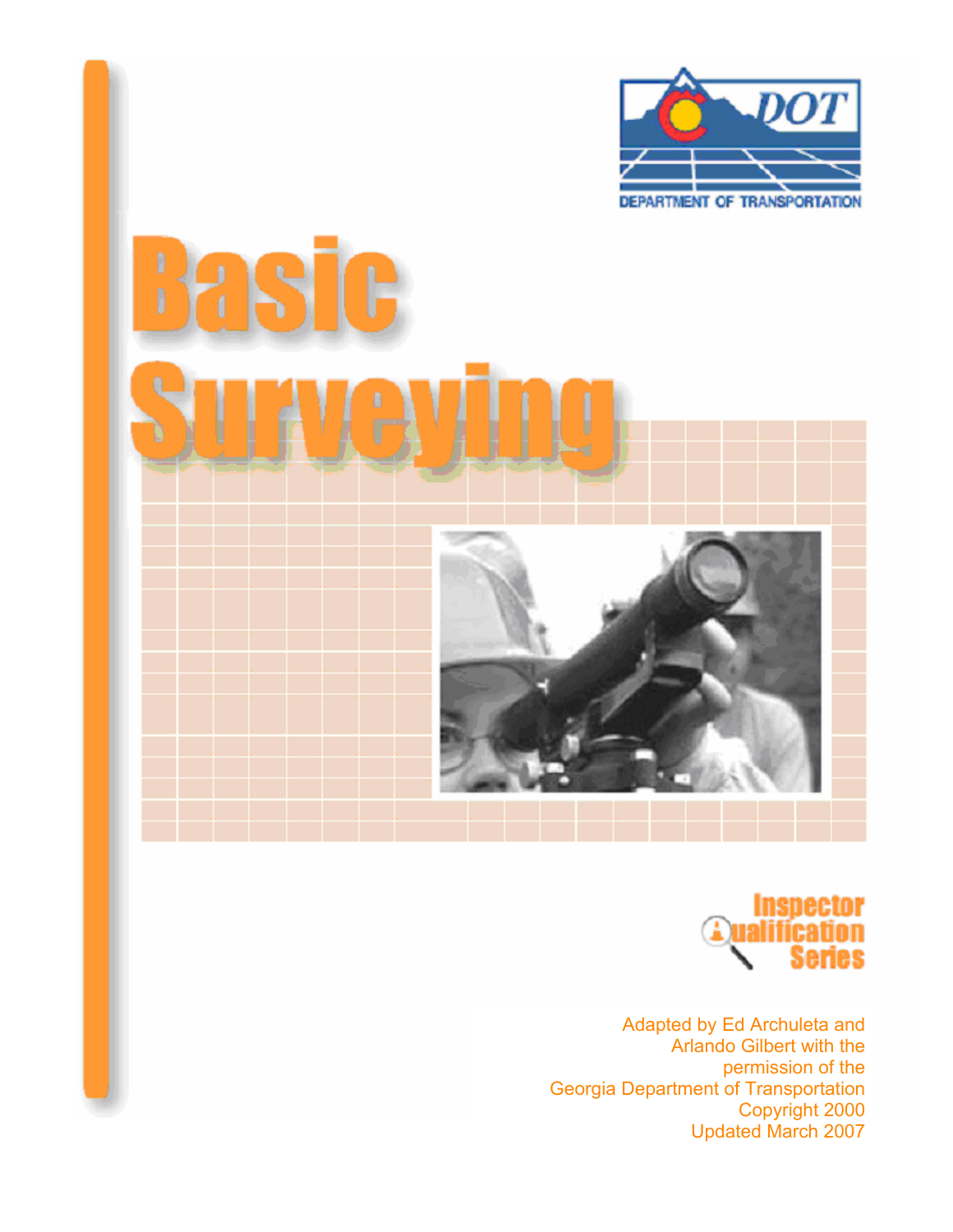# **TABLE OF CONTENTS**

<span id="page-1-0"></span>

| CHAPTER 4: COMMON MISTAKES IN READING AND RECORDING LINEAR       |  |
|------------------------------------------------------------------|--|
|                                                                  |  |
|                                                                  |  |
|                                                                  |  |
|                                                                  |  |
|                                                                  |  |
|                                                                  |  |
|                                                                  |  |
|                                                                  |  |
|                                                                  |  |
|                                                                  |  |
|                                                                  |  |
|                                                                  |  |
|                                                                  |  |
|                                                                  |  |
|                                                                  |  |
|                                                                  |  |
|                                                                  |  |
|                                                                  |  |
| CHAPTER 6: COMMON SOURCES OF ERRORS AND MISTAKES IN DIFFERENTIAL |  |
|                                                                  |  |
|                                                                  |  |
|                                                                  |  |
|                                                                  |  |
|                                                                  |  |
|                                                                  |  |
|                                                                  |  |
|                                                                  |  |
|                                                                  |  |
|                                                                  |  |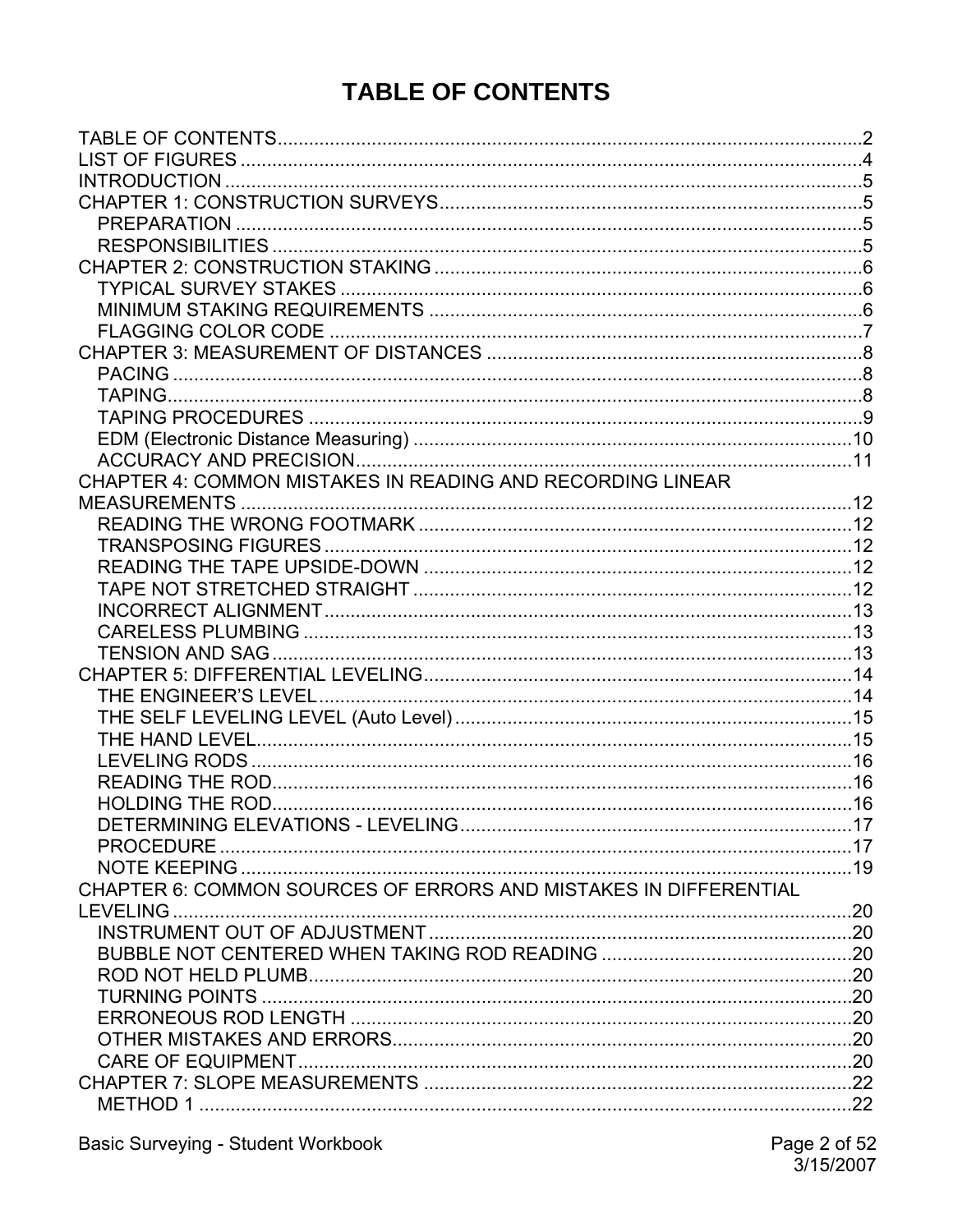| METHOD 2 …………………………………………………………………………………                         | .23 |
|------------------------------------------------------------------|-----|
| CONVERTING FROM DEGREES MINUTES SECONDS (DMS) TO DECIMAL DEGREES | 24  |
| CONVERTING FROM DECIMAL DEGREES (DD) TO DEGREES MINUTES SECONDS  |     |
|                                                                  | .24 |
|                                                                  |     |
|                                                                  |     |
|                                                                  |     |
|                                                                  |     |
|                                                                  |     |
|                                                                  |     |
|                                                                  |     |
|                                                                  |     |
|                                                                  |     |
|                                                                  |     |
|                                                                  |     |
|                                                                  |     |
|                                                                  |     |
|                                                                  |     |
|                                                                  |     |
|                                                                  |     |
|                                                                  |     |
|                                                                  |     |
|                                                                  |     |
|                                                                  |     |
|                                                                  |     |
|                                                                  |     |
|                                                                  |     |
|                                                                  |     |
|                                                                  |     |
|                                                                  |     |
| CREDITS                                                          |     |
|                                                                  |     |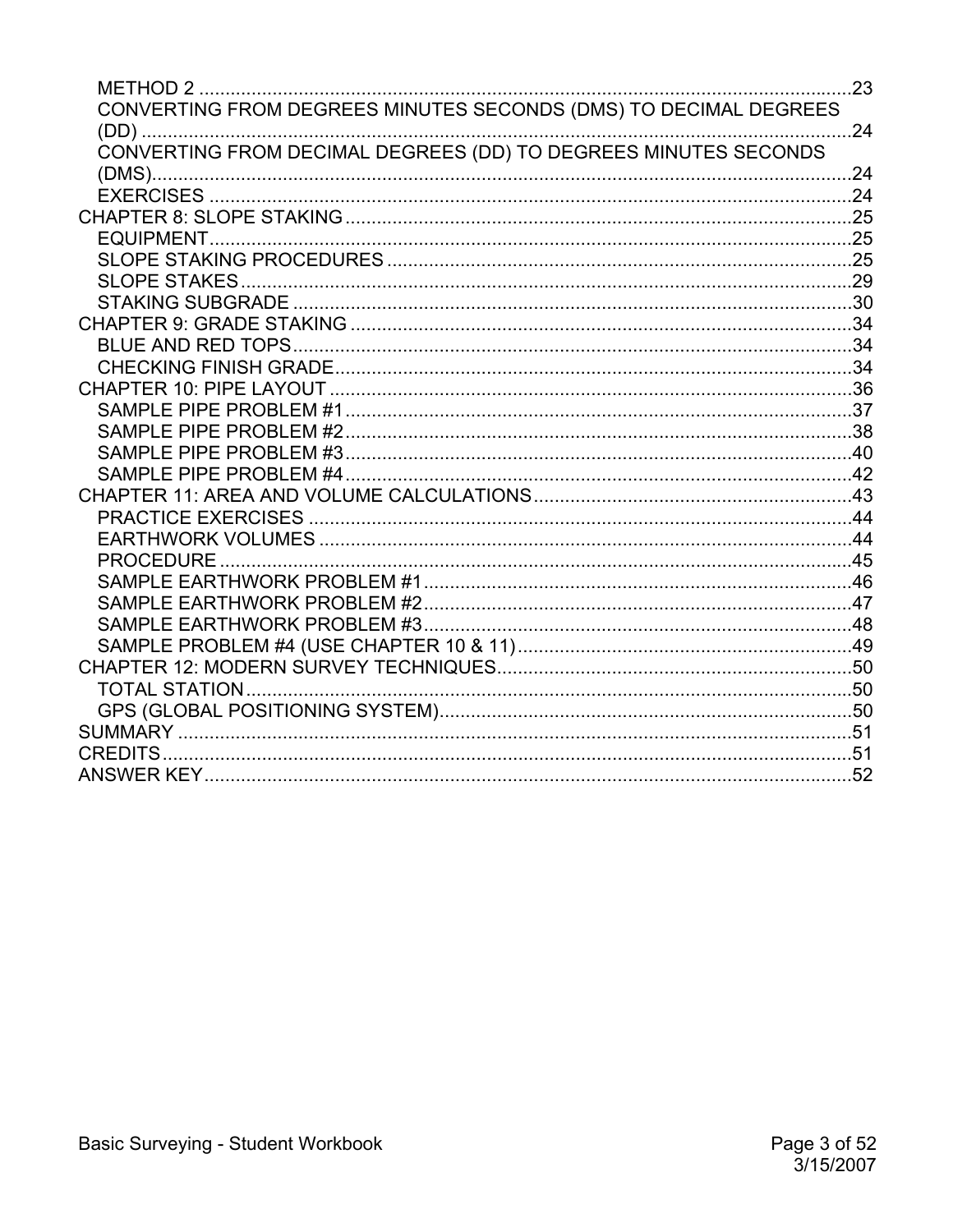# **LIST OF FIGURES**

<span id="page-3-0"></span>

| Figure 4-2 Error in measurement from improper alignment of the chain13                     |  |
|--------------------------------------------------------------------------------------------|--|
|                                                                                            |  |
|                                                                                            |  |
|                                                                                            |  |
|                                                                                            |  |
|                                                                                            |  |
|                                                                                            |  |
|                                                                                            |  |
|                                                                                            |  |
|                                                                                            |  |
| Figure 7-1 Determining horizontal distance from slope distance and elevation difference 22 |  |
| Figure 7-2 Determining horizontal distance from slope distance and slope angle 23          |  |
|                                                                                            |  |
|                                                                                            |  |
|                                                                                            |  |
|                                                                                            |  |
|                                                                                            |  |
|                                                                                            |  |
|                                                                                            |  |
|                                                                                            |  |
|                                                                                            |  |
|                                                                                            |  |
| Figure 8-11 10' Offset stake for catch point set 1.3' higher than catch point 30           |  |
|                                                                                            |  |
|                                                                                            |  |
|                                                                                            |  |
|                                                                                            |  |
|                                                                                            |  |
|                                                                                            |  |
|                                                                                            |  |
|                                                                                            |  |
|                                                                                            |  |
|                                                                                            |  |
|                                                                                            |  |
|                                                                                            |  |
|                                                                                            |  |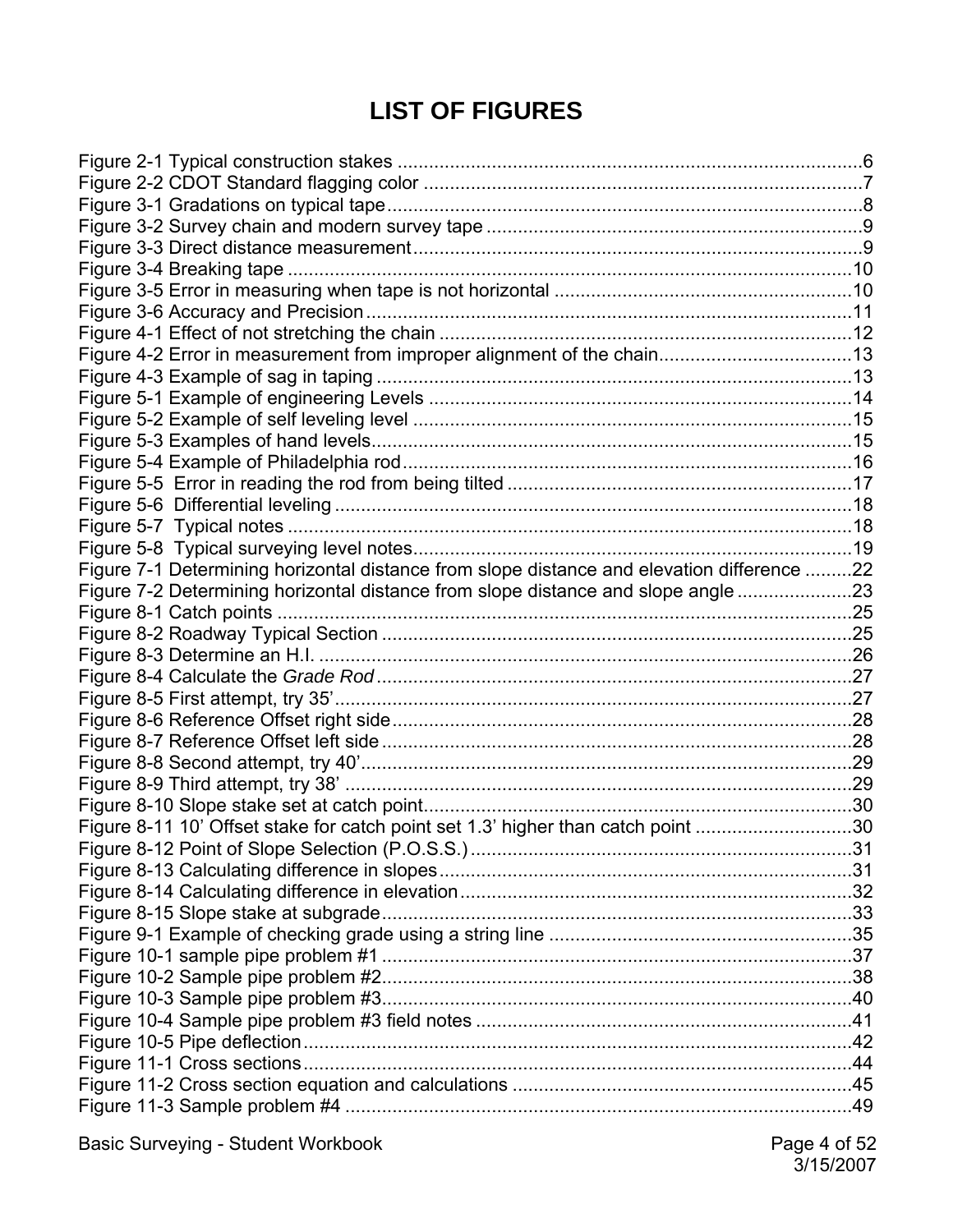# <span id="page-4-0"></span>**INTRODUCTION**

This manual is intended only as a guide for training purposes and is not meant to replace the CDOT Survey Manual and in all cases, the CDOT Survey Manual has precedence over this manual when matters of policy and procedure are of concern. The CDOT survey manual can be found at [http://www.dot.state.co.us/Survey\\_Manual/](http://www.dot.state.co.us/Survey_Manual/)

# **CHAPTER 1: CONSTRUCTION SURVEYS**

Construction surveying is the translation of construction plans into physical points on the ground that can be used as a basis for the actual construction. The results of construction surveying are seen in almost any urban, suburban, and rural setting. Almost any roadway, building, or other man-made improvement probably had some amount of construction surveying involved. Construction surveying provides not only the horizontal location of new improvements, but also the vertical information required to ensure that surfaces drain or pipes flow as required.

### **PREPARATION**

To successfully perform construction staking and layout, preparation is a major part of the operation.

Study:

- Contract plans
- Special Provisions
- Standard Specifications
- Plan Quantities
- Construction Manual
- CDOT Surveying Manual
- Contractor's Proposal

Take appropriate measures to protect existing monuments.

### **RESPONSIBILITIES**

*Contractor Surveying* - When the bid schedule contains pay item 625, Construction Surveying, the Department will provide control points and bench marks as described in the Contract. The Contractor shall furnish and set construction stakes establishing lines and grades in accordance with the provisions of Section 625. Per Section 105.12(a) the Engineer may order additional surveying which will be paid for at the rate established by the contract.

*Department Surveying* - When the bid schedule does not contain pay item 625, Construction Surveying, the Engineer will furnish one set of construction stakes and marks establishing lines and grades as described below for proper prosecution of the work.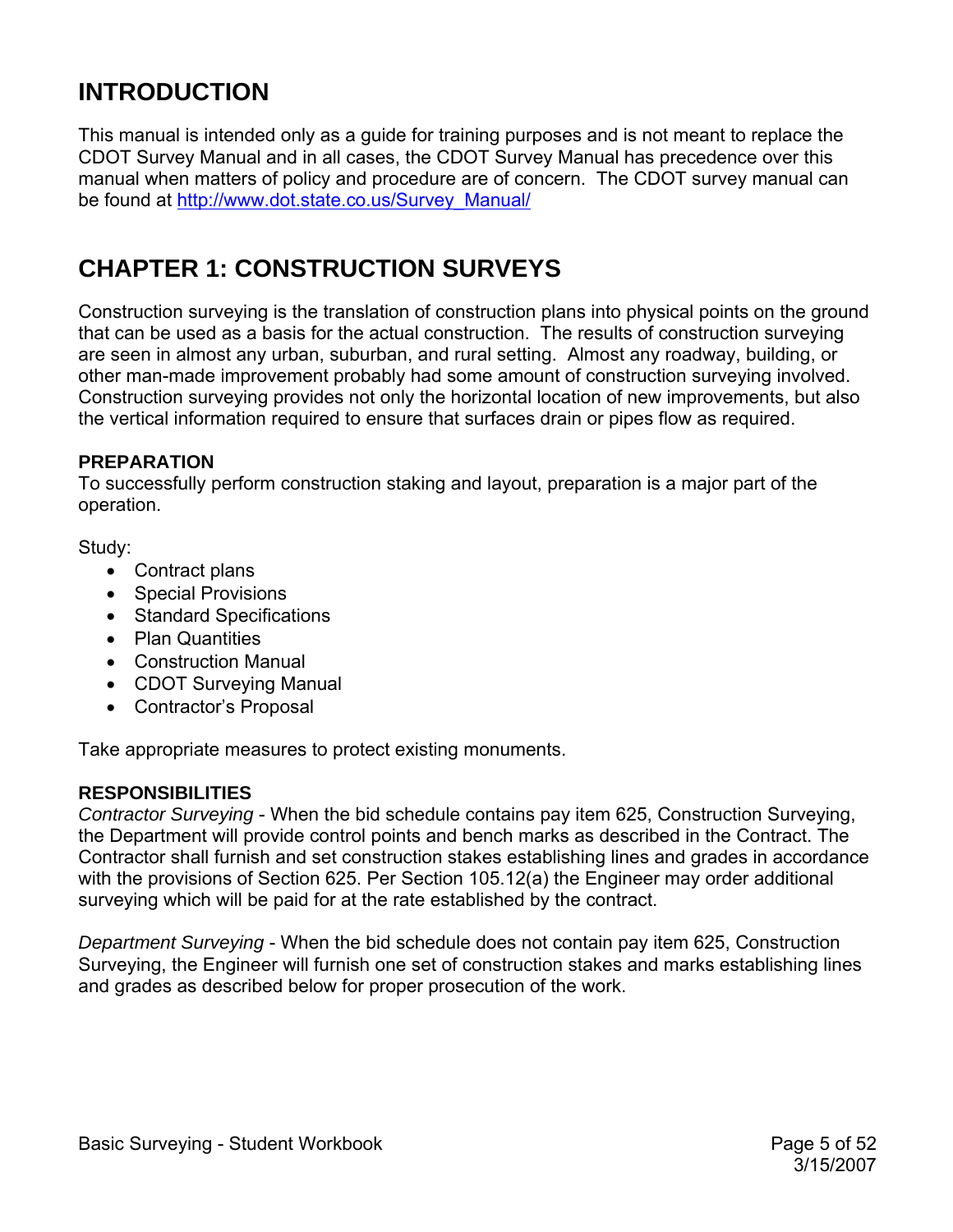# <span id="page-5-0"></span>**CHAPTER 2: CONSTRUCTION STAKING**

Survey stakes are the survey party's primary means of communication. Survey stakes are normally set to establish and designate a work point or reference point on the ground. Appropriate information is written on the stake instructing construction personnel as to the work to be performed. Because these stakes are the actual physical basis for construction, it is essential that they be set at the correct location with the data written on them in a legible and understandable manner.

## **TYPICAL SURVEY STAKES**

Although other sizes are available, the survey stakes most frequently used in construction are the wooden 1" x 2" x 18" stakes, 1" x 1" x 12" oak hubs, and 1  $\frac{1}{2}$ " x 48" lathe.

1" x 1" wooden stakes (called Hubs) in 6" to 12" lengths or 60d nails (6" long) are often used to mark important survey points, work points, or reference points, which are to remain in place for future use. Hubs are normally driven flush with the ground after which a survey tack is set in the top of the hub to mark the exact survey point. The 60d nails are also driven flush with the ground but with flagging tied on them. Both hubs and nails are driven flush to make them less susceptible to damage and a "guard" or "witness" stake may be used to mark its location. The guard stake will usually have sufficient information written on it to identify the point.



### **Figure 2-1 Typical construction stakes**

## **MINIMUM STAKING REQUIREMENTS**

The surveyor is required to perform all staking indicated on the survey tabulation sheet in accordance with the Standard Specifications for Road and Bridge Construction and in accordance with the CDOT Survey Manual. Minimum staking requirements for the various construction items are described in detail in the CDOT Survey Manual. An example of minimum staking requirements for typical survey items is listed below.

Basic Surveying - Student Workbook **Page 6 of 52** 

3/15/2007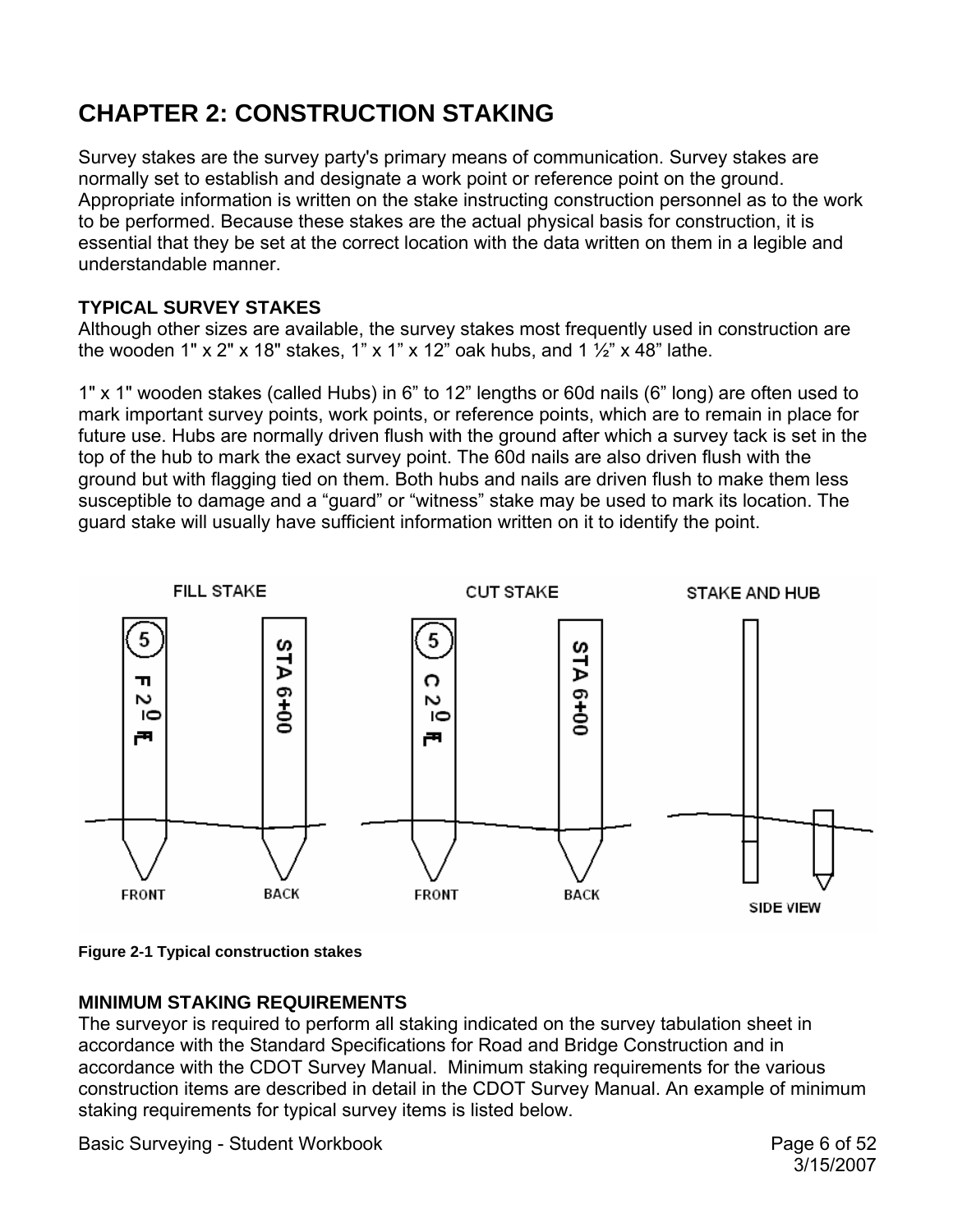<span id="page-6-0"></span>*Centerline Staking* - The maximum staking interval for the project centerline shall be 100 ft on tangents and 50 ft on curves or as specified on the survey tabulation sheet.

*Clearing and Grubbing* - Stakes should be set at 50 ft intervals and meet the Minimum Construction Horizontal and Vertical Accuracy Tolerance. The vertical tolerance may be waived by the engineer.

*Removal of Structures and Obstructions -* Staking should meet the tolerance and interval specified on the plans or specifications. The appropriate tolerance and interval varies depending on the item.

*Reset Items -* Staking is usually not required for the removal of a reset item but may be required to place items that are to be reset such as light poles, signs and minor structures as the item may not be put in the same place it occupied prior to construction.

*Excavation and Embankment -* Slope stakes shall be set at a maximum 50 ft spacing interval. Grade stakes for the subgrade shall be set at a maximum 50 ft interval or at the interval shown on the survey tabulation sheet.

### **FLAGGING COLOR CODE**

It is desirable to have a uniform color code system throughout the state so the Contractor's personnel will be able to readily recognize the work item referenced. Whenever flagging is necessary on the project, the following flagging color code should be used.

| <b>Type of Stake and/or</b>                                                        | <b>Color Flagging, Paint, Etc.</b> |
|------------------------------------------------------------------------------------|------------------------------------|
| <b>Monument</b>                                                                    |                                    |
| Primary Control, Right of Way (ROW), Boundary, Public Land<br>Survey System (PLSS) | Orange                             |
| Secondary Control, Structure Control                                               | Yellow                             |
| Benchmarks (Primary and Secondary)                                                 | Blue                               |
| Easements (Permanent and Temporary)                                                | Florescent Lime or Green           |
| Alignment Centerline (Permanent and Temporary)                                     | Red                                |
| <b>Alignment Reference</b>                                                         | Red and White                      |
| <b>Slope Stakes</b>                                                                | White                              |
| Structure Reference (Major and Minor)                                              | Yellow and White                   |
| Test Holes (Geotechnical)                                                          | Pink                               |
| <b>Utility Locates</b>                                                             | White                              |
| <b>Selective Thinning</b><br>(To be tied around tree at eye level)                 |                                    |
| Trees to be Removed                                                                | Orange                             |
| Trees to Remain                                                                    | Blue                               |
| Clearing and Grubbing                                                              | White                              |

**Figure 2-2 CDOT Standard flagging color**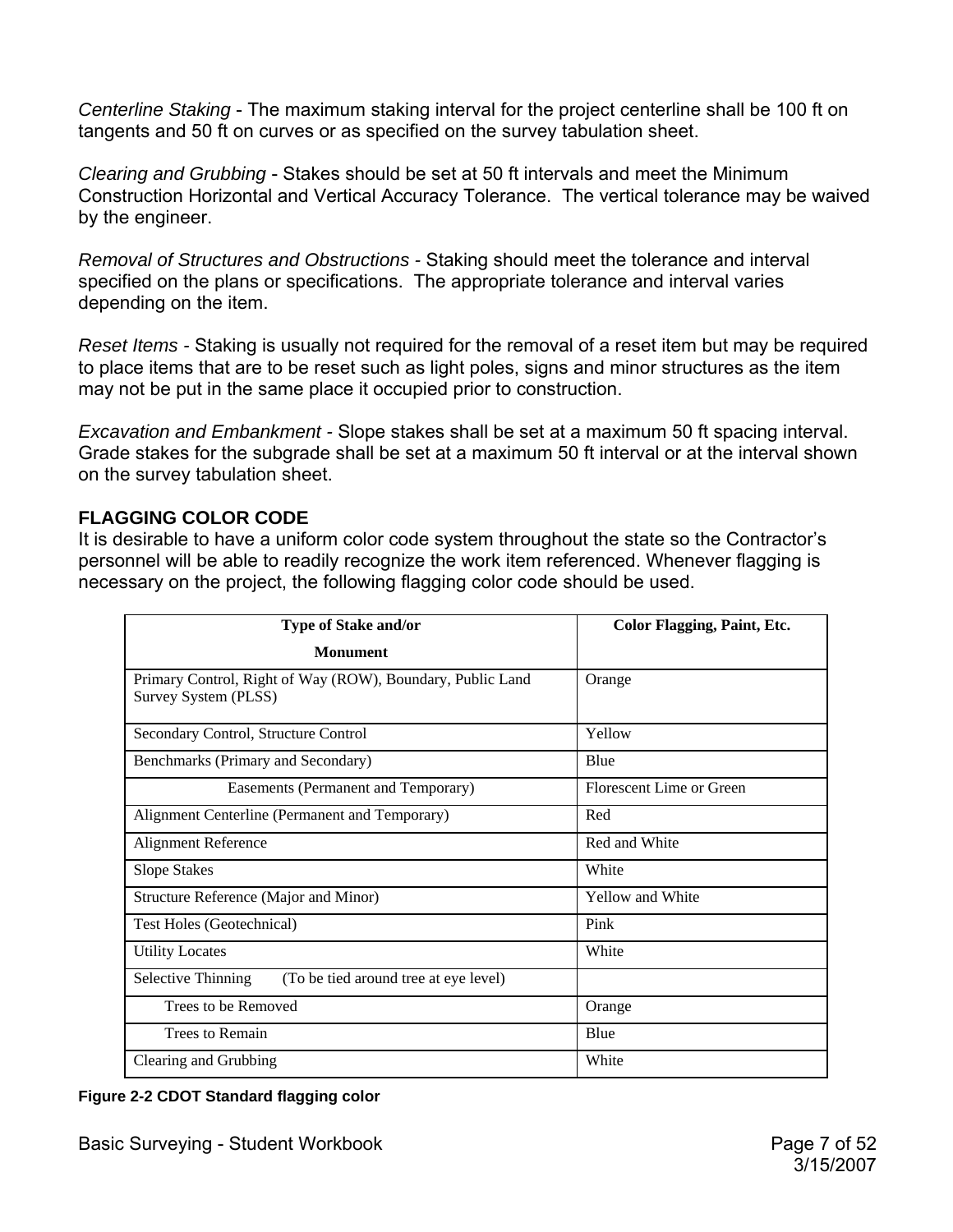# <span id="page-7-0"></span>**CHAPTER 3: MEASUREMENT OF DISTANCES**

In surveying, the distance between two points typically refers to the horizontal, or level, distance between those two points. Construction plans are prepared showing distances as horizontal distances. Horizontal distances are ordinarily determined in the following ways: Pacing, Taping or Electronic Distance Measuring (EDM).

### **PACING**

Pacing is one of the most valuable things learned in surveying because it has practical applications for everybody and requires no equipment. Pacing is very useful when a rough approximation is needed.

The length of a person's pace must first be determined. This is best done by walking with natural steps back and forth over a measured level course a minimum of 100 ft long, and then averaging the number of steps taken. An accuracy of 1 ft. per 100 ft. is suitable for pacing.

### **TAPING**

Taping consists of measuring between two points with a tape calibrated in feet to the nearest one-hundredth of a foot.

## EACH FOOT IS MARKED IN TENTHS AND HUNDRETHS



#### **Figure 3-1 Gradations on typical tape**

Steel or fiberglass tapes are typically used, although cloth tapes can be used where high accuracy is not important. The tape is often incorrectly referred to as a "chain" and is usually 100 feet in length.

The term "*chain"* derives from a device commonly used for land measurement in the past. The "*Gunter's Chain*" being the most common was 66 ft. long and had 100 links. Each link was about eight inches (0.66') long, made of heavy gauge wire with a loop at each end. The links were joined end to end to create the chain by rings between the links. Another type of chain, the "*Engineer's Chain*" was 100 ft. long and had 100 links each 12 inches long. The term "*taping*" is gradually being used more exclusively and is used in place of "*chaining*" in this text. See figure 3-2.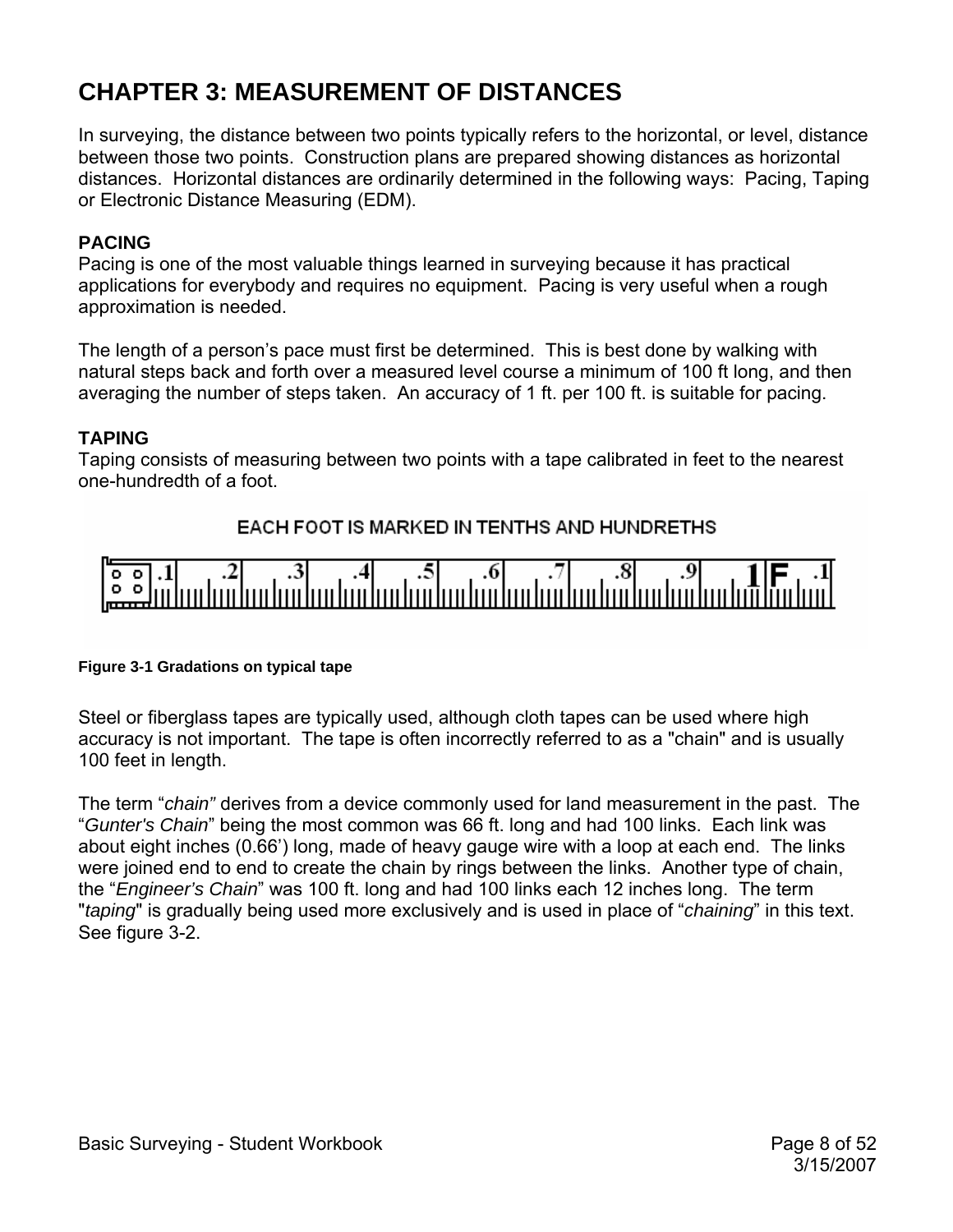<span id="page-8-0"></span>

**Figure 3-2 Survey chain and modern survey tape** 

### **TAPING PROCEDURES**

Two methods are commonly used to measure the horizontal distance between two points using a tape. See figure 3-3.

The first method is to measure the distance by holding the ends of the tape on the same horizontal line between the two points. This method requires the use of plumb bobs to transfer the distance to the ground.





The second method called breaking tape is used when it is not possible to pull a full 100 ft. because of the slope of the ground. A point is set at a convenient number of whole feet from the back point. This method also requires the use of a plumb bob to transfer the distance to the ground. See figure 3-4.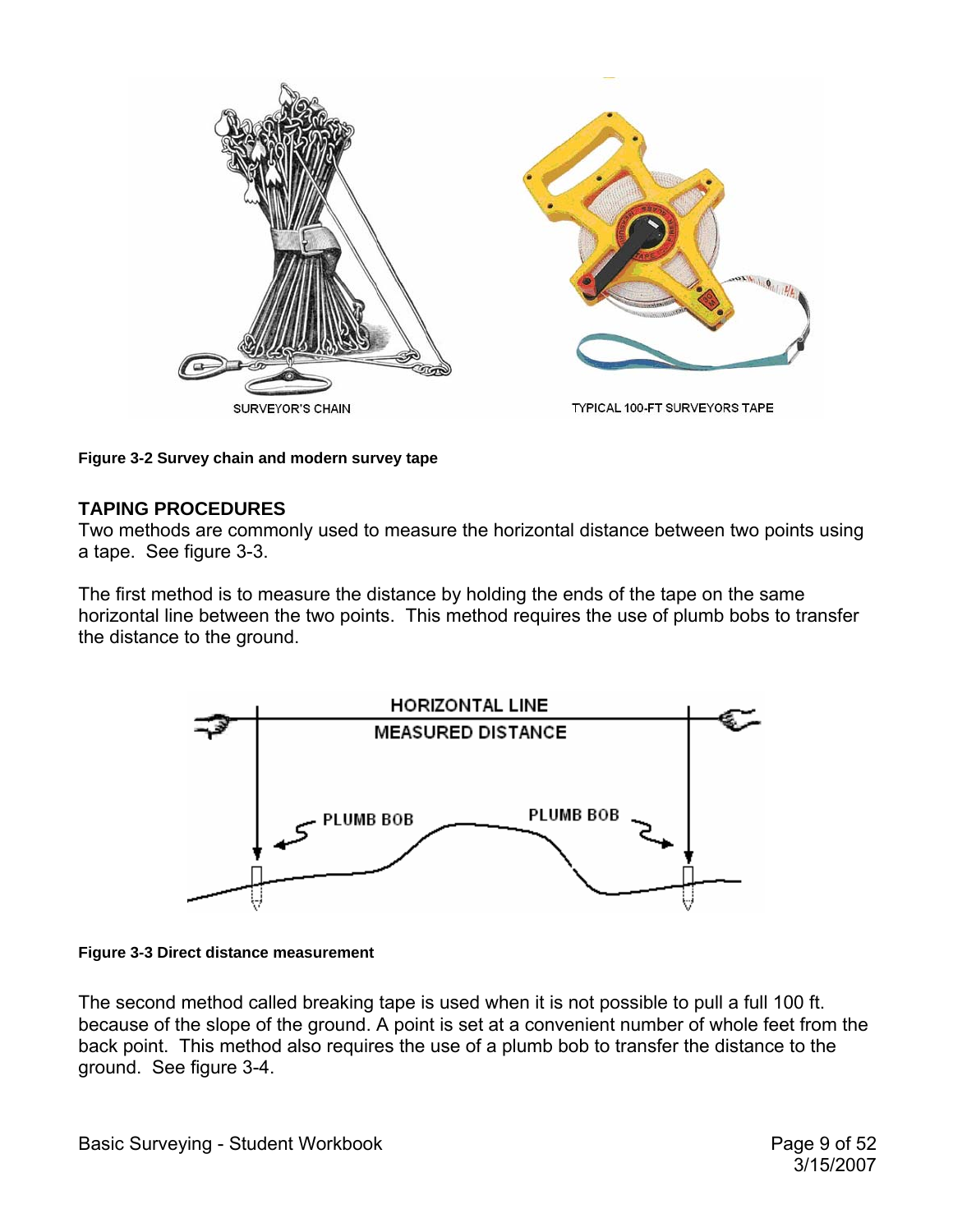<span id="page-9-0"></span>

**Figure 3-4 Breaking tape**

Tape measurements are not usually made with the tape held directly on each point. Normally, each end is held above the point and is located vertically over the point by means of a plumb bob and string. The proper way to hold the plumb bob is to have the thumb and forefinger pinch the string against the top of the tape. Normally one should not use the hand controlling the plumb bob to apply tension to the tape.

The importance of having both ends of the tape at the same elevation when measuring a horizontal distance cannot be overemphasized. One of the most common errors in taping is failure to hold both ends of the tape at the same level.

Figure 3-5 below shows how errors in determining horizontal distances can occur as a result of failure to keep both ends of the tape level.



### **Figure 3-5 Error in measuring when tape is not horizontal**

Horizontal measurement with a tape and plumb bob is a process which requires skill and care. It takes considerable practice and experience to tape accurately and efficiently.

## **EDM (Electronic Distance Measuring)**

When a distance is measured using an EDM instrument, an electromagnetic wave is transmitted from the instrument towards a reflector where part of the transmitted wave is returned to the instrument. Electronic comparison of the transmitted and received signals allows for

Basic Surveying - Student Workbook **Page 10 of 52**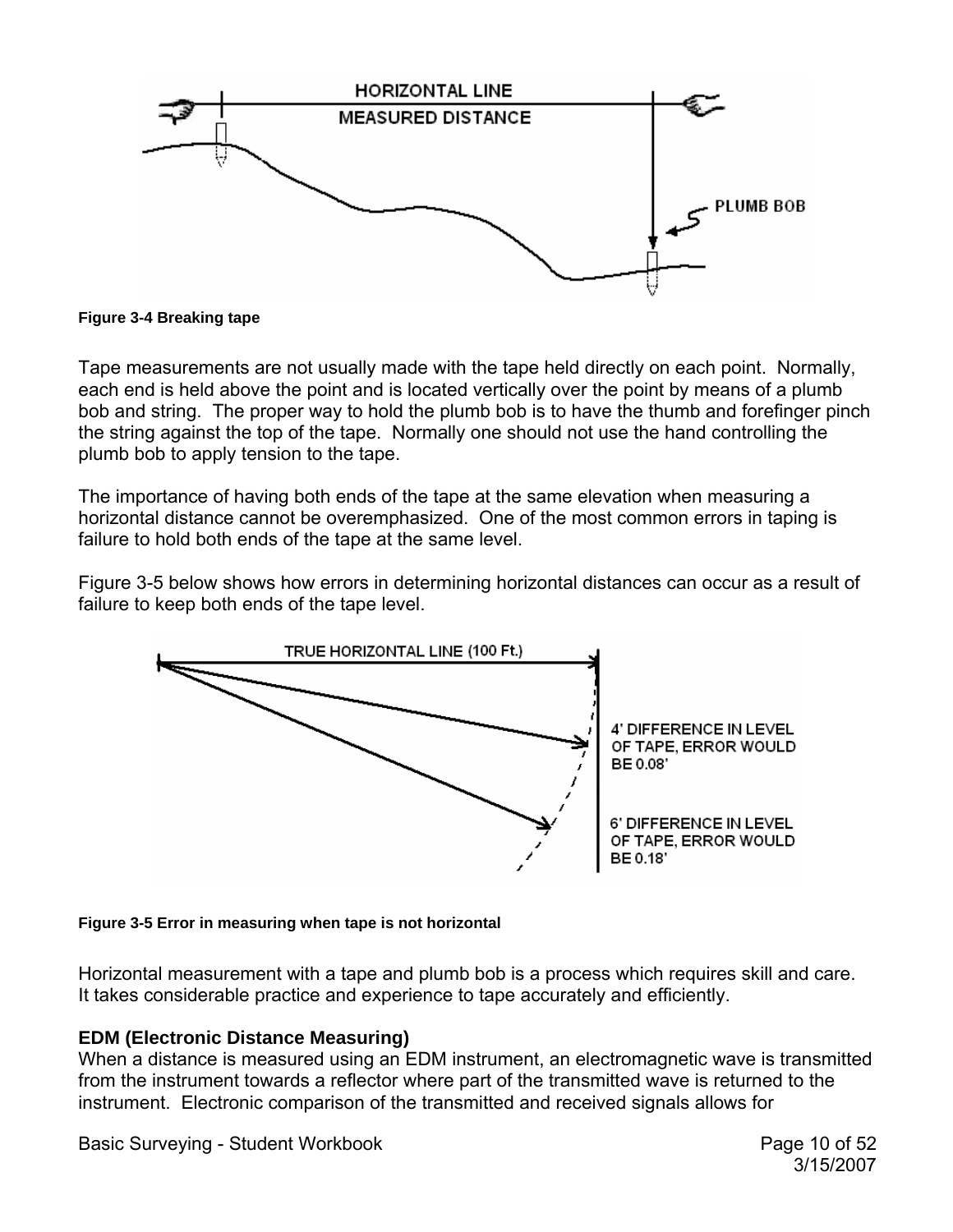<span id="page-10-0"></span>computation of the distance. Today most EDMs will be found as an integral part of a Total Station. A Total Station is a combination of an EDM, electronic transit and a microcomputer.

## **ACCURACY AND PRECISION**

To many people, accuracy and precision mean the same thing: to someone involved in measurement, the two terms should have very different meanings.

*Accuracy -*- How close to the real value a measurement is.

*Precision -* The ability of a measurement to be consistently reproduced.



Precise and Inaccurate



Accurate and Imprecise

**Figure 3-6 Accuracy and Precision** 

All measurements should be performed with a precision that ensures that the desired accuracy is attained.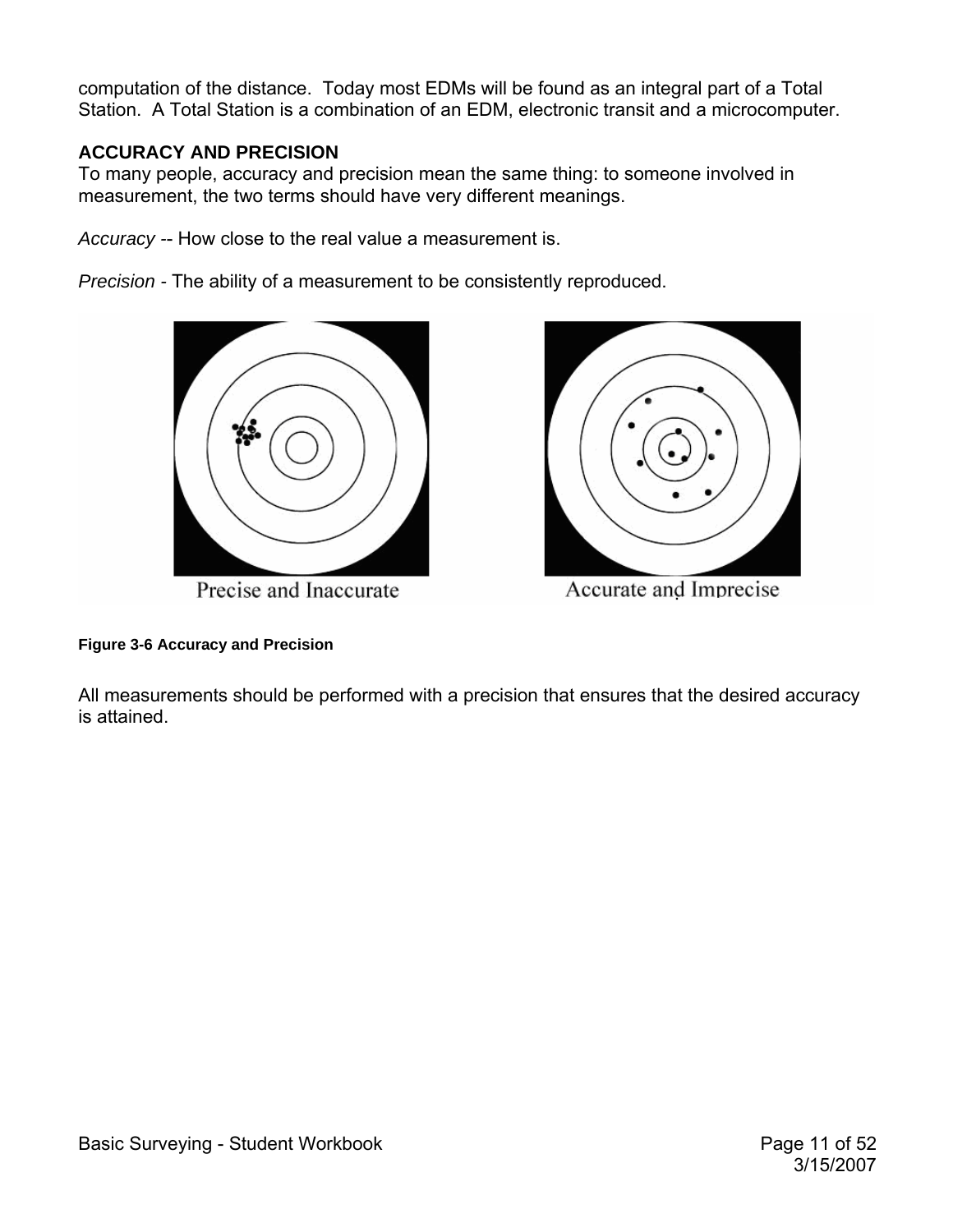## <span id="page-11-0"></span>**CHAPTER 4: COMMON MISTAKES IN READING AND RECORDING LINEAR MEASUREMENTS**

An error may be defined as the difference between an observed value and the true value or as the variation in observations, measurements, or calculations of a quantity. This section will discuss some of the principal errors and their effect on the measurements. In general, these errors tend to result in the recorded, or measured, distance being greater than the actual distance.

## **READING THE WRONG FOOTMARK**

This is a careless mistake, which can usually be avoided by alertness and concentration.

## **TRANSPOSING FIGURES**

Sometimes a person may mentally transpose figures before calling them out, or the note keeper may transpose them when recording them. For example, he may call out, or record 42.63 when he should have called out 42.36. Alertness and concentration will usually eliminate this type of mistake.

## **READING THE TAPE UPSIDE-DOWN**

When reading a tape upside down, certain numbers can easily be misread for others. For example, a 6 may be misread as a 9; 86 may be misread for 98, etc. One way to avoid this mistake is to note the adjacent footmarks on both sides of the footmark being used to see that the number is in sequence. However, the best solution is to avoid reading the tape in an upside down position.

## **TAPE NOT STRETCHED STRAIGHT**

Always be sure that the tape is free to be stretched directly between the two points. The tape should not be allowed to bend around trees, bushes, boulders, etc., since this would result in the measured distance being greater than the actual straight line value.



**Figure 4-1 Effect of not stretching the chain** 

One can readily see in figure 4-1 above the effect of this error on the measured distance as compared to the actual distance.

The wind can blow the tape off line, particularly when plumbing, resulting in the same type error as an obstacle, which prevents the tape from being stretched straight between two points. Supporting the tape on line at one or more intermediate points can reduce the magnitude of this type of error.

Basic Surveying - Student Workbook **Page 12 of 52**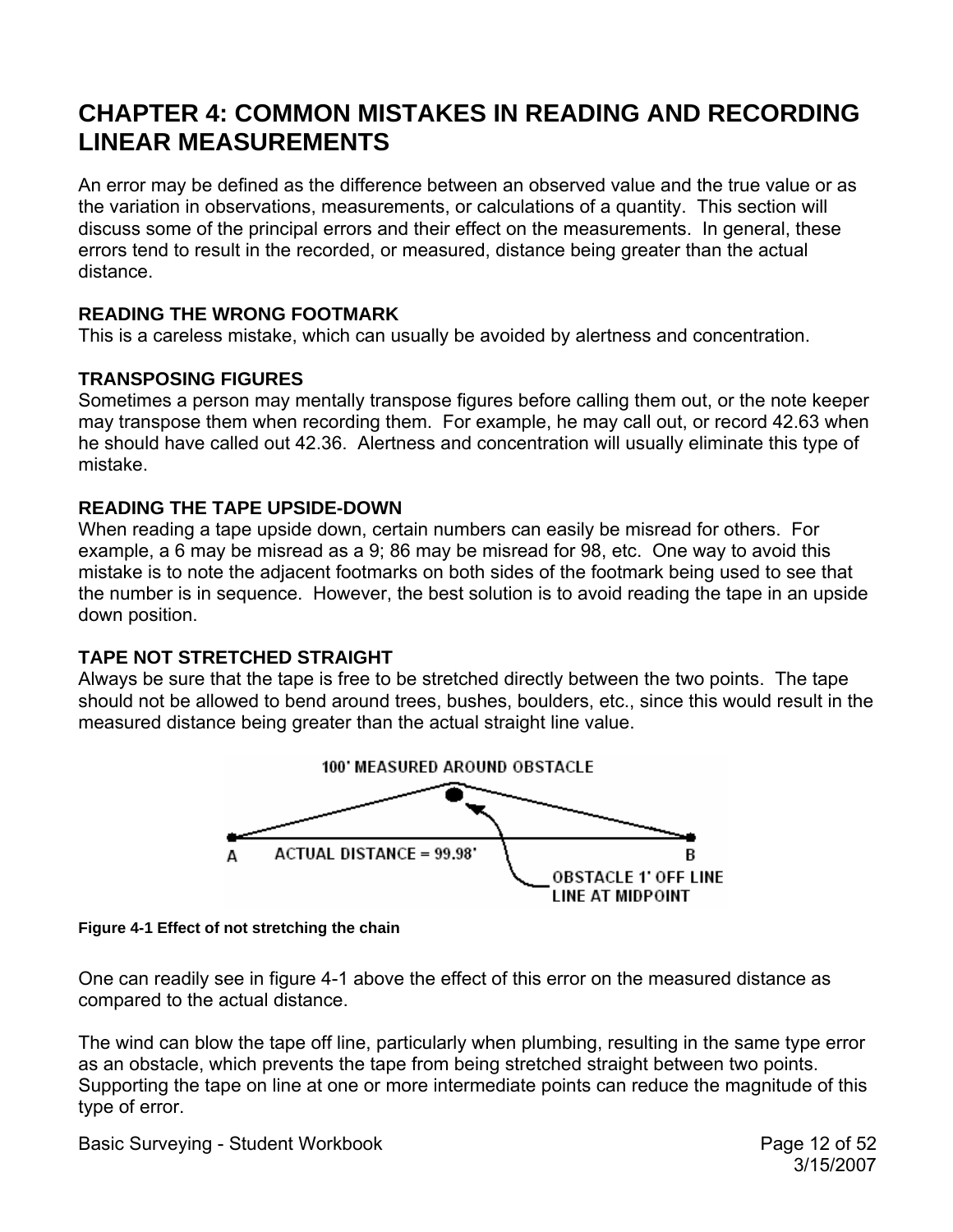## <span id="page-12-0"></span>**INCORRECT ALIGNMENT**

When measuring distances greater than the length of the tape, or when breaking the tape, the intermediate points must be placed on line by eye or by instrument. Usually, the back person can stand on line and line the front person to within 0.2 feet to 0.3 feet of true line.

| MEASURED DISTANCE=10000MEASURED DISTANCE=100.00 |                                   | <b>TRUE</b><br><b>DISTANCE</b><br>99.995 | <b>TRUE</b><br><b>DISTANCE</b><br>11.958           |
|-------------------------------------------------|-----------------------------------|------------------------------------------|----------------------------------------------------|
| 99.999<br><b>TRUE</b><br><b>DISTANCE</b>        | 99.999<br>TRUE<br><b>DISTANCE</b> | <b>MEASURED</b><br><b>DISTANCE</b>       | ĦL.<br><b>MEASURED</b><br>100.00<br><b>NSTANCE</b> |

**Figure 4-2 Error in measurement from improper alignment of the chain** 

One can see that if the tape is lined within 0.5 ft. of the true line, the error is insignificant when measuring a full tape length. One can also see that for shorter distances, the alignment becomes more critical. Since this type error is cumulative, it becomes more significant when multiple points are used in measuring a distance. This type of error results in the measured distance being greater than the actual distance.

### **CARELESS PLUMBING**

This error relates to failure to hold the plumb bob tip directly over the chaining point. This type of error is a compensating error in that the measured distance may be greater, or it may be less than the actual distance. Proficient use of the plumb bob requires practice and care. Care should be exercised to ensure that the plumb bob is positioned directly over the point when making a measurement.

### **TENSION AND SAG**

A tape stretches when pulled. Its length changes if the tension changes. For this reason, it should be pulled with the tension for which it is designed. Only at this tension can its actual length be expected to be the same as its calibrated length. The proper tension is normally 20 lb. for a 100-ft. steel tape suspended at the two ends. If the tape is supported throughout its length, as when it is laying on a level sidewalk, the tension should be one-half as much.



**Figure 4-3 Example of sag in taping**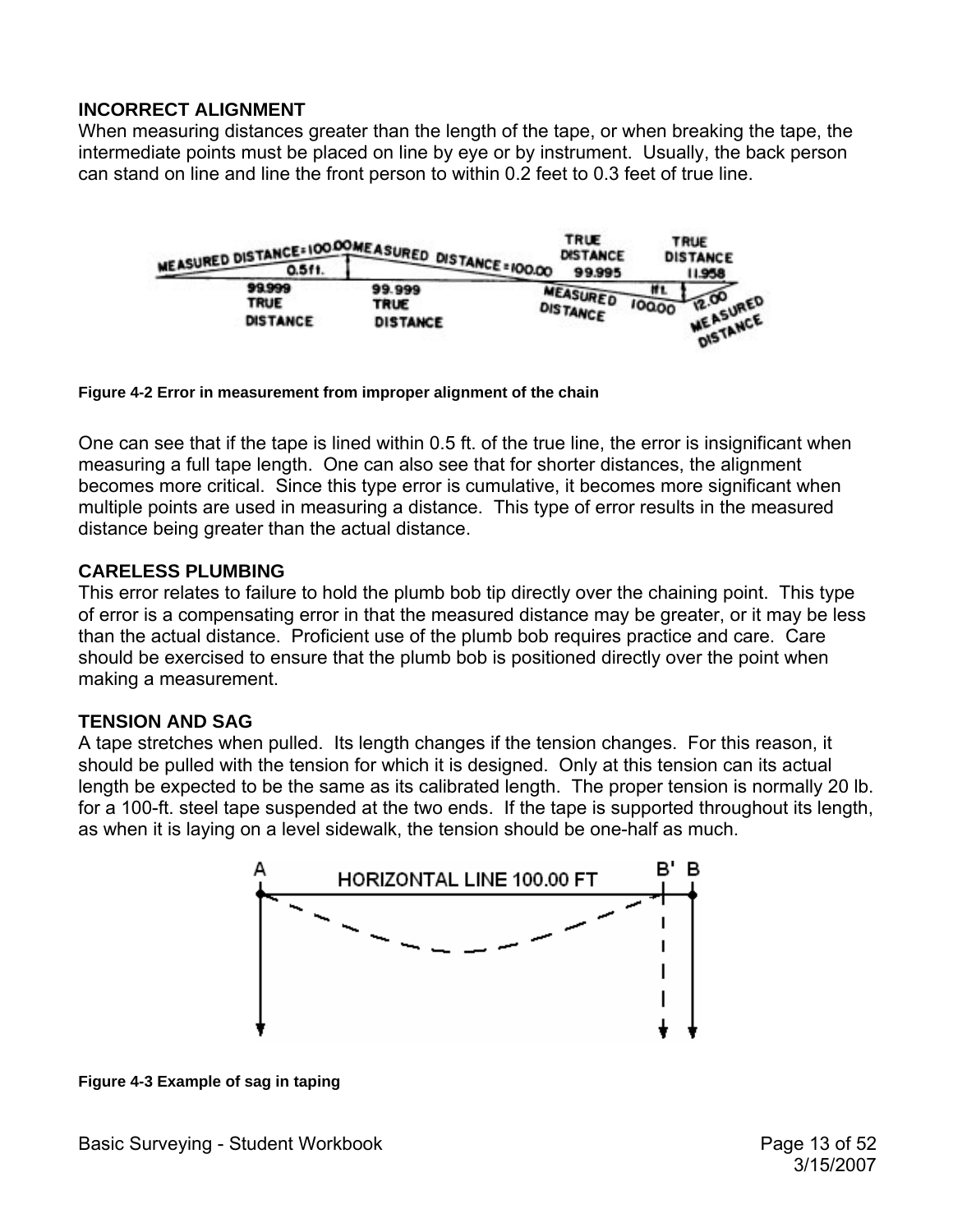# <span id="page-13-0"></span>**CHAPTER 5: DIFFERENTIAL LEVELING**

*Differential leveling* is the process of determining the elevation of a new point from the known elevation of an existing point. The resulting data from leveling is a significant piece of engineering design. This data is also used for mapping and construction projects. Such elevation information is usually given in terms of feet relative to a *vertical datum* such as *mean sea level (MSL)*. Mean sea level is the average height of the sea's surface at all tidal stages over a period of 19 years.

A *benchmark* is an object that has a location, both vertically and horizontally, that is relatively permanent. A point on this object has a known or assumed elevation that is relative to a predetermined datum. Various organizations such as the National Geodetic Survey, the U.S. Geological Survey, and the DOT's Survey Section have conveniently established a network of benchmarks, which are referenced to mean sea level. These benchmarks are the references normally used to establish the vertical control on highway construction projects.

There are different types of levels that can be used to determine the elevation data of points by means of the differential leveling method. The three types discussed in this text are *engineer levels*, *level transits* and *automatic levels*. Levels in each of these categories, though slightly different in design, have a telescope for viewing and establishing line and a means of orienting the line of sight in a horizontal plane. All types of levels are capable of being mounted on a *tripod* and are used to sight a graduated *level rod.* 

### **THE ENGINEER'S LEVEL**

The engineer's level or level transit is an instrument designed to project a level line of sight. Basically, the engineer's level consists of a telescope tube designed to impose a set of cross hairs on the image viewed through the telescope. A spirit level vial is attached or incorporated into the instrument to allow the tube to be accurately leveled by manipulating adjusting screws on a footplate. The following figure shows two modern types of engineering levels.



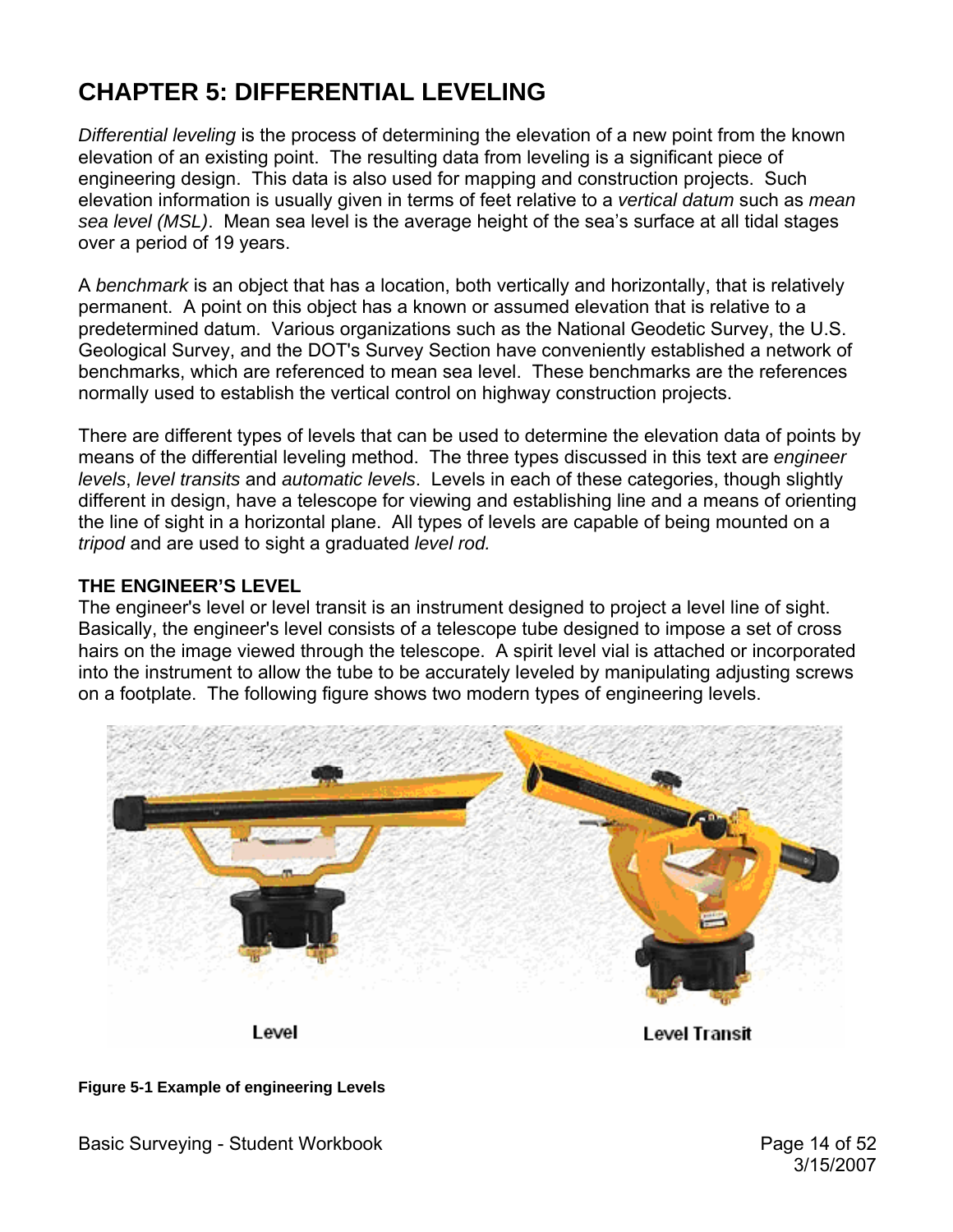## <span id="page-14-0"></span>**THE SELF LEVELING LEVEL (Auto Level)**

The self-leveling level (also called automatic level) is equipped with a small bull's-eye level and three leveling screws. The leveling screws are used to approximately center the bubble of the bull's-eye level. As long as the bubble remains centered, the line of sight automatically remains horizontal. A prismatic device called a compensator makes this possible. The compensator is suspended on fine, nonmagnetic wires. The action of gravity on the compensator causes the optical system to swing into the position that defines a horizontal sight. The horizontal line of sight is maintained despite a slight out of level of the telescope or even when a slight disturbance occurs on the instrument.



**Figure 5-2 Example of self leveling level** 

## **THE HAND LEVEL**

The Hand Level is a device commonly used in construction when a great degree of accuracy is not required. An experienced observer can get satisfactory results with the Hand Level when the distances involved are approximately 50 feet or less. At distances greater than 50 feet, readings with the Hand Level may be questionable.



Basic Surveying - Student Workbook **Page 15 of 52 Figure 5-3 Examples of hand levels**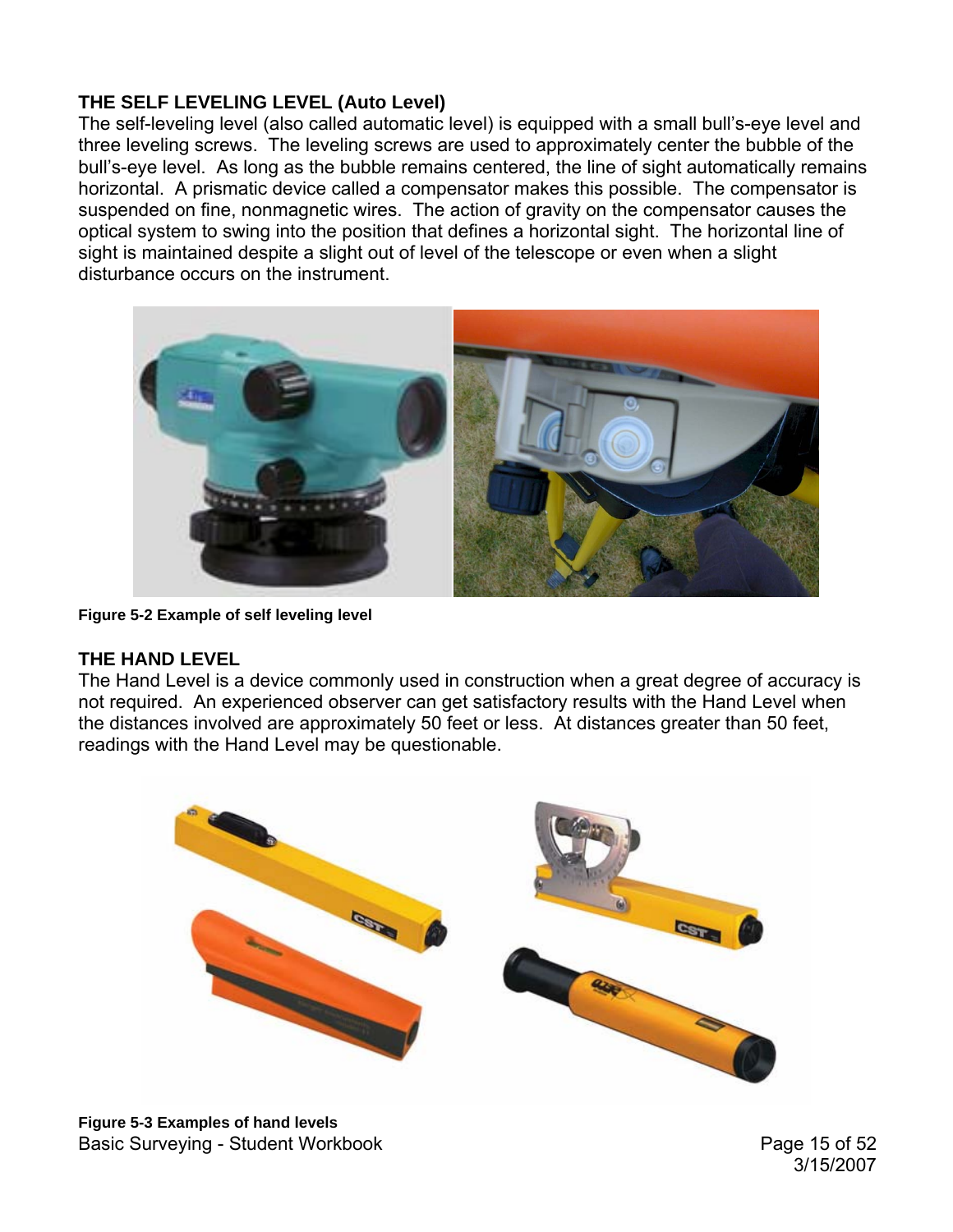## <span id="page-15-0"></span>**LEVELING RODS**

A leveling rod is a graduated pole or stick, used with a surveyor's level to measure differences in elevation. There are many types of leveling rods available, however the rod most commonly used in construction surveying is called the "Philadelphia" rod. Leveling rods can be made of wood, fiberglass or aluminum and come in lengths varying from 12' to 25'.

## **READING THE ROD**

The figure below shows a view of the Philadelphia level rod. The face of the rod is painted white with the graduations painted in black and spaced 0.01 ft. apart. The tops of the black graduations are the even hundredths, and thus the tops of the white graduations are the odd hundredths. The smaller numbers painted black represent tenths of a foot; the large numbers painted red indicate footmarks.



**Figure 5-4 Example of Philadelphia rod** 

## **HOLDING THE ROD**

The level rod must be held vertically for the reading to be correct, a tilted or non-vertical rod will result in a rod reading greater than the correct rod reading. See figure 5-5. Rod levels are available for use as an aid in holding the rod plumb.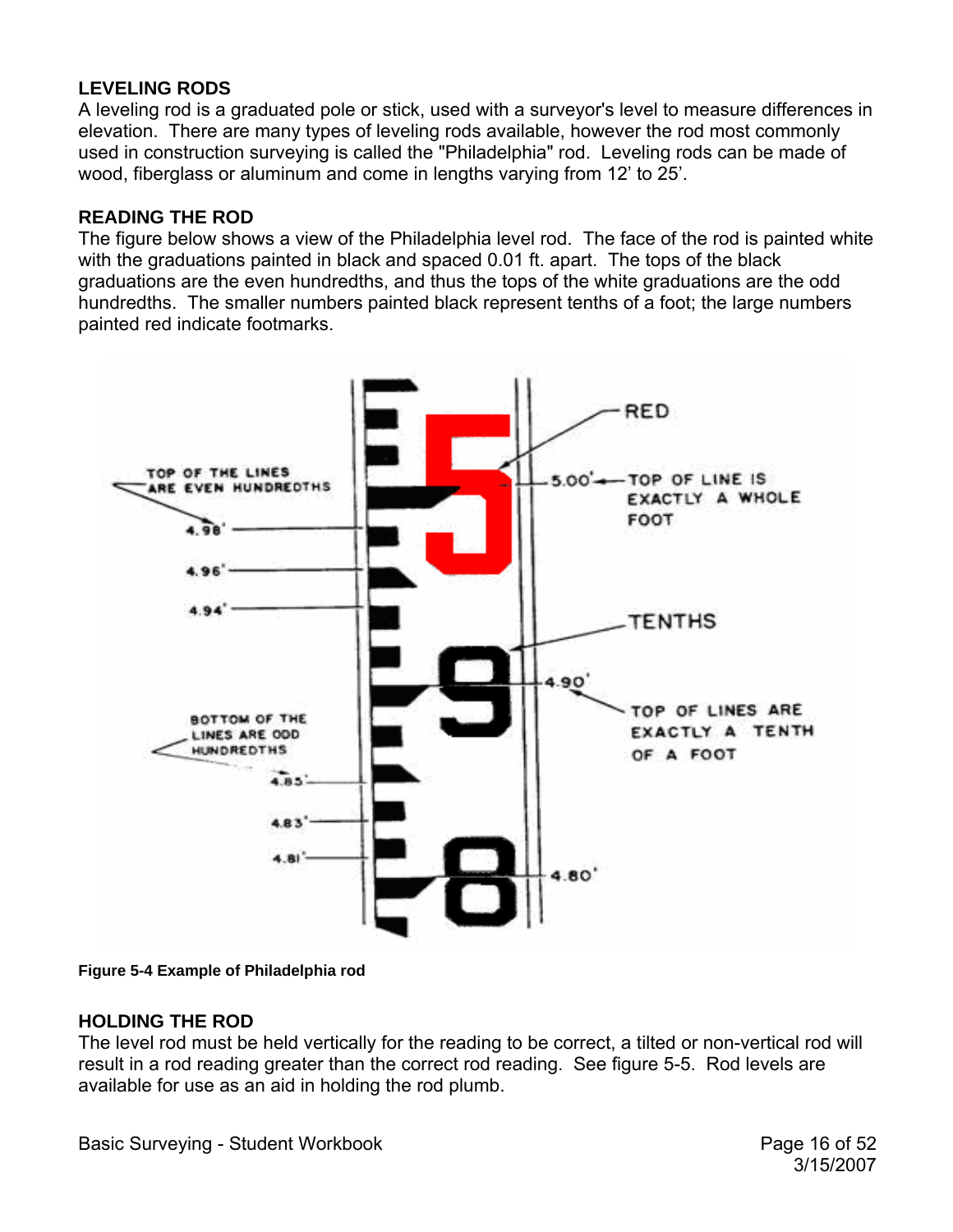<span id="page-16-0"></span>Another means of ensuring that the correct rod reading is observed is called "waving the rod." Waving the rod is waving or swinging the rod slowly back and forth toward the instrument, using the base of the rod as a pivot point. The instrument person can observe the lowest reading, which is the true vertical reading.



**Figure 5-5 Error in reading the rod from being tilted** 

### **DETERMINING ELEVATIONS - LEVELING**

The leveling process is started from a benchmark of known elevation or from one that has been assigned an arbitrary elevation such as 100.00 ft. In construction surveying any point with a known elevation can be termed a benchmark. The following definitions are of several common terms normally used in leveling.

*Benchmark (B.M.)* - Monument or point with known elevation.

*Elevation* - Vertical distance above a reference or datum plane.

*Backsight (B.S.)* - Rod reading taken on a point of known elevation, sometimes called a plus (+) shot.

*Foresight (F.S.)* - Rod reading taken on a point to determine the elevation on that point, sometimes called a minus (-) shot.

*Turning Point (T.P.)* - An intermediate reference point used when it is necessary to move the instrument ahead while running a line of levels.

*Height of Instrument (H.I.)* - The elevation of the level line sight projected by the instrument, when properly set up.

### **PROCEDURE**

Basic Surveying - Student Workbook **Page 17 of 52** The level should be set up at some convenient distance from the benchmark. A good rule of thumb to follow in leveling is to keep all observations to within 300'. Observations in excess of 300' may introduce errors. The instrument person should be careful to set up the instrument at a point that is neither too high, nor too low. Usually a quick check with a hand level before setting up will verify whether the rod can be seen from a particular point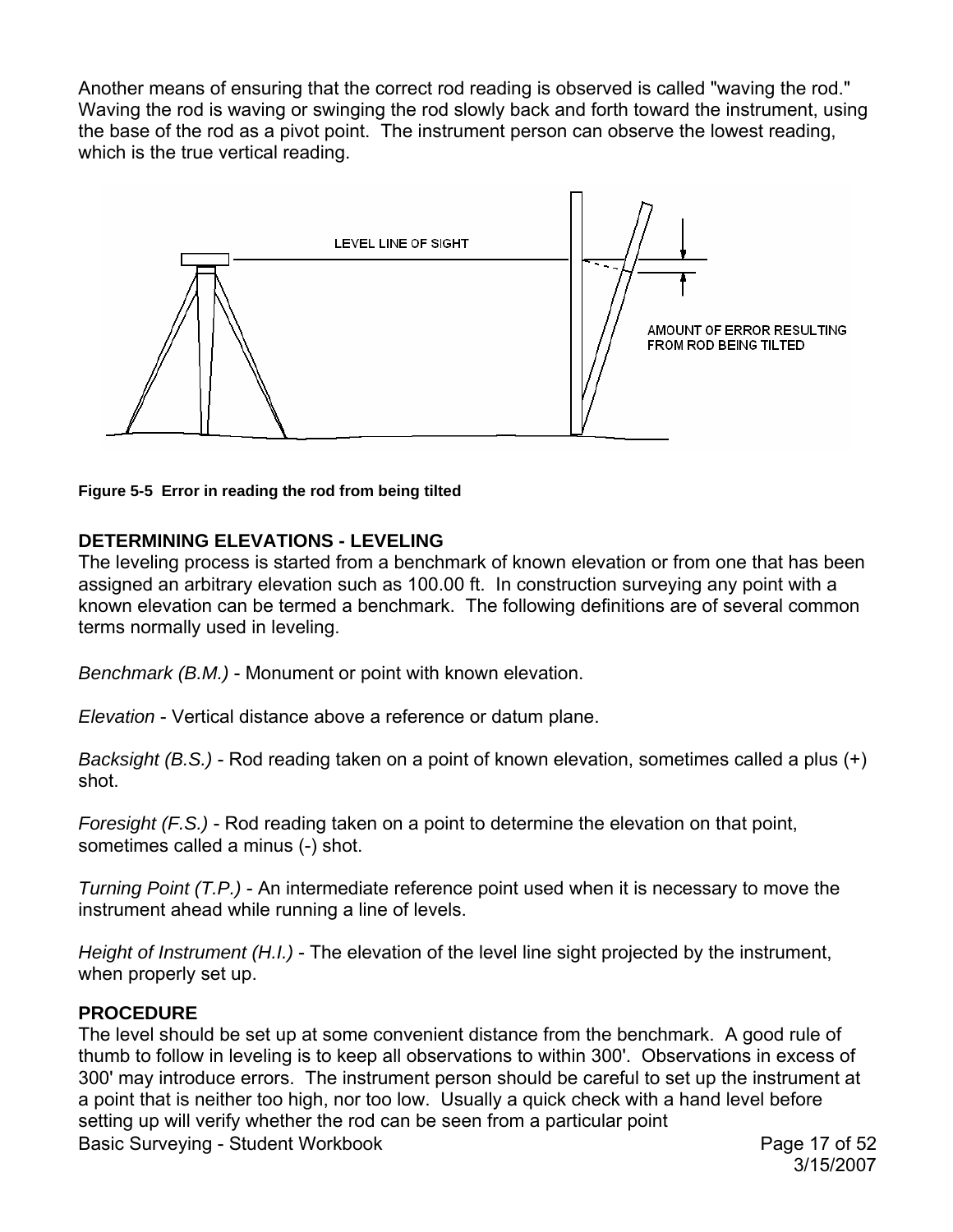<span id="page-17-0"></span>Once the instrument is set up, the instrument is ready to take a rod reading on the benchmark:

- This reading is called a backsight (B.S.).
- From the Figure 5-6, the rod reading on B.M. "A" is 10.63.
- The backsight (10.63) is added to B.M. "A" elevation (100.0) to calculate the height of instrument (H.I.).
- The height of instrument  $(H.I.) = 100.0 + 10.63 = 110.63$ .
- Remember backsights are always added.



**Figure 5-6 Differential leveling** 

| 5ta    | $+35$ | H.I.   |      | $-F5$ $E$ lev |
|--------|-------|--------|------|---------------|
| BM A   | 10.63 | IO.63  |      | <b>100.0</b>  |
| $TP-1$ |       |        | 1.5  | 109.48        |
| $TP-1$ | 9.92  | II9.4O |      |               |
| BM B   |       |        | 1.35 | 118.05        |

**Figure 5-7 Typical notes**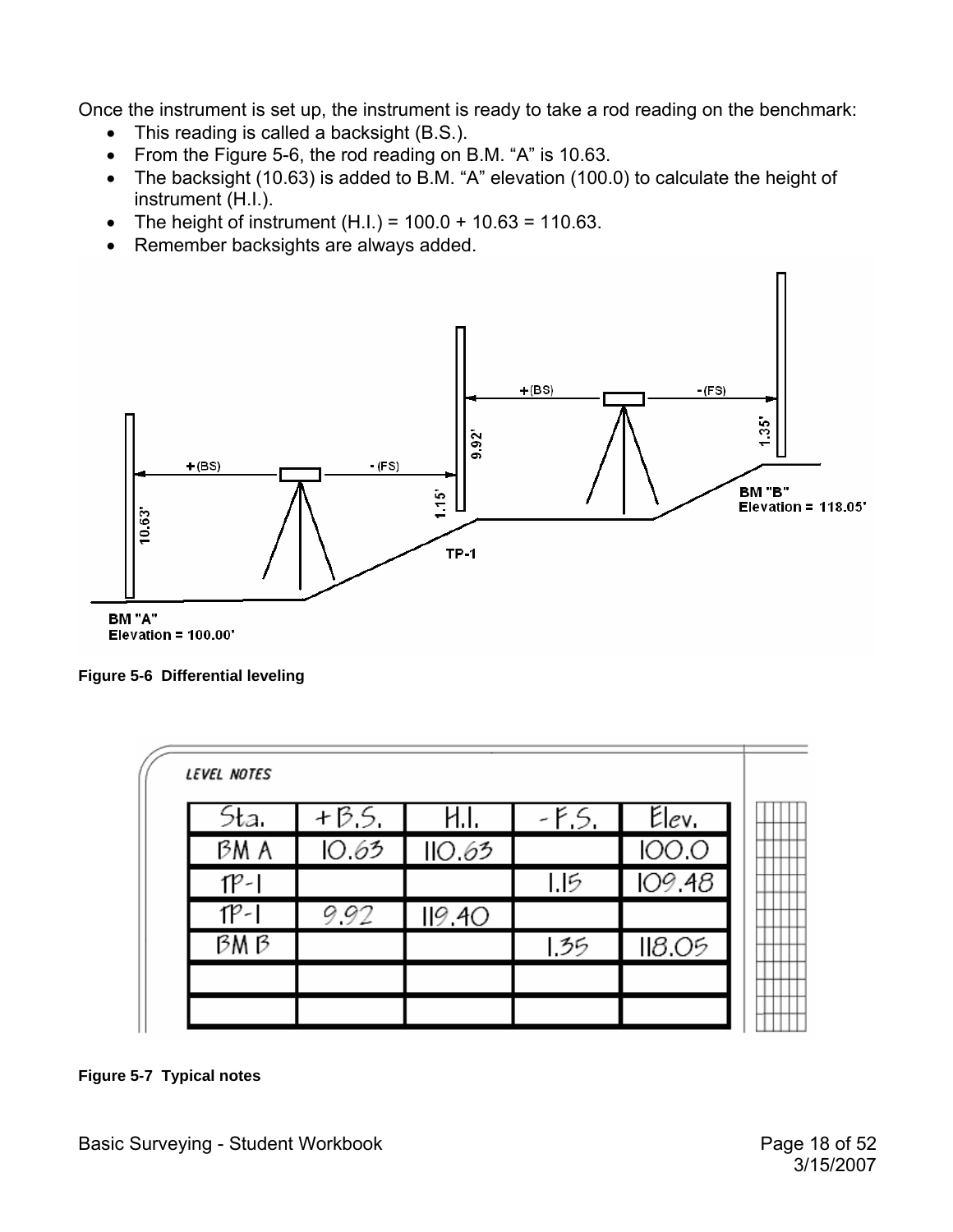<span id="page-18-0"></span>Once the height of instrument is known, the elevation of other points can be determined from that set up as long as a rod reading is visible on the point. If the instrument person is unable to observe a rod reading on the point due to difference in elevation, distance limitations, physical obstructions, etc., it will be necessary to establish one or more turning points (T.P.) in order to progress to the required points.

A turning point should be a solid, clearly defined point, such as a stake or embedded rock, which is not likely to change in elevation during the leveling process. It should also be of such configuration that the elevation of the bottom of the rod would not change when the rod is faced in different directions.

To determine the elevation of a turning point (T.P.):

- This reading is called a foresight (F.S.).
- The foresight (1.15) is subtracted from the H.I. (110.63) to determine the elevation of T.P.1
- Elev. T.P.1 =  $110.63 1.15 = 109.48$ .
- Foresights are always subtracted from the H.I. to calculate elevations.

Once the elevation of T.P.1 is determined, the level can then moved ahead and the entire process is repeated.

Whenever a line of levels is run involving two or more set ups, the field work should always be checked by running a line of levels back to the original B.M. or to another B.M.

## **NOTE KEEPING**

In construction surveying, level notes are kept in bound level books. As with all field notes, level notes should be written with a 3H pencil or harder, and with no erasures. Erroneous entries should be lined through and initialed. Also, for each day's operation, the date, party members, and the weather should be recorded. It is also a good idea to make a copy of the days work. Field books occasionally get left on work truck toppers, in the field, etc. Having a second copy of previous notes can be invaluable.

|                 | <i><b>LEVEL NOTES</b></i> |        |       |        |       |                                                              |
|-----------------|---------------------------|--------|-------|--------|-------|--------------------------------------------------------------|
|                 |                           |        |       |        |       |                                                              |
|                 | (+)                       |        | (-)   |        | B.M.  |                                                              |
| STA.            | B.S.                      | H.I.   | F.S.  | ELEV.  | ELEV. |                                                              |
| BM,             | 8.24                      | 100.50 |       |        | 92.26 | <b>SET</b><br>IN CONC MARKER<br><b>BRONZE</b><br>DISK<br>BМ  |
|                 |                           |        |       |        |       | 56'<br> STA                                                  |
| ТP,             | 7.35                      | 105.60 | 2.25  | 98.25  |       | i' RT.   STA.   254+21<br>GRADE   STAKE   STA.<br>$257 - 00$ |
| TP,             | 8.78                      | 112.96 | 1.42  | 104.18 |       |                                                              |
| TP3             | 2.25                      | 104.45 | 10.76 | 102.20 |       |                                                              |
| BM <sub>2</sub> |                           |        | 8.11  | 96.34  | 96.36 | <b>SET</b><br>CONC. MARKER<br>SPIKE<br><b>IN</b><br>R<br>ΒI  |
|                 |                           |        |       |        |       | STA<br>65<br>$265 + 25$                                      |

### **Figure 5-8 Typical surveying level notes**

Basic Surveying - Student Workbook **Page 19 of 52**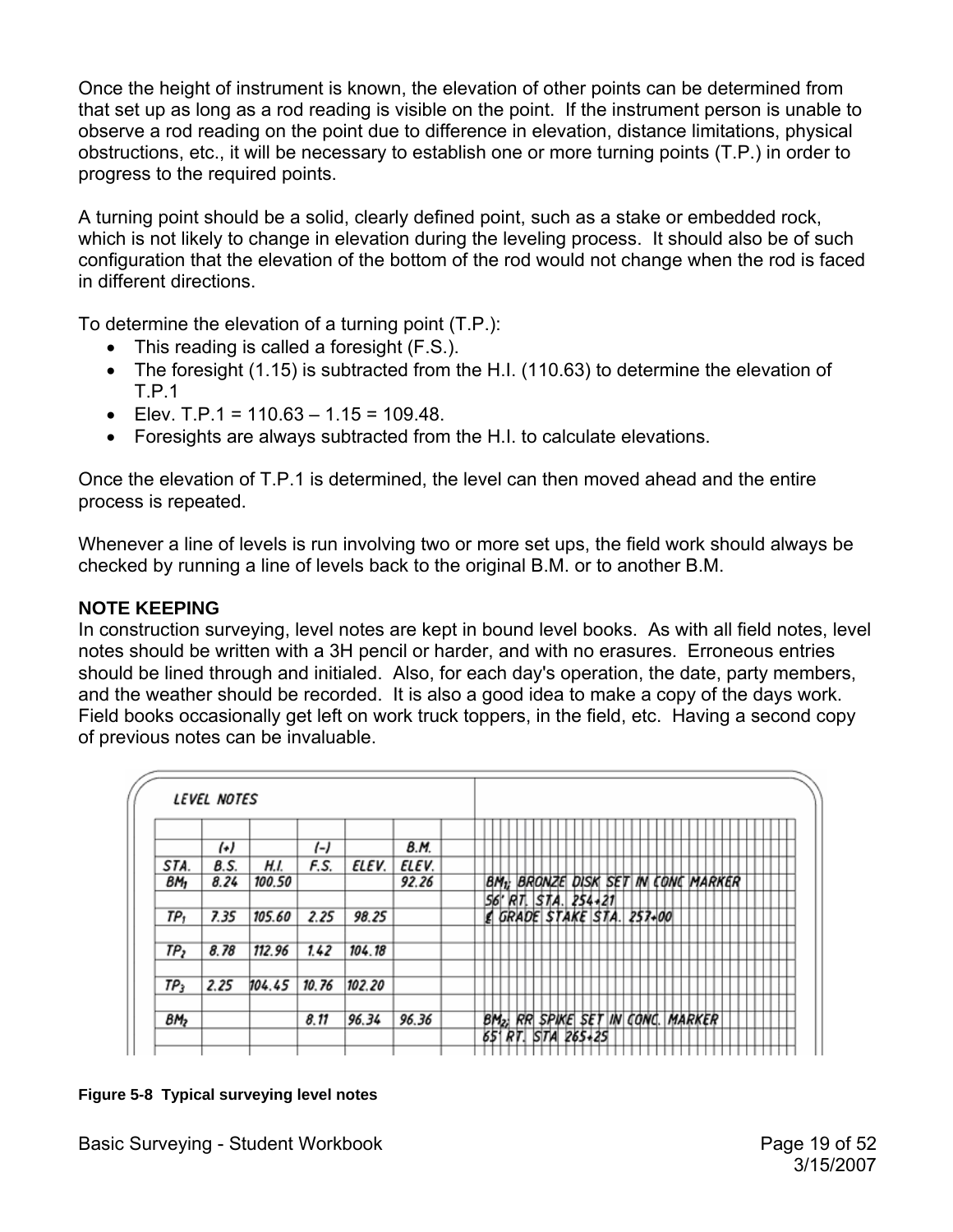## <span id="page-19-0"></span>**CHAPTER 6: COMMON SOURCES OF ERRORS AND MISTAKES IN DIFFERENTIAL LEVELING**

## **INSTRUMENT OUT OF ADJUSTMENT**

If an instrument is out of adjustment, the line of sight is not truly level. The error can be eliminated or minimized by taking backsights and foresights at 180° to each other and at approximately equal distances from the instrument.

## **BUBBLE NOT CENTERED WHEN TAKING ROD READING**

The instrument person should always check the bubble when making a rod reading.

## **ROD NOT HELD PLUMB**

The Rodman can "balance" the rod between his fingers if the wind is not blowing. Rod levels may be used. The Rodman can use the horizon, building lines, trees, or other references to hold the rod plumb. The instrument person can use the vertical hairline to assure that the rod is plumb in one direction. "Waving the rod," as discussed earlier in the text, is an effective means of eliminating this type of error, particularly when reading high on the rod.

### **TURNING POINTS**

Turning points should be solid, well defined points that are not apt to change in elevation while the instrument person moves ahead. A marked spot on pavement, a stake firmly set, or embedded rocks are some examples of items that can be used as turning points. It is very important that the foresight and backsight be taken on exactly the same spot on a T.P.

### **ERRONEOUS ROD LENGTH**

New rods should be checked with a steel tape to verify that the face is properly graduated. However, the most common error relating to rod length is failure to clamp the top sections of the rod at the proper place when using the "high rod." The Rodman should always extend the rod fully before clamping it, and he should periodically check to see that the rod does not slip from its fully extended position when using the high rod.

## **OTHER MISTAKES AND ERRORS**

Some of the more frequent mistakes include: reading the wrong foot-mark; reading the wrong tenth-mark; entering the F.S. in the B.S. column of the field book, or vice versa; adding the F.S. or subtracting the B.S. when computing the notes. Concentration on individual job tasks is probably the most effective means of reducing mistakes.

## **CARE OF EQUIPMENT**

As with any other precision measuring equipment, the level should be carefully handled. When being transported in a vehicle, the instrument should be in its box or case.

The instrument should be handled carefully when transferring it from the tripod to the box or vice versa. In the field, the instrument is normally carried over the shoulder with the tripod legs pointing forward. However, in close quarters, thickly wooded areas, entering doorways, etc., the instrument head should be held forward to avoid striking it on objects. Special care should be exercised to avoid striking or jolting the instrument, as this can result in the instrument being out of adjustment.

Basic Surveying - Student Workbook **Page 20 of 52**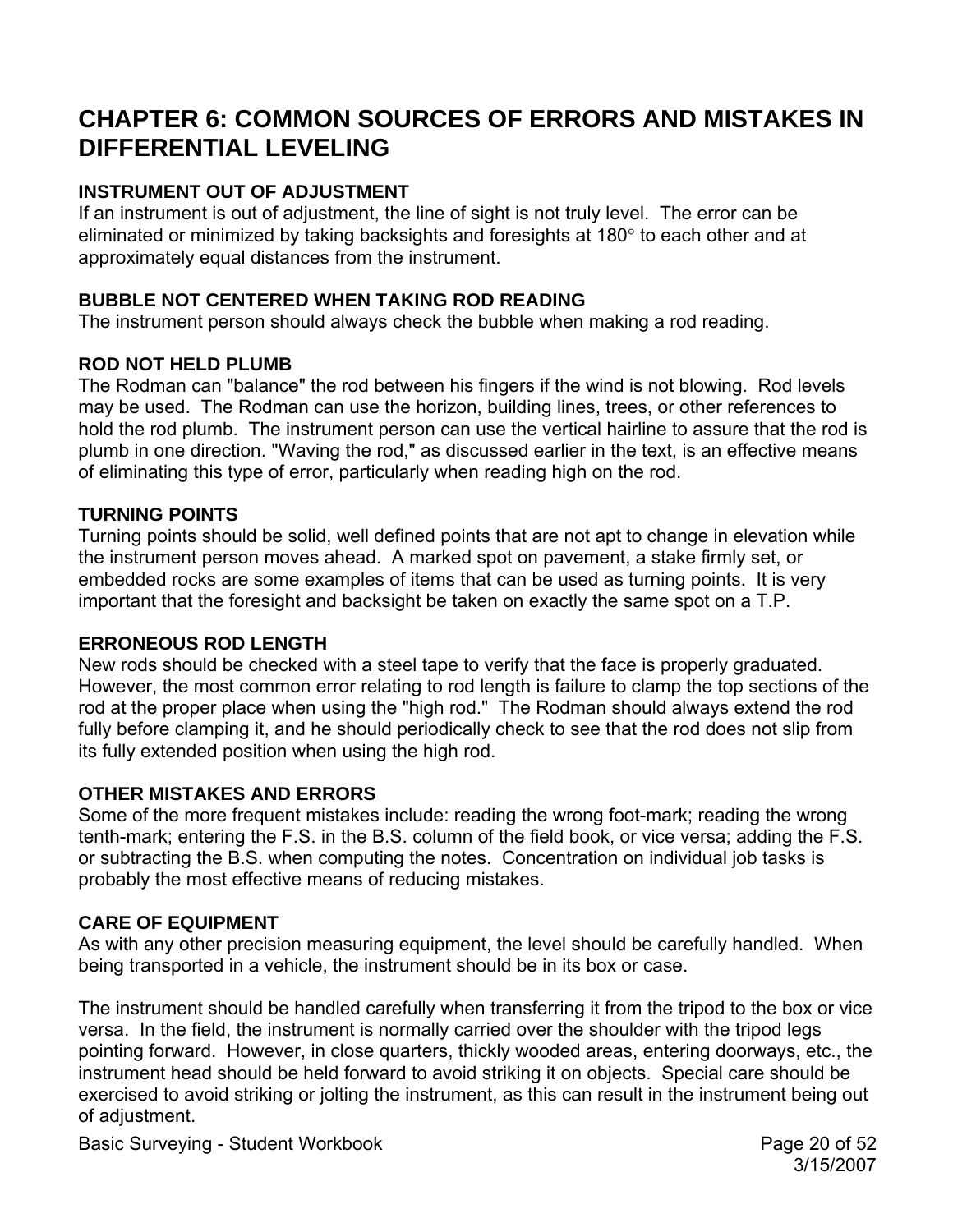The instrument should not be allowed to get wet, but in case of a quick rain shower, all metal parts should be wiped dry before storing the instrument. When cleaning the telescope lens, care should be exercised to avoid scratching the glass. A special lens cloth is typically provided with each level and should be available for cleaning the lens.

The level rod should be used and stored in such a manner as to prevent damage to the graduated face.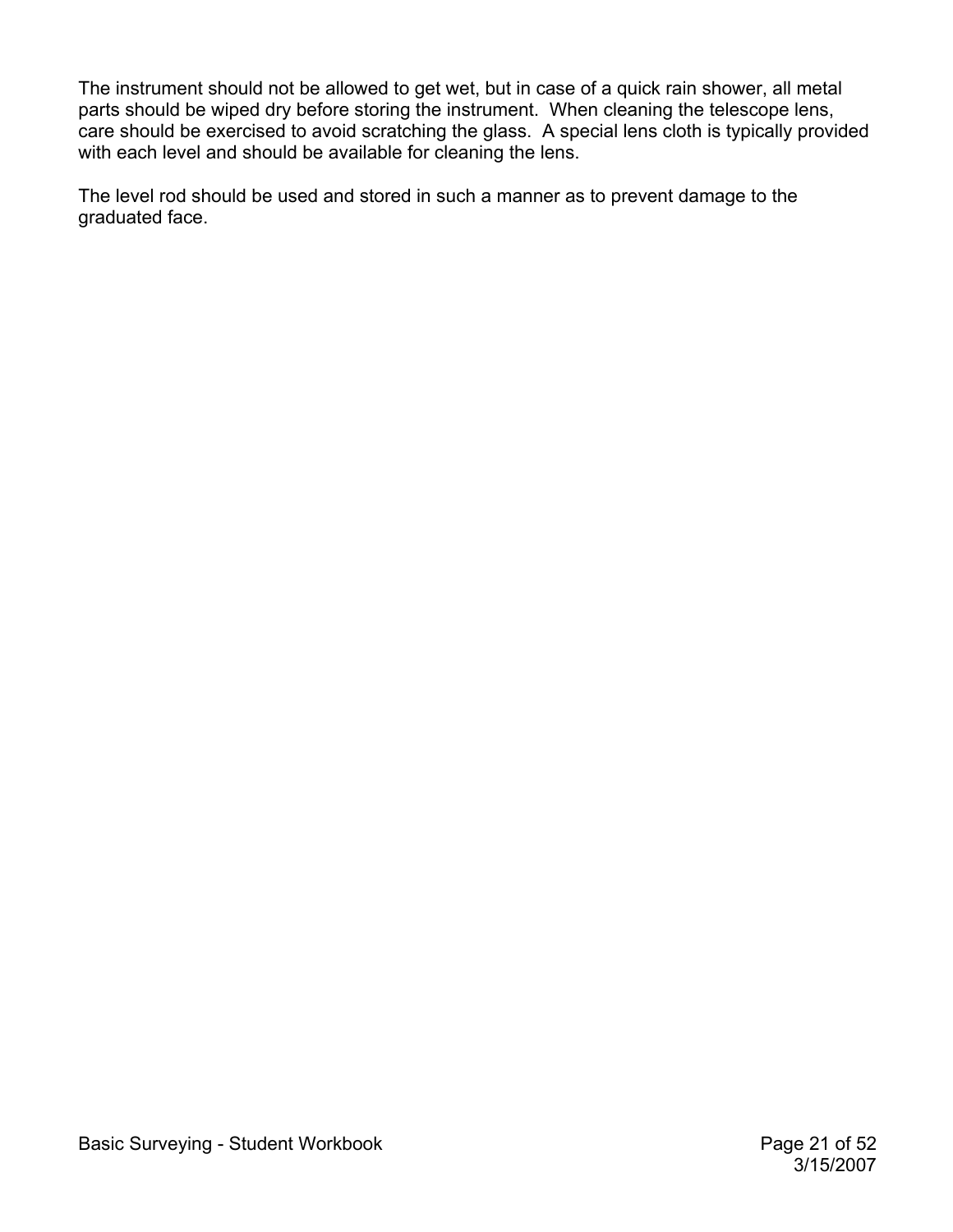# <span id="page-21-0"></span>**CHAPTER 7: SLOPE MEASUREMENTS**

In some cases, it is faster and more accurate to measure a distance at an angle to the horizontal and to calculate the horizontal distance than measure it with several horizontal steps. The angle up or down from the horizontal is called the *slope angle*, and the distance is called the *slope distance*. The slope distance is always longer than the corresponding horizontal distance.

Two methods of making a slope measurement and calculating the horizontal distance are described here.

## **METHOD 1**

The horizontal distance can be calculated by measuring a slope distance from a point of known elevation to another point of a different known elevation. The Pythagorean Theorem can be used directly. See figure 7-1.

$$
H = \sqrt{L^2 - d^2}
$$

where

 $L =$  slope distance  $d =$  difference in elevation  $H =$  horizontal distance



#### **Figure 7-1 Determining horizontal distance from slope distance and elevation difference**

Suppose one needs to determine the horizontal distance between Points A and B. The difference in elevation between Point A and Point B is 8.26 feet and the slope distance is measured to be 73.84 feet.

Basic Surveying - Student Workbook **Page 22 of 52** Using the formula above:  $\sqrt{73.84^{2} - 8.26^{2}}$  = 73.38

3/15/2007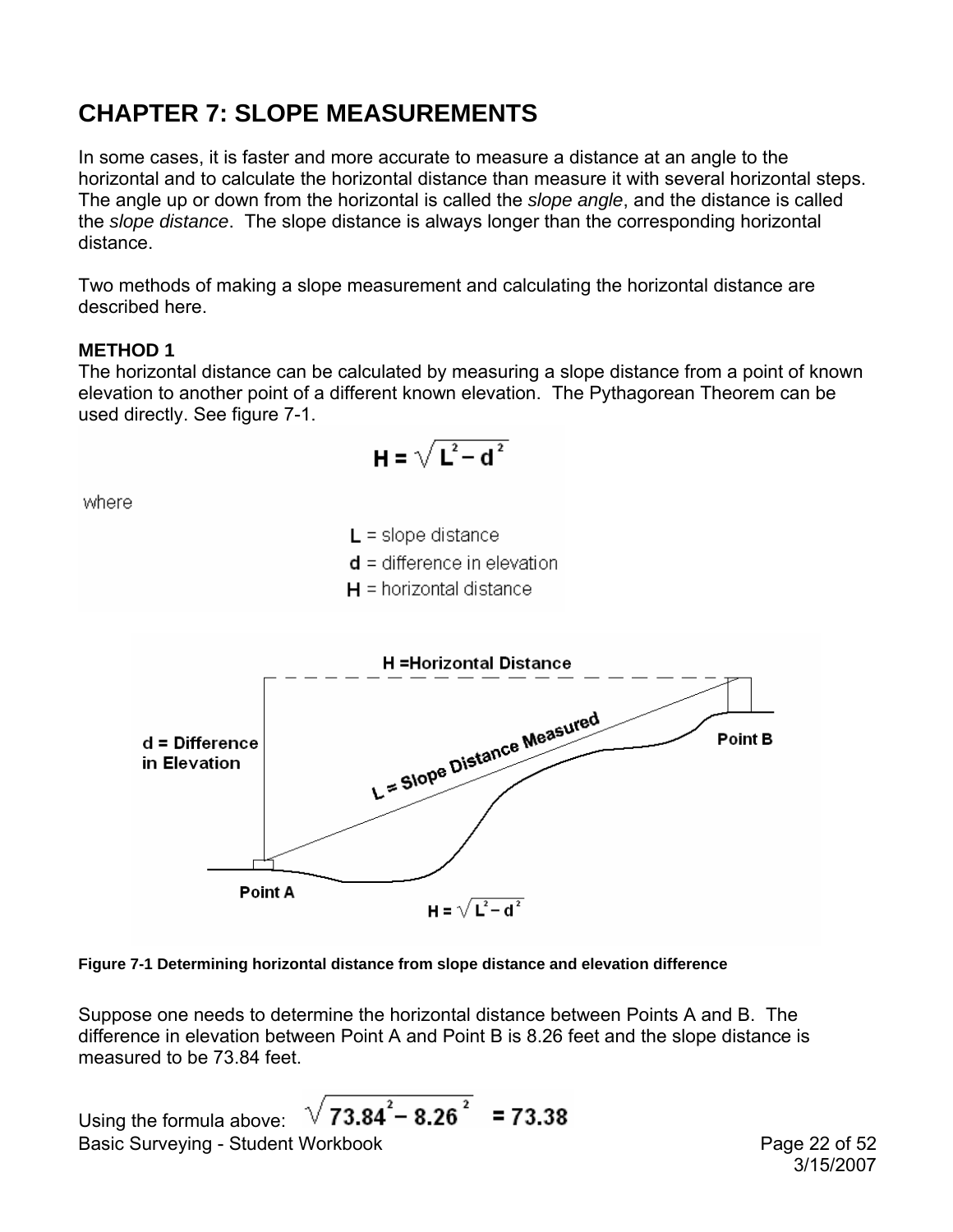## <span id="page-22-0"></span>**METHOD 2**

The most frequently used method of slope measurement in construction surveying involves measuring the slope distance, determining the slope angle, and calculating the horizontal distance. The horizontal distance can be calculated by multiplying the slope distance by the Cosine of the slope angle. See figure 7-2.



**Figure 7-2 Determining horizontal distance from slope distance and slope angle** 

Suppose one needs to determine the horizontal distance between Points A and B. Using a slope angle of 6° 25′ 21″ and a slope distance of 73.84 feet.

Using the formula above:

Cos 6°25' 21" =  $\frac{H}{73.84}$ (73.84) Cos 6°25' 21" = H  $(73.84) 0.9937 = 73.38$ 

∗ Angles used in this equation must first be converted from DMS to DD.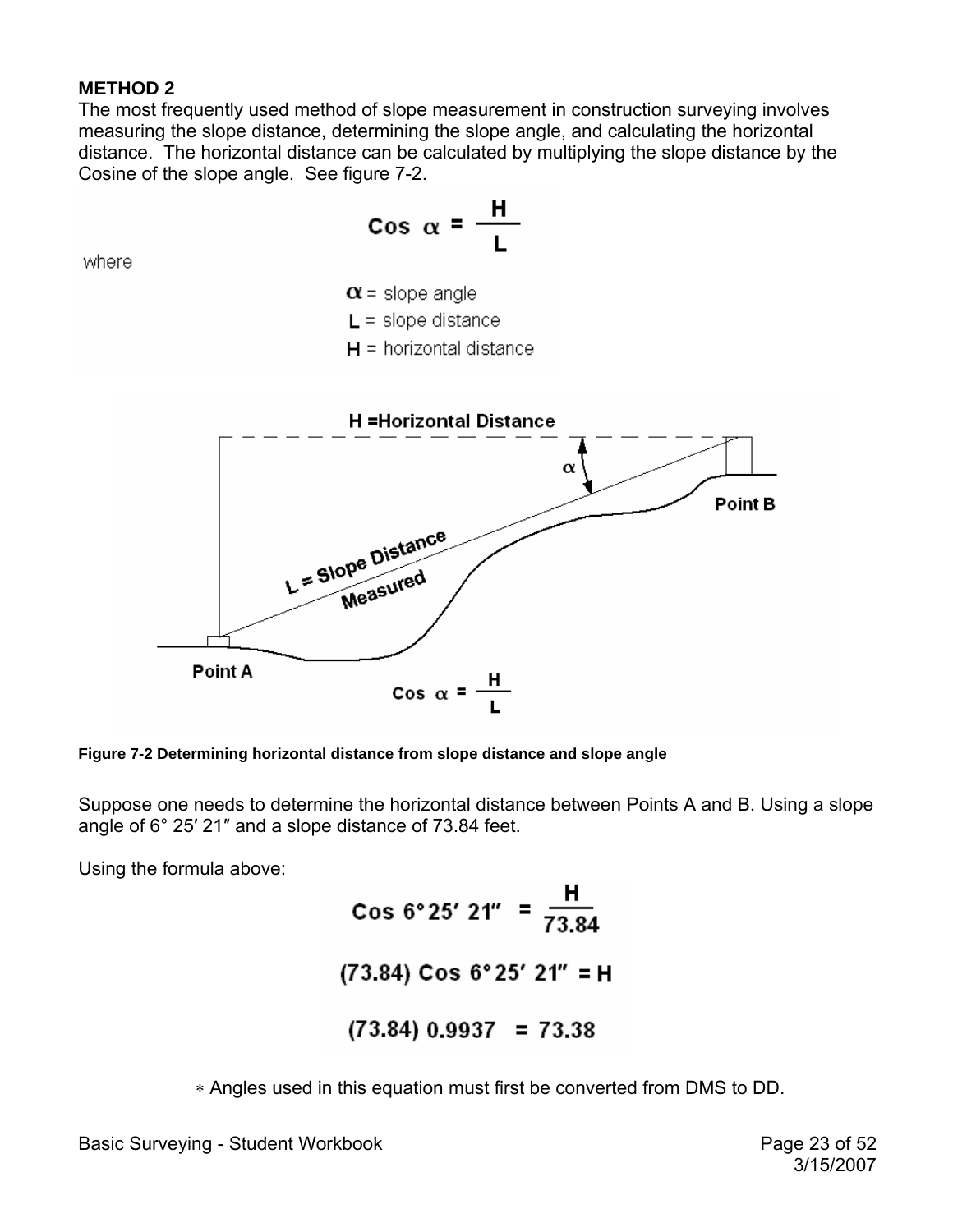### <span id="page-23-0"></span>**CONVERTING FROM DEGREES MINUTES SECONDS (DMS) TO DECIMAL DEGREES (DD)**

To convert from DMS to DD manually, use the following equation:

$$
D + \frac{M}{60} + \frac{S}{3600}
$$

For example convert 54° 30' 45" to DD

1. 
$$
54 + \frac{30}{60} + \frac{45}{3600}
$$

- 2. 54 + 0.5 + 0.0125
- 3. 54.5125

**CONVERTING FROM DECIMAL DEGREES (DD) TO DEGREES MINUTES SECONDS (DMS)**  To convert from DD to DMS manually, use the following method:

For example convert 54.5125° to DMS.

- 1. Subtract the whole degrees:  $54.5125^{\circ} 54^{\circ} = .5125^{\circ}$
- 2. Multiply the remainder times 60 to get the number of minutes:  $.5125^{\circ} \times 60 = 30.75'$
- 3. Subtract the whole minutes:  $30.75' 30' = .75'$
- 4. Multiply the remainder by 60 to find the number of seconds:  $.75' \times 60 = 45''$  (If there is a decimal remainder, round.)
- 5. Thus  $54.5125^\circ = 54^\circ 30' 45''$ .

#### **EXERCISES**

Solve the following using one of the methods described above.

- 1. BM #1 = 7556.68, BM #2 = 7521.50, slope distance of 128.35'; horizontal Distance =
- 2. BM #1 = 7569.55, BM #2 = 7527.67, slope distance of 98.50'; horizontal Distance = The state of the state of the state of the state of the state of the state of the state o
- 3. Slope Angle of  $7^{\circ}$  30' 30", slope distance of 125'; horizontal distance =  $\blacksquare$
- 4. Slope Angle of  $9^{\circ}$  35' 48", slope distance of 225'; horizontal distance =
- 5. Convert 45° 25' 32" to Decimal Degrees;
- 6. Convert 45.5069 to Degrees Minutes Seconds; \_\_\_\_\_\_\_\_\_.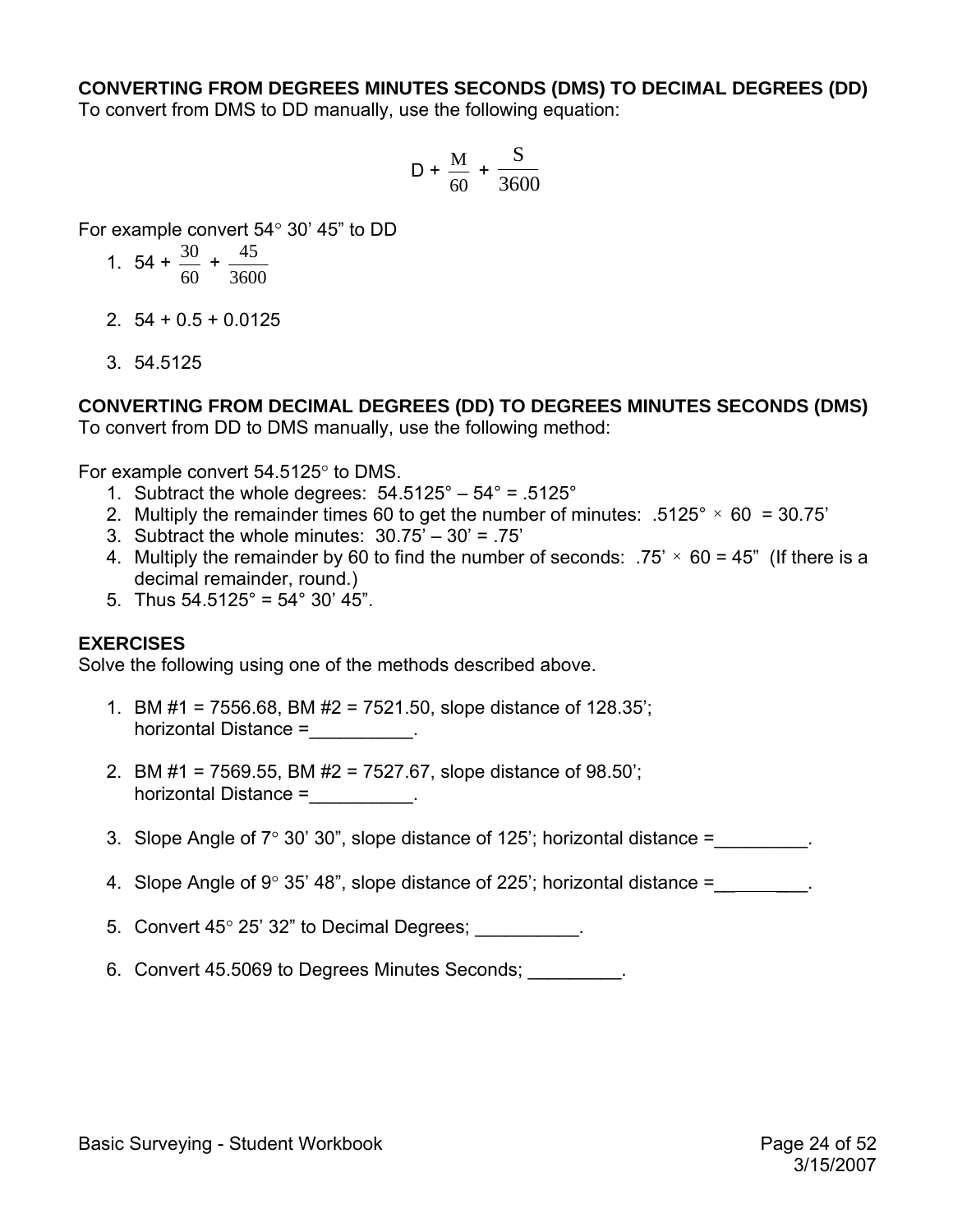# <span id="page-24-0"></span>**CHAPTER 8: SLOPE STAKING**

Slope stakes are set to mark the intersection of the proposed side slope and the original ground or *"catch point."* Slope stakes may be placed prior to the contractor clearing and grubbing as a way to establish the clearing limits. The slope staking procedure should be discussed with the contractor and the earthwork superintendent prior to beginning earthwork operations so all personnel are aware of how the slope stakes are marked and read.





The minimum information needed to set slope stakes is:

- The profile grade for each station
- Typical cross section for each station
- Original cross section with elevations

#### **EQUIPMENT**

Modern techniques for setting slope stakes generally involve the use of a *Total Station*, G*PS,* or an *Auto Level*. To gain a basic understanding of the slope staking process we will assume the use of a level instrument, level rod, and a tape. This method is best suited to relatively flat or rolling terrain where it is possible to run the centerline profile, cross sections, and set the slope stakes with only a few additional instrument setups. The slope staking interval should be a maximum of 100 ft. on tangents and 50 ft. on curves or as specified on the survey tabulation sheet.

### **SLOPE STAKING PROCEDURES**



Basic Surveying - Student Workbook **Page 25 of 52** and Page 25 of 52 **Figure 8-2 Roadway Typical Section** 

3/15/2007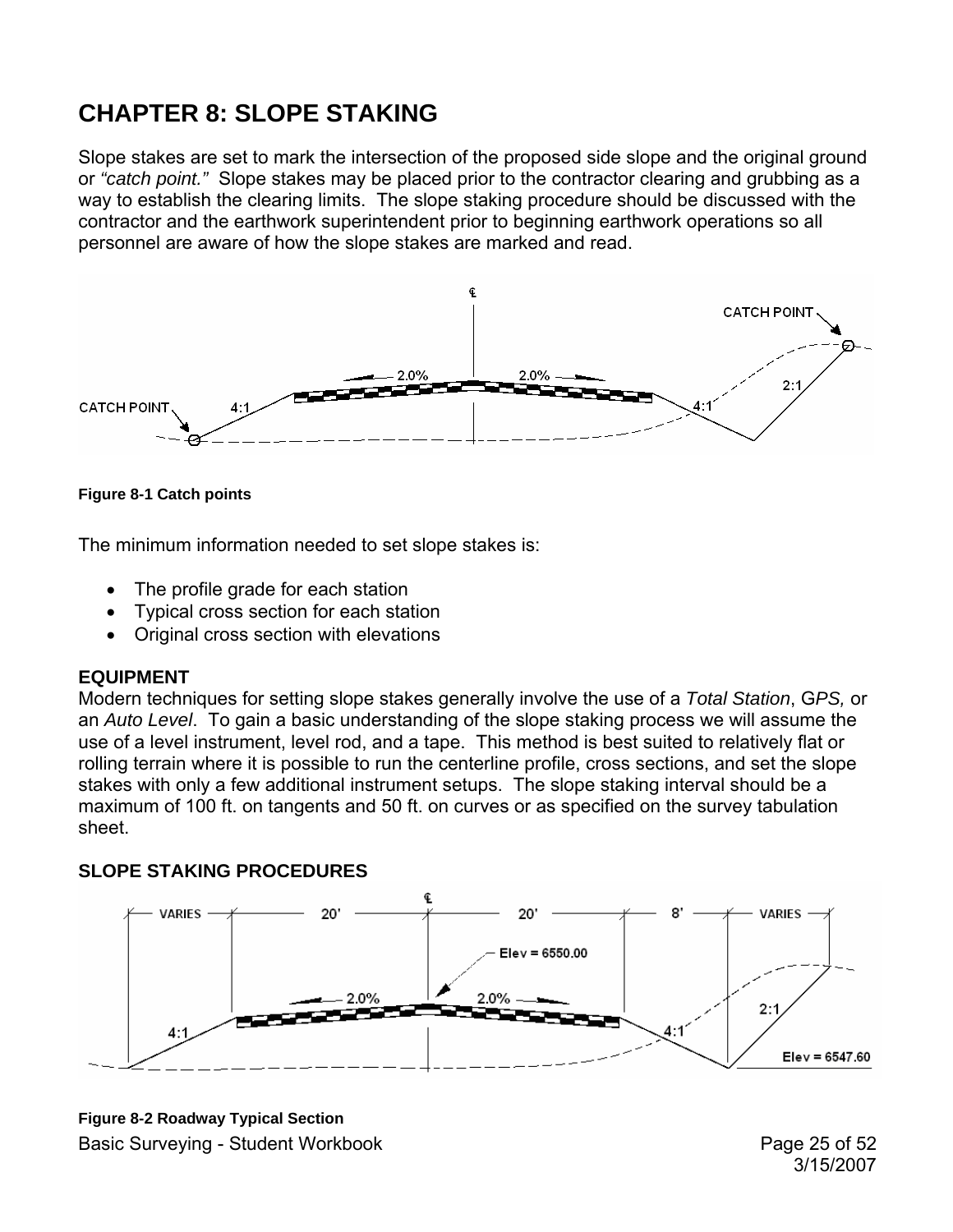<span id="page-25-0"></span>In this example we are going to slope stake the 2:1 backslope on the right side of the typical section shown in figure 8-2.

First the elevation at the toe of the slope we are staking must be determined. These elevations are typically determined prior to going out in the field. Performing these calculations beforehand will greatly speed up the slope staking process once in the field. The process is as follows:

- 1) To calculate the elevation at the *toe of slope* we must first determine the elevation at centerline. Centerline elevations are determined by using the plan and profile sheets. For this example, we will assume a centerline elevation of *6550.00* and use the typical section in figure 8-2.
	- a) First, convert the *-2.0%* cross slope to decimal form by dividing by *100, -2.0% / 100 = - 0.02 ft./ft*.
	- b) Next calculate the difference in elevation between the centerline and the shoulder by multiplying the horizontal distance by the *-0.02 ft./ft., 20 ' x -0.02 ft./ft. = -0.40*
	- c) Subtract this difference from the centerline elevation to calculate the elevation at the shoulder. *6550.00 – 0.4 = 6549.60.*
	- d) Repeat this process from the shoulder to the toe of the slope.
		- i. *4:1* slope is equal to *1* divided by *4* or *0.25 ft./ft*.
		- ii. The *0.25* slope multiplied by an *8'* horizontal distance equals a *2.0* difference in elevation from the shoulder to the toe of the slope.
		- iii. This *2.0* difference subtracted from the shoulder elevation equals the elevation at the toe of the slope. *6549.60 – 2.0 = 6547.60.*
- 2) Once the toe of slope elevation is determined we are ready to set up the level and begin slope staking.
	- a) First set up the level in a convenient location where a backsight to an existing benchmark can be seen as well as the probable location of the catch point.
	- b) Then determine an H.I See figure 8-3.



### **Figure 8-3 Determine an H.I.**

3) Once an H.I. is determined, calculate the difference between the H.I. and the finished grade at the toe of slope. *6555.30 – 6547.60 = 7.7*. This difference is called the *Grade Rod*. This calculation is done only on paper and is not actually a shot taken with the level. Figure 8-4 shows a graphical representation of a Grade Rod. By determining a *Grade Rod* we will be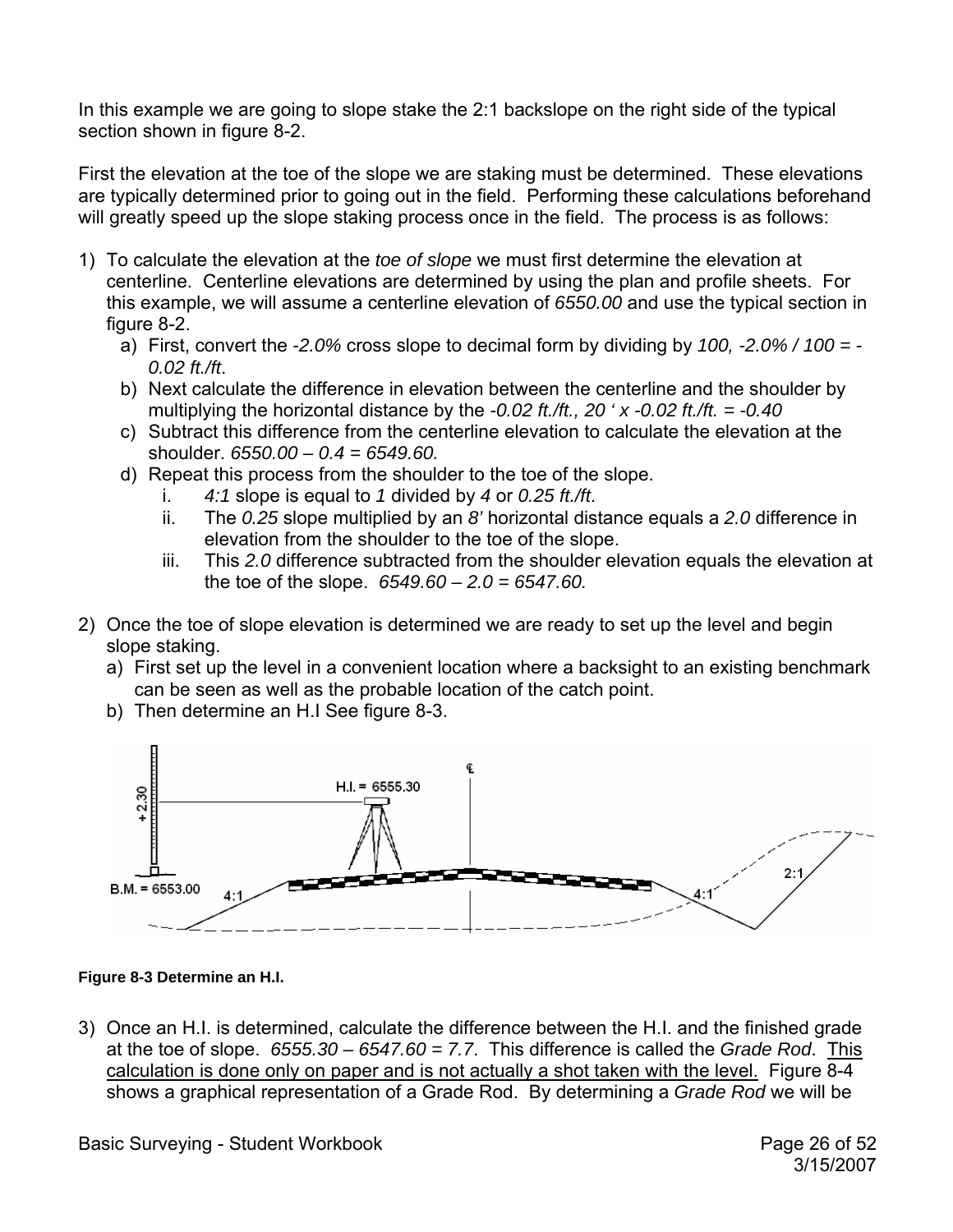<span id="page-26-0"></span>able save time by using the difference in rod readings to slope stake rather than having to convert them to elevations first.



**Figure 8-4 Calculate the** *Grade Rod*

- 4) Once the G*rade Rod* is determined we can begin taking shots in the approximate location of the catch point, several attempts may be necessary.
- 5) While measuring the distance from centerline, take a F.S. in the approximate location of the catch point. This is called the *Ground Rod.* For our first attempt we read a -*3.2* on the level rod at a distance of *35'* from centerline. See figure 8-5.



**Figure 8-5 First attempt, try 35'** 

6) The difference between the G*rade Rod* and the *Ground Rod* will either be a cut or fill. This cut or fill is multiplied by the *slope* and added to our *reference offset* to determine the horizontal distance from centerline.

## Distance = Reference Offset + (Grade Rod - Ground Rod) x Slope

The *Reference Offset* is the horizontal distance from centerline of the roadway to the beginning of the slope being staked. This offset represents the horizontal distance that remains unchanged regardless of where the catch point is staked. In some cases this distance may remain the same between several typical sections. In our example, it is the toe of slope on the right side 28' from centerline. This offset See figure 8-6 below.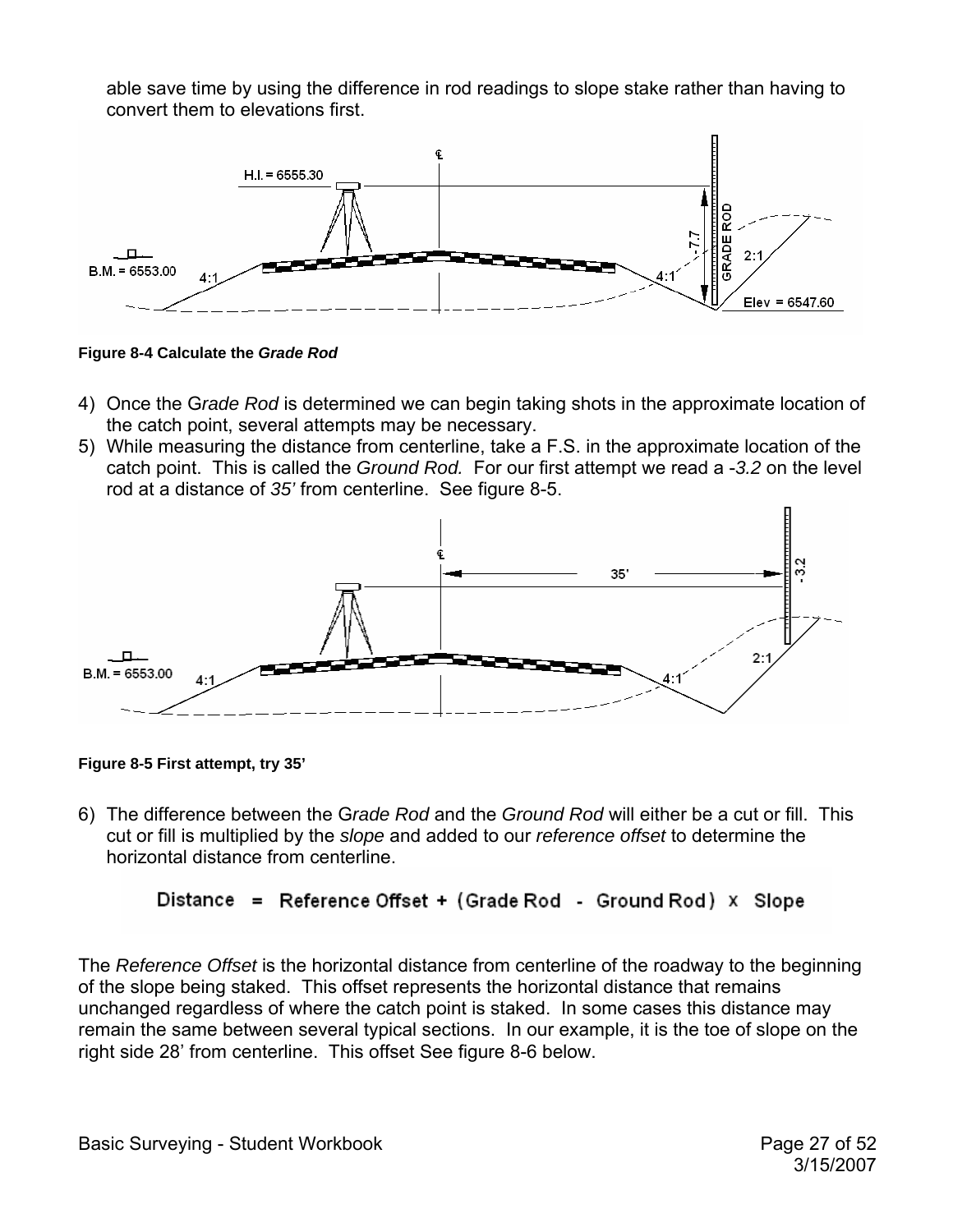<span id="page-27-0"></span>

**Figure 8-6 Reference Offset right side** 



**Figure 8-7 Reference Offset left side** 

- 7) Using the formula above, we can perform the calculations for our first attempt as follows:
	- a) First calculate the cut or fill. For our example *7.7* is subtracted from *3.2* this equals a fill of *4.5*.
	- b) Next calculate our distance by multiplying the fill by the side slope. *4.5 x 2 = 9*.*0.*
	- c) Then add this distance to the *reference offset*. *28' + 9.0' = 37.0'.*
	- d) Our calculated distance is then compared to the actual distance we measured. Our measured distance of *35'* is not equal to our calculated distance of *37'*. If they were the same, a slope stake would be set. But, since they are not, the process is repeated at a new distance from centerline until the measured distance matches the calculated distance.
- 8) For our second attempt we will move further out from centerline and repeat the process. Try a rod reading of -2.3 at a distance of 40' from centerline. See figure 8-8.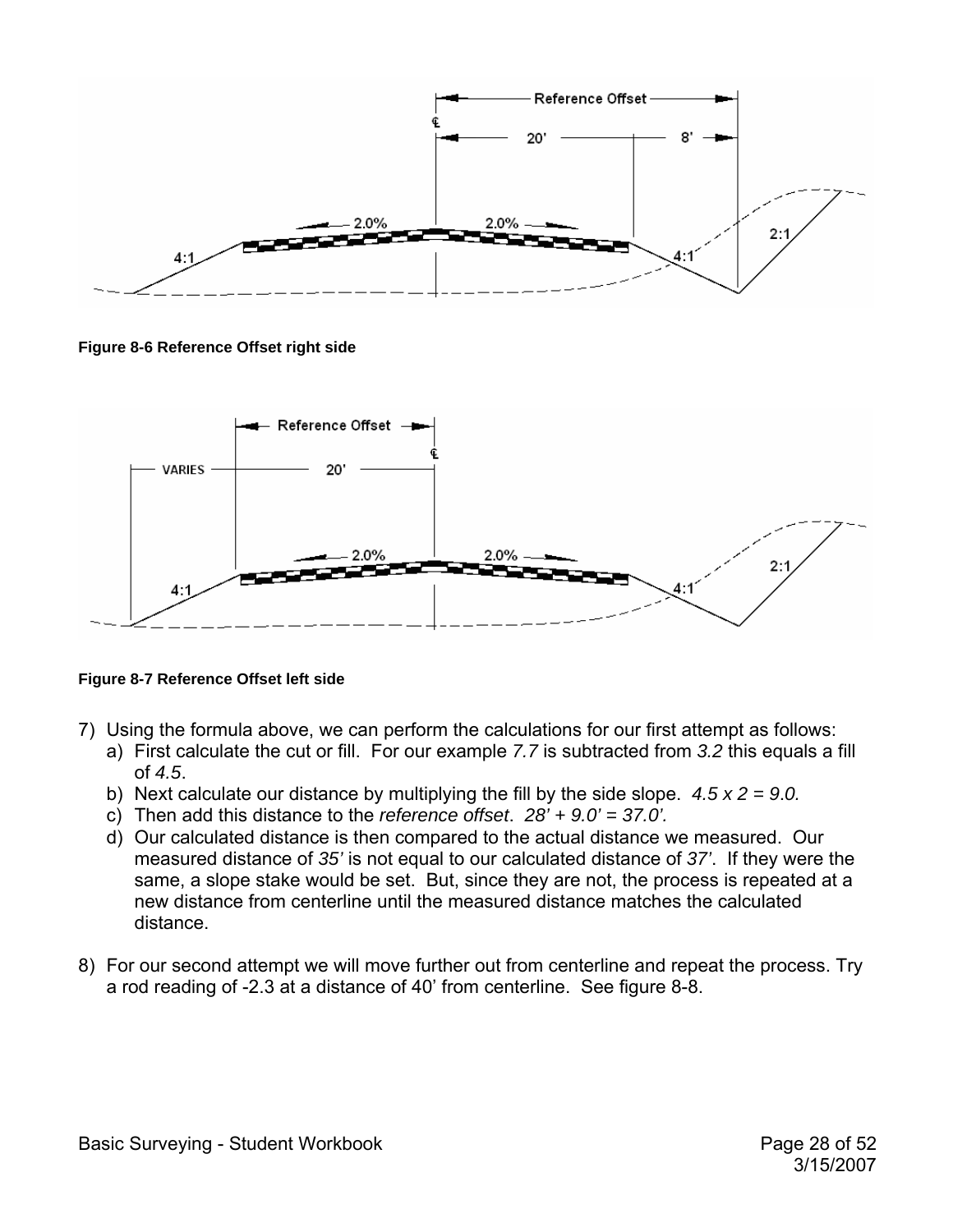<span id="page-28-0"></span>

**Figure 8-8 Second attempt, try 40'** 

- a) *28' + (7.7 2.3) x 2 = 38.8'*, this is not equal to *40.0'*, try moving closer.
- 9) For our third attempt try a rod reading of *-2.7* at *38*' from centerline. See figure 8-9.



**Figure 8-9 Third attempt, try 38'** 

a) *28' + (7.7 - 2.7) x 2 = 38',* this is equal to *38'.* A stake would then be set at this point.

Setting slope stakes is a process of trial and error; several shots at different distances from centerline are generally required to set slope stakes.

#### **SLOPE STAKES**

There are several satisfactory methods of showing information on slope stakes. The intent is to provide the workers adequate information of:

- Where to begin a cut or fill
- Which slope to follow
- The depth or height of the cut or fill
- Show additional information, but not to the point of confusion

Figure 8-10 shows the results of the slope stake we set at the catch point in the previous exercise. Note all the calls reference finished grade.

Basic Surveying - Student Workbook **Page 29 of 52**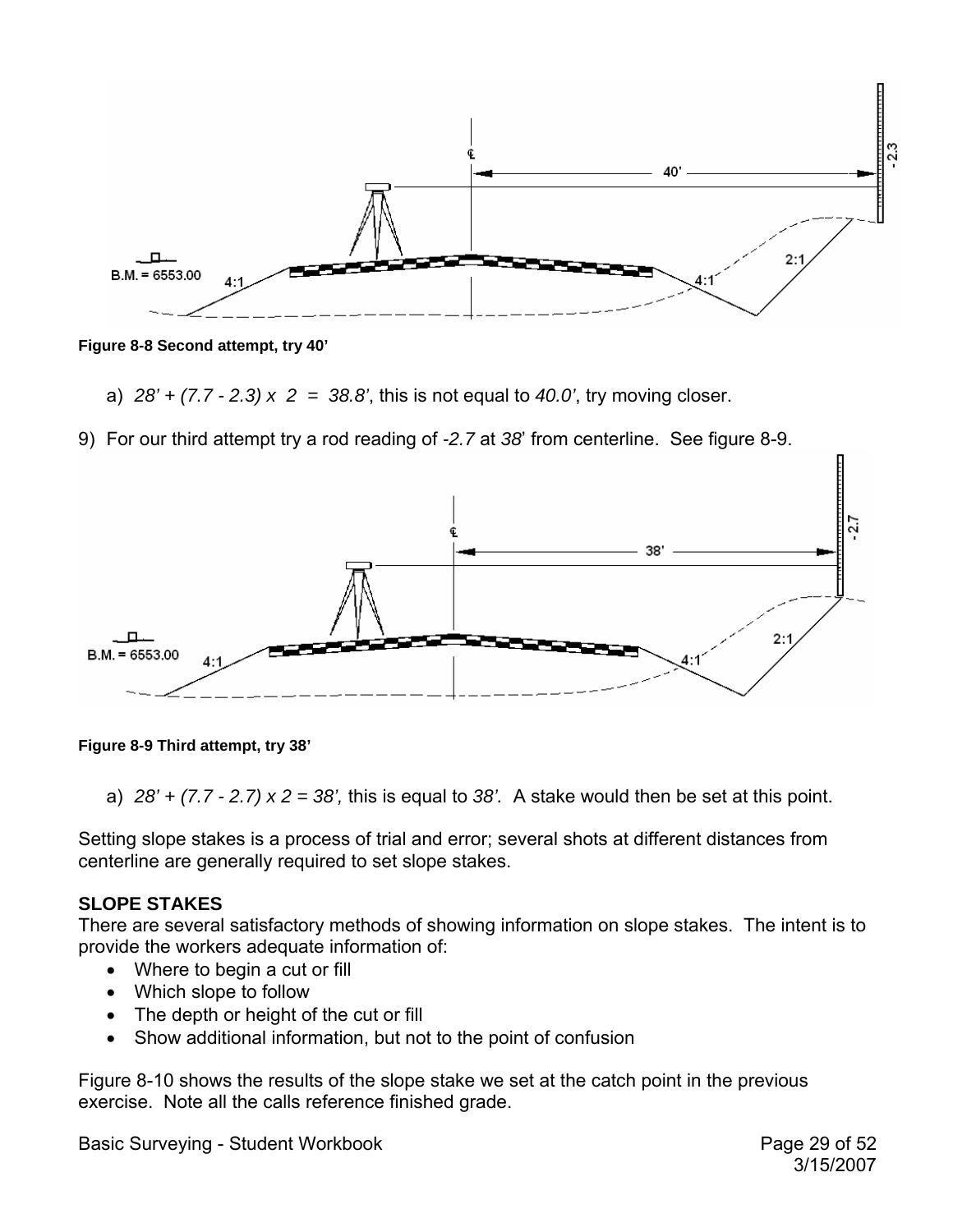<span id="page-29-0"></span>

|  | $ C50 \otimes 100$ $\frac{C}{34}$ if $ F20 \otimes 80$ $\frac{C}{34}$ for $ F04$ fg @ 20 <sup>0</sup> $\frac{C}{34}$ f $\overline{\phantom{0}}$ |  |
|--|-------------------------------------------------------------------------------------------------------------------------------------------------|--|
|  | <b>FRONT</b>                                                                                                                                    |  |
|  |                                                                                                                                                 |  |
|  | STA 10+00 38' RT $C = ELEV = 6552.60$                                                                                                           |  |

#### **BACK**

#### **Figure 8-10 Slope stake set at catch point**

In addition to a stake set at the catch point, slope stakes are typically referenced by an offset stake to prevent the loss of information during construction. The offset stake should contain the same information as the slope stake and include the offset distance and elevation difference to the catch point.

$$
\frac{2c \cdot 1^{\frac{3}{2}} \cdot \text{CP} \cdot \text{C} \cdot 5^{\frac{0}{2}} \cdot \text{CP}}{\text{FRONT}}
$$
\n

| STA 10+00 | 48' RT \cdot E | ELEV = 6553.90 |
|-----------|----------------|----------------|
|-----------|----------------|----------------|

**BACK** 

**Figure 8-11 10' Offset stake for catch point set 1.3' higher than catch point** 

### **STAKING SUBGRADE**

Our stakes shown in figure 8-10 and 8-11 show the cuts, fills, and offsets relative to finished grade. Typically slopes stakes will show this information relative to subgrade. To provide slope stake information relative to subgrade, the intersection of the subgrade slope and the shoulder slope must be calculated. This point is known as the *Point of Slope Selection* or *P.O.S.S.* see figure 8-12.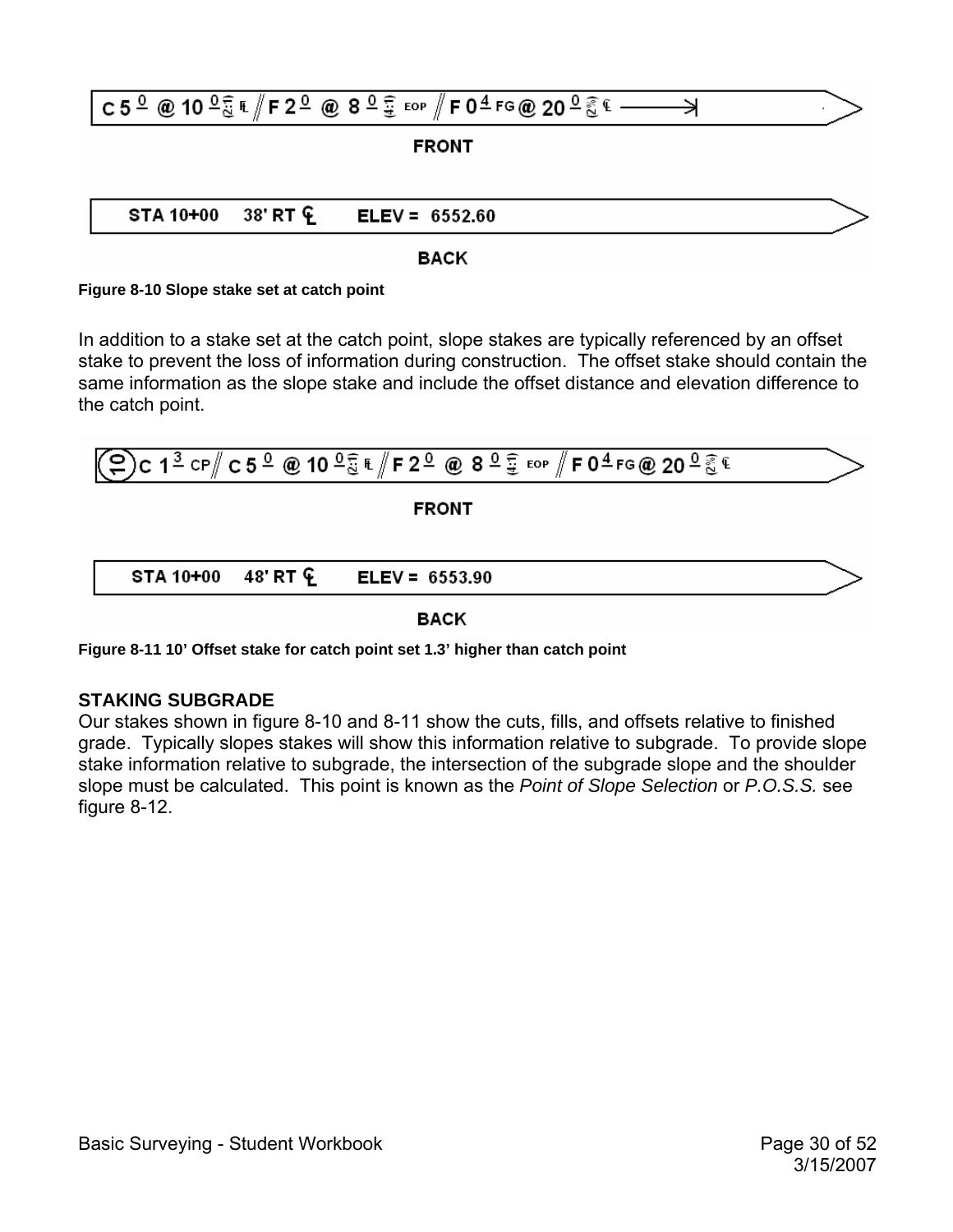<span id="page-30-0"></span>

**Figure 8-12 Point of Slope Selection (P.O.S.S.)** 

In this exercise we will write a new slope stake with calls to the *P.O.S.S*. and to the roadway centerline both at subgrade elevation. The first call to the ditch flowline is already known, *Cut 5.0' @ 10.0***'**, and will remain unchanged.

The first step is to calculate the horizontal distance from the finished shoulder *(E.O.P.)* to the subgrade shoulder *(P.O.S.S.)*. This is done by dividing the depth of surfacing (pavement + base course) at the edge of pavement by the difference between the shoulder slope and the subgrade slope. See figure 8-13.



A = Algebraic difference in decimal between the shoulder slope and subgrade slope

 $B =$  Depth of surfacing at the edge of pavement in feet

 $X =$  Distance from the finished shoulder to the subgrade shoulder in feet

#### **Figure 8-13 Calculating difference in slopes**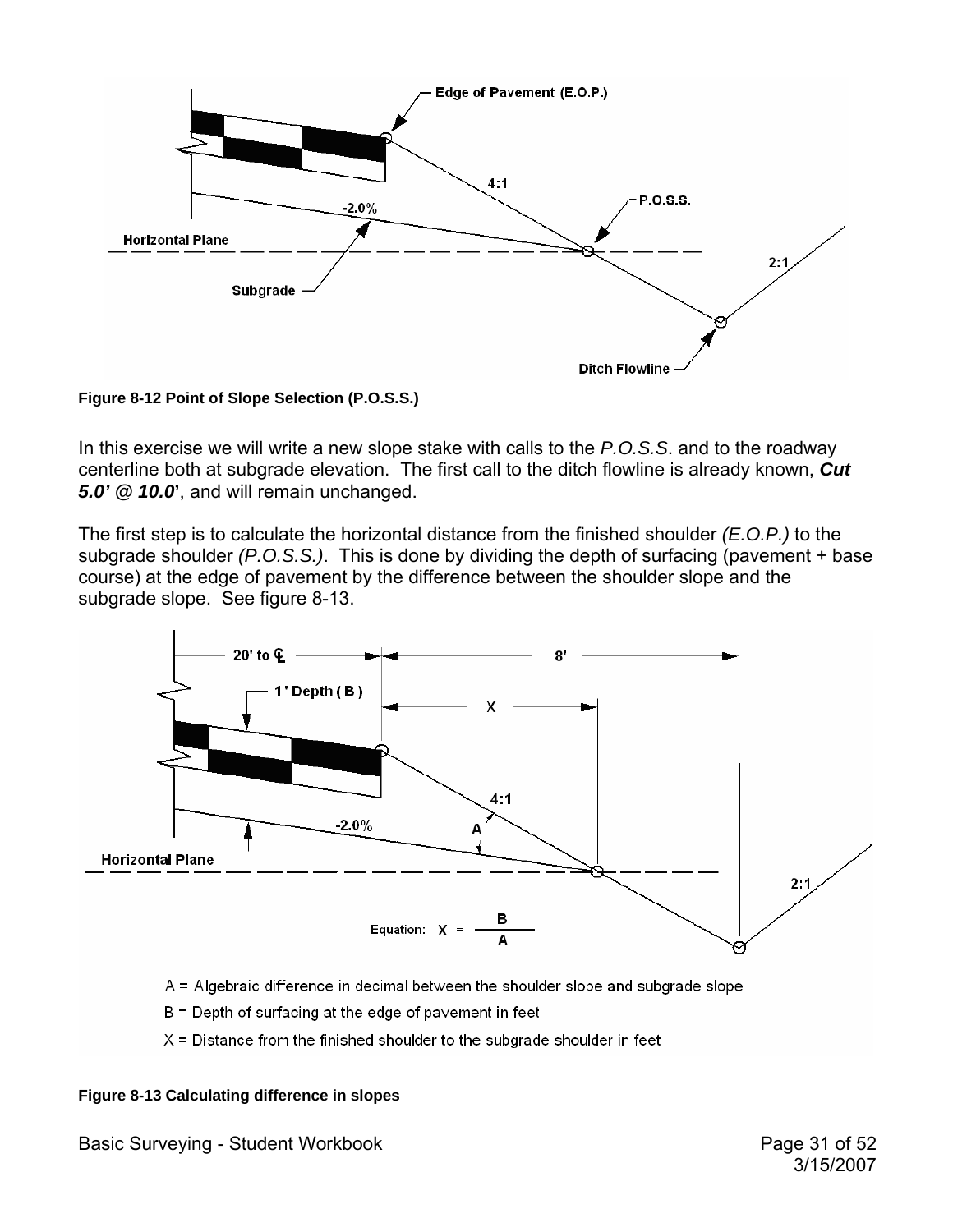## <span id="page-31-0"></span>**Example:**

- 1) First calculate the difference between the two slopes by subtracting the *2% (0.02 ft./ft.)* slope from the *4:1 (0.25 ft./ft.)* slope**.**
	- *a) 0.25 0.02 = 0.23*
- 2) Then using the equation shown in figure 8-13, determine the offset distance from the *E.O.P.* to the *P.O.S.S.* by dividing the depth of surfacing at the edge of pavement by the difference between the shoulder slope and the subgrade slope.

a) 
$$
X = \frac{B}{A}
$$
  
b)  $X = \frac{1}{0.23}$   
c)  $X = 4.35$ 

- 3) Now that we have calculated horizontal distance, we can use this to calculate the difference in elevation from the ditch flowline to the P.O.S.S. See figure 8-14.
	- - a) First subtract the *4.35* from the *8.0, 8.0 4.35 = 3.65*
		- b) Then multiply by the *4:1* slope *(0.25), 3.65 x 0.25 = 0.91*
		- c) This gives us our second call, *Fill 0.91 at 3.65'*



### **Figure 8-14 Calculating difference in elevation**

4) To calculate the final call to centerline, add the *4.35* we previously calculated to the *20'* from *EOP* to centerline and multiply by the *2%* slope. *a) 20 + 4.35 = 24.35* 

Basic Surveying - Student Workbook **Page 32 of 52**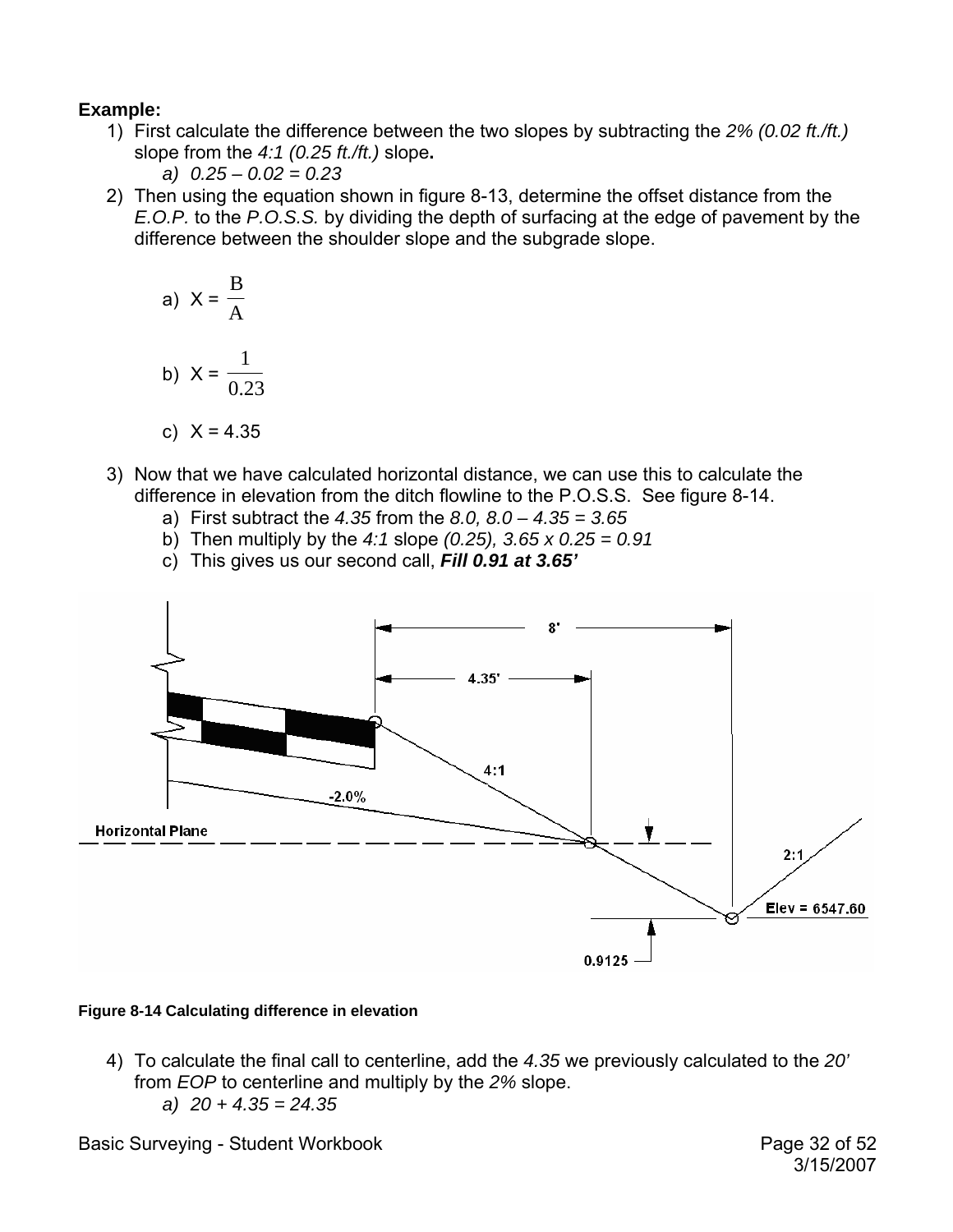- <span id="page-32-0"></span>*b) 24.35 x 0.02 = 0.49*
- c) This gives us our final call to centerline, *Fill 0.49 at 24.35'* to finished grade at centerline.
- 5) Now all the calls written together on a slope stake :



**Figure 8-15 Slope stake at subgrade**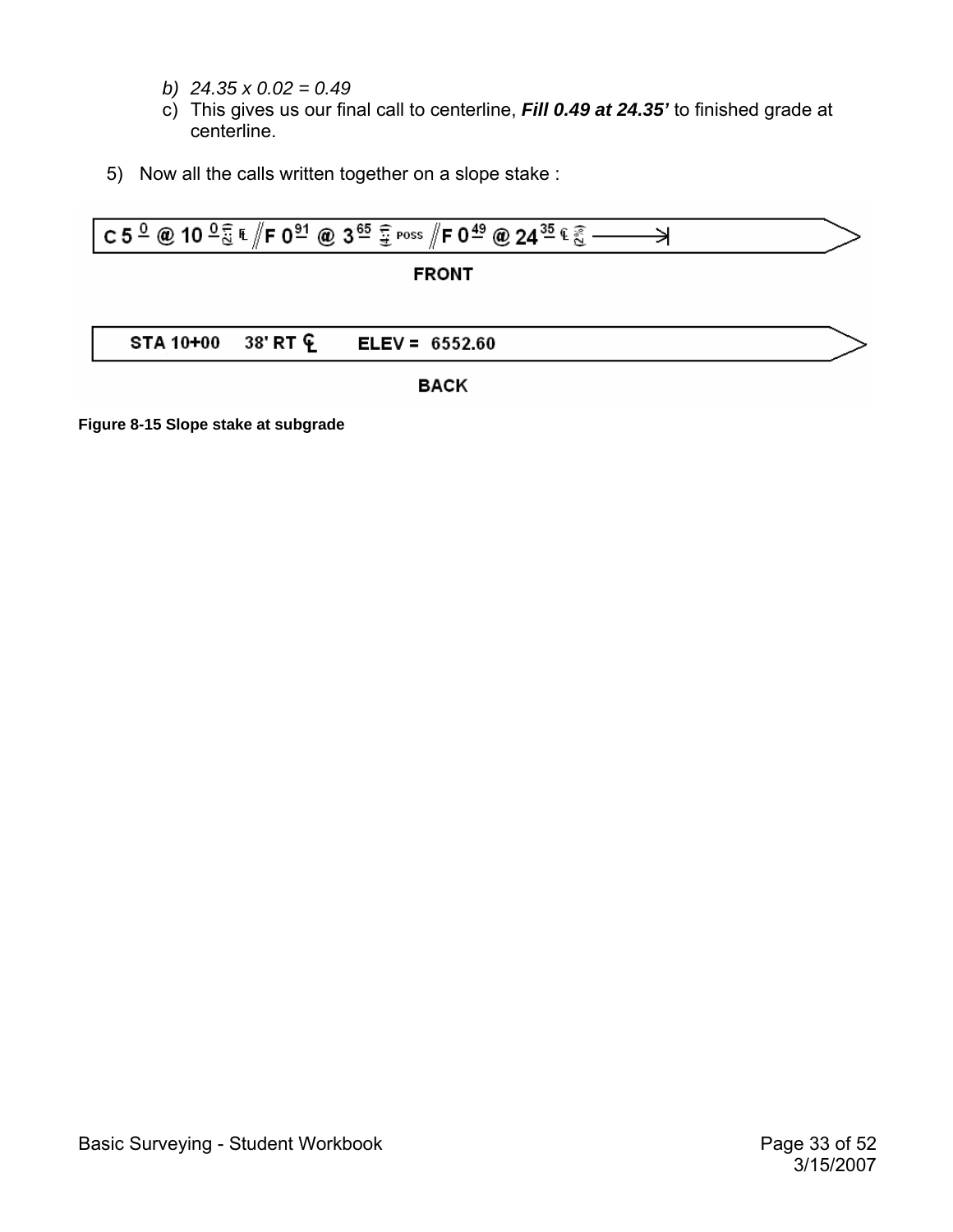# <span id="page-33-0"></span>**CHAPTER 9: GRADE STAKING**

After the roadbed is constructed, grade stakes are set for final finishing. Staking will be done for:

- Subgrade (*Red Tops*)
- Base course (*Blue Tops*)

Hubs for Subgrade are to be set within *0.02* feet (*6 mm*) of actual grade. Hubs for Base Course are to be set within *0.02* feet (*6 mm*) of actual grade.

## **BLUE AND RED TOPS**

After completing the embankment, *Red Tops* are set at the top of each sub base layer and *Blue Tops* are set at the top of the base course. There are two primary methods used for setting blue and red tops: level and rod, and total station.

The blue and red tops should be set at the centerline and shoulders. The frequency of red and blue tops should not exceed 50' in tangent and 25' in curves.

The hub should be driven so that the top is at the elevation of the finished grade. The inspector should complete, as a minimum, random checks of the staked roadway. A visual inspection using a string line can catch many problems in the field that could lead to over depth of base course or an HBP mat that would be thin.

The inspector should check grade with a string line between stakes in both the transverse and longitudinal direction. A good grade foreman and grader operator should be capable of finishing the grade to ±0.1 foot before calling for blue tops. Call the grader operator back to finish grading if the grade varies more than specifications allow.

## **CHECKING FINISH GRADE**

It is not feasible to set hubs with close enough spacing to notice minor deviations in grade, but the grade still needs to be checked between hubs, both laterally and longitudinally. Several methods exist for checking finish grade against red and blue tops including using a straight edge and string lining.

*Straight Edge -* Involves using a 10 foot long straight edge to check for deviations in the grade. Simply lay the straight edge on the grade and check for gaps under the straight edge. Check the specifications for allowable tolerances in the grade for the layer being checked. Any gaps outside of the tolerances should be corrected by cutting and/or filling.

*String Lining -* String lining involves using a string pulled tight between two hubs to check for deviations in grade. Generally the string is not placed directly on top of the hubs while string lining. Typically the string line is tied between two pieces of lathe 1ft. from the bottom end. This allows for a quick check of the finished grade with a tape measure without having to get on your hands and knees. See figure 9-1. A reading of 1 ft. is on grade, anything else is either high or low. This method requires that three people be available to assist. This method allows for quick checking of distances up to 50 foot and can be used to verify hub elevations and grade elevations between hubs.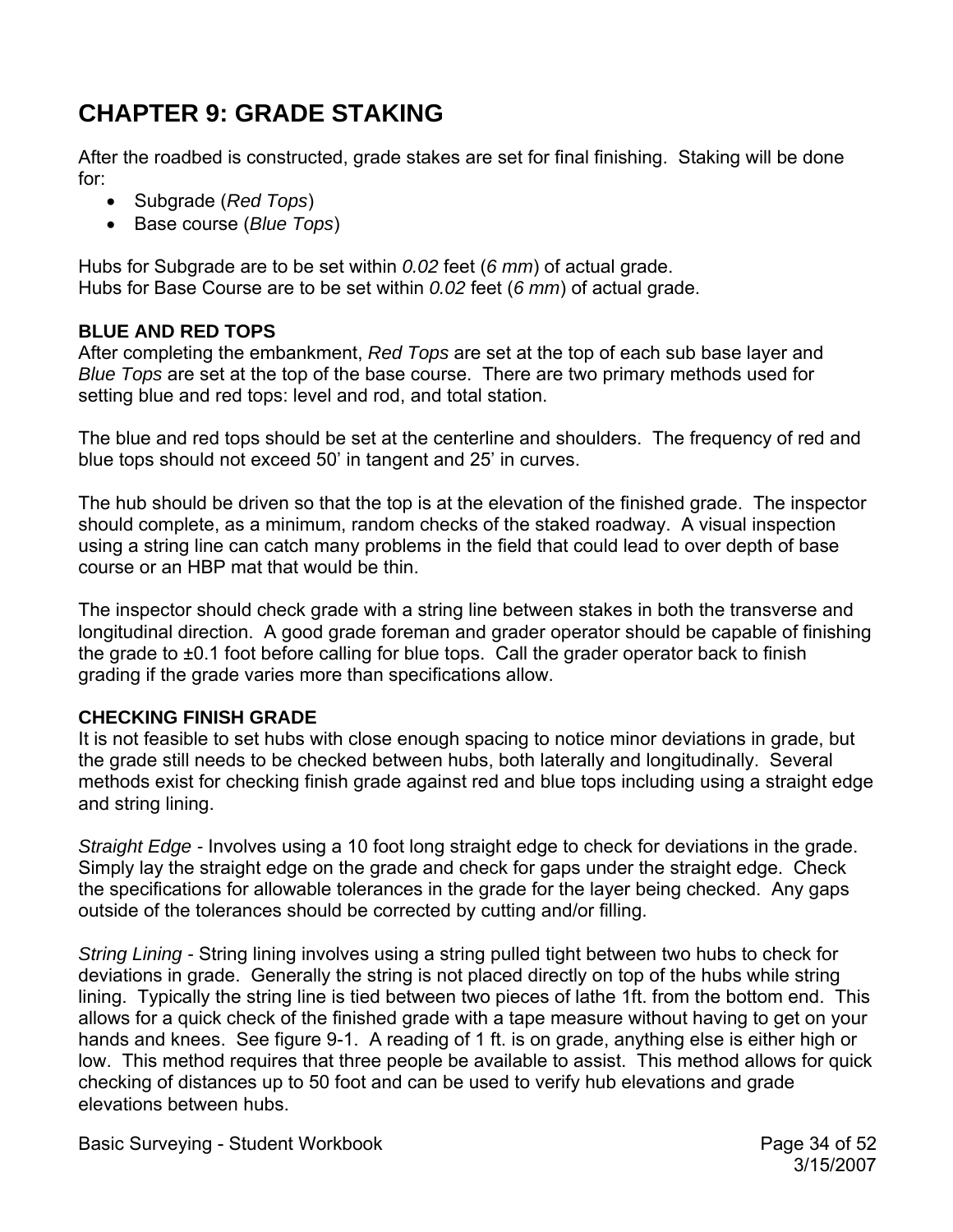<span id="page-34-0"></span>

**Figure 9-1 Example of checking grade using a string line**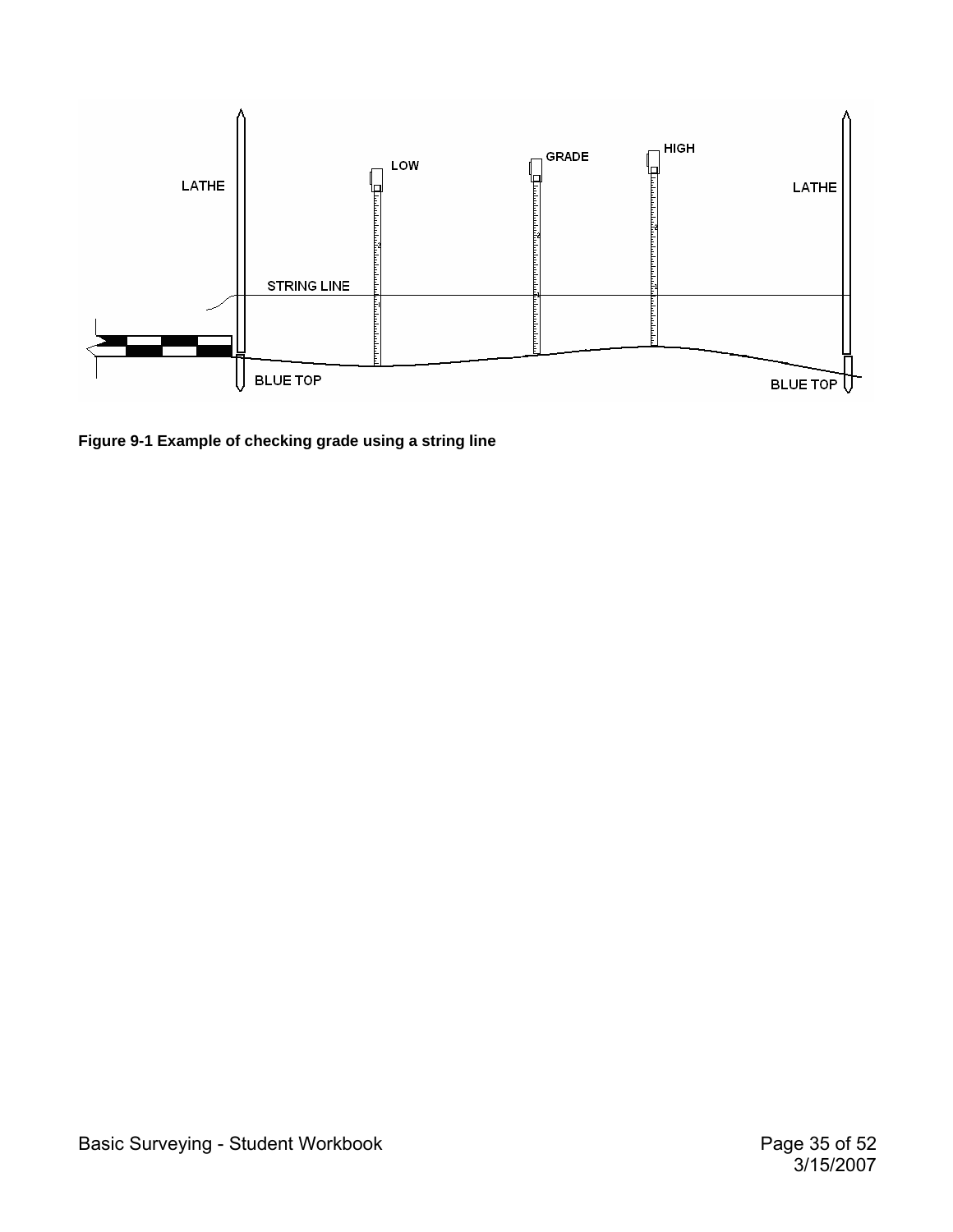# <span id="page-35-0"></span>**CHAPTER 10: PIPE LAYOUT**

When construction stakeout is considered, there are two categories of pipeline – pressure and gravity. Liquid or gas that fills a pipeline under pressure flows upward as readily as downhill, and slope is of little importance. Water and natural gas lines are of this type, and it is customary to construct them at a certain depth below the surface without regard to the slope of the pipe. Line is staked at an offset for this type of pipeline, and grade is measured from the ground surface at the edge of the trench.

Gravity pipelines are only partially full of liquid, and the liquid flows from a higher elevation to a lower one. It flows only as far as the pipe continues to slope downward. The steepness of the slope determines the velocity at which the liquid flows and, therefore, the quantity that flows in a given time. The slope is an important factor in the design and construction of these pipelines. Storm drains and sanitary sewers are of this type, and line and grade must be indicated for these pipes without regard to the grade of the ground surface.

There are many types of pipelines that may be encountered on a highway project. Typically a plan and profile sheet is included in the project plans for every pipeline to be constructed or modified. Having the ability to verify pipe grade is critical for inspection of drainage structures.

Following are some uses of survey techniques to check pipe grades and work out solutions for errors in grade.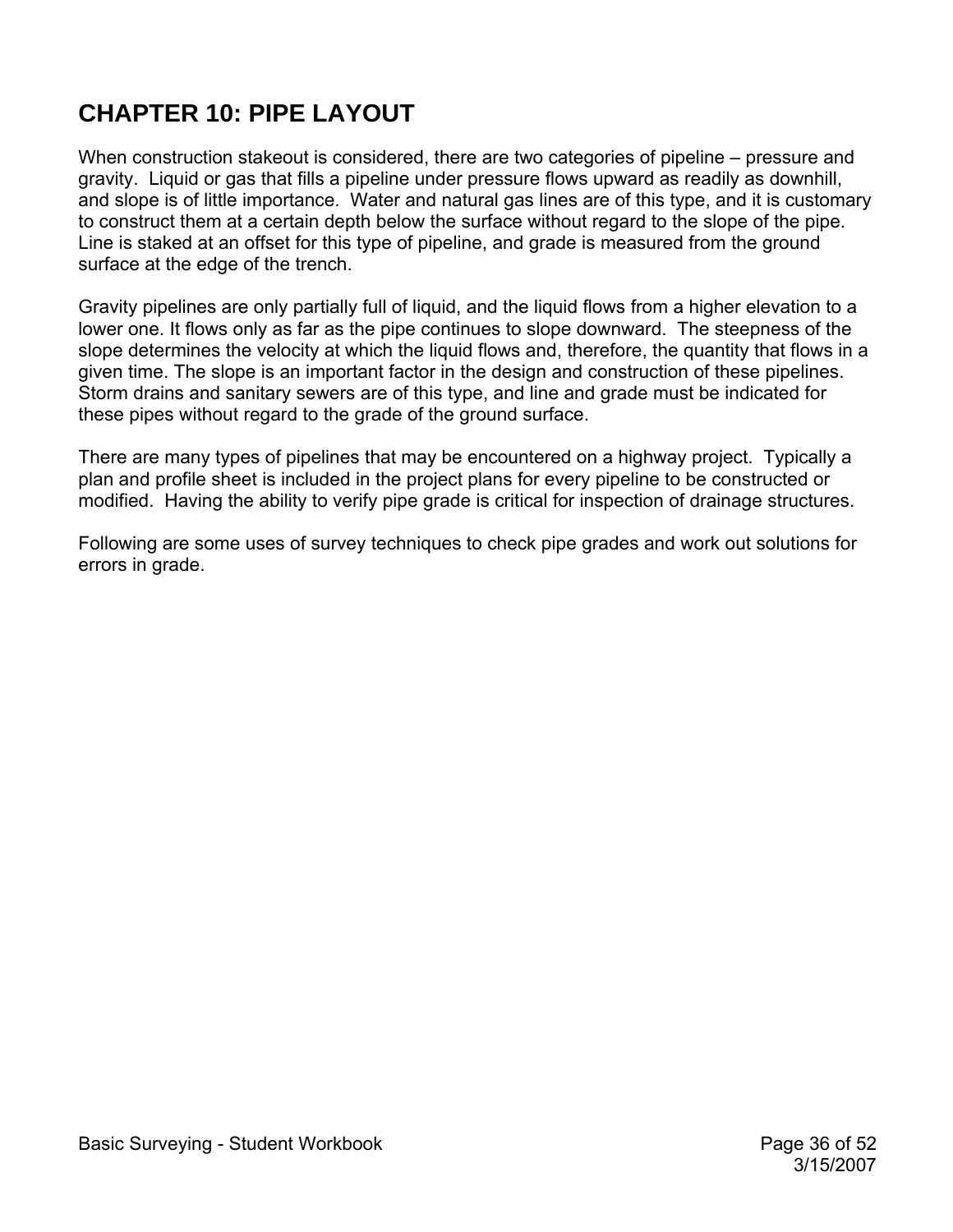### <span id="page-36-0"></span>**SAMPLE PIPE PROBLEM #1**

A pipe run begins at invert elevation of 8000.00. The horizontal distance of the pipe is 48 LF and slopes at a -5.6%. What is the invert elevation at the other end?



#### **Figure 10-1 sample pipe problem #1**

The change in elevation of the pipe is calculated as follows:

| 0.056                   | $=$                       | RISE |
|-------------------------|---------------------------|------|
|                         |                           | 48   |
| (48) 0.056 =            |                           | RISE |
| 2.69                    | $\mathbf{r} = \mathbf{r}$ | RISE |
| $8000 - 2.69 = 7997.31$ |                           |      |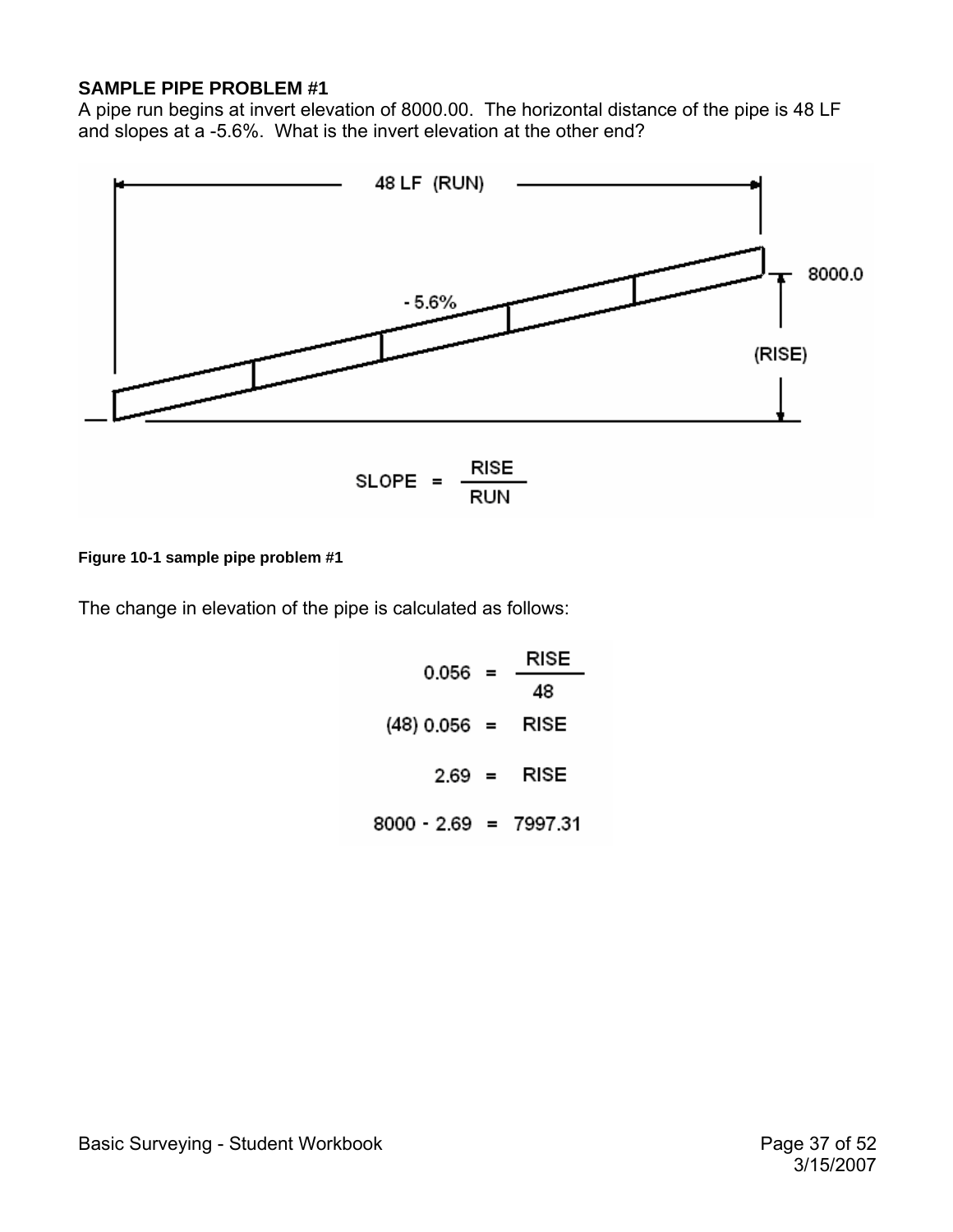### <span id="page-37-0"></span>**SAMPLE PIPE PROBLEM #2**

Contractor has installed 50 LF of pipe (five 10' sections). You use the level to determine that the beginning invert elevation is correct at 7206.70 feet. Using the level you determine that at 50 LF installed, the invert is 7200.00 feet. The plan slope in the pipe is -12.5%. What is the contractors slope on the pipe and how many feet in elevation are they off?



#### **Figure 10-2 Sample pipe problem #2**

Before we can use the formula above we must first calculate the horizontal distance of the pipe, see chapter 7 page 22.

$$
\sqrt{50^2 - 6.7^2} = 49.55
$$

Then, determine what slope the pipe is installed at:

SLOPE = 
$$
\frac{(7206.70 - 7200.00)}{49.55}
$$
  
SLOPE = -13.52%

Second, determine what the elevation should be if the pipe were installed at the plan slope. Again, use Slope = Rise / Run: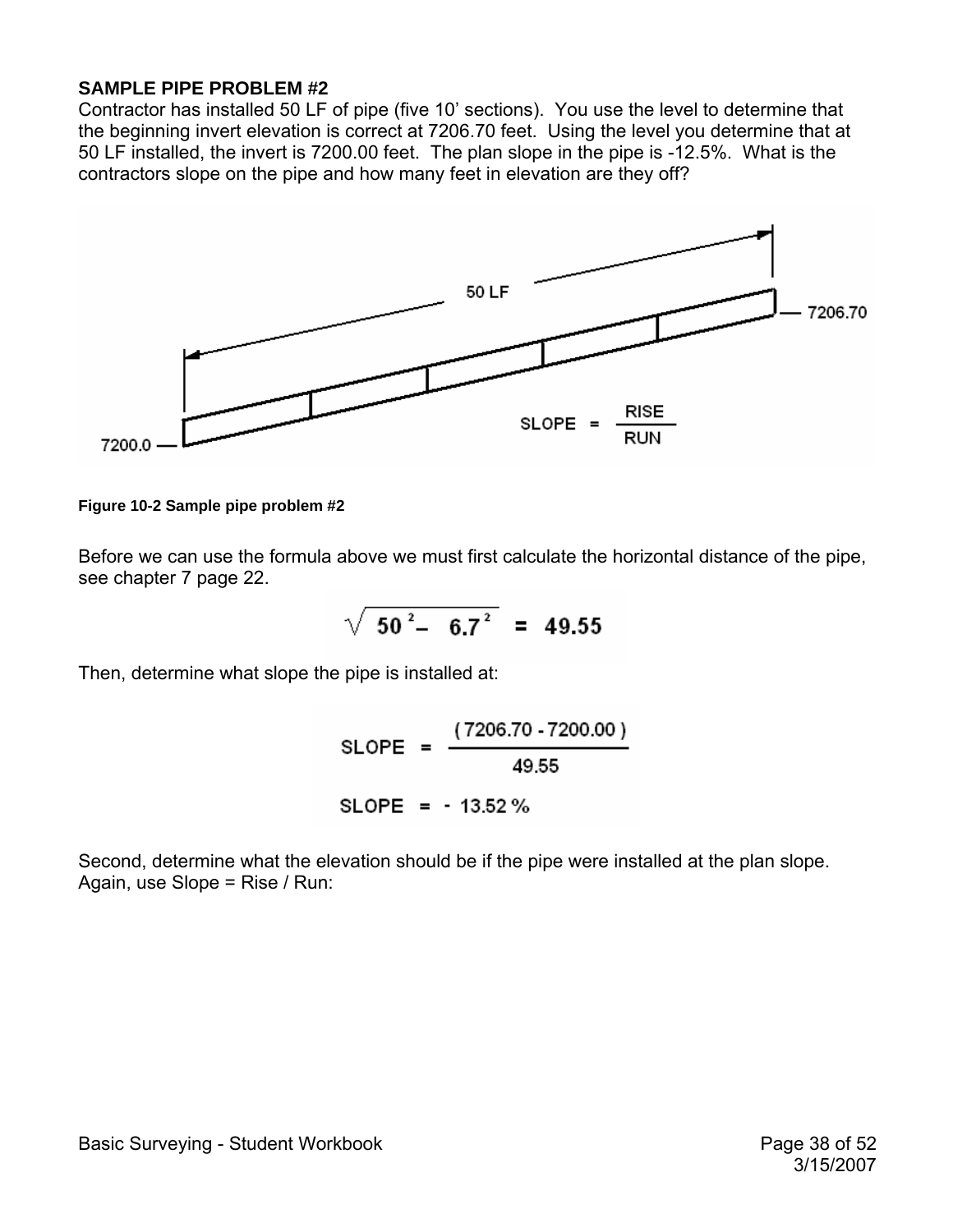| 0.125         | =        | RISE    |
|---------------|----------|---------|
|               |          | 49.55   |
| (49.55) 0.125 | $=$      | RISE    |
| 6.19          | $\equiv$ | RISE    |
| 7206.7 6.19   | $=$      | 7200.51 |

Error in installation equals plan elevation (7200.51) minus actual elevation (7200.00). 7200.51 – 7200.00 = 0.51 feet low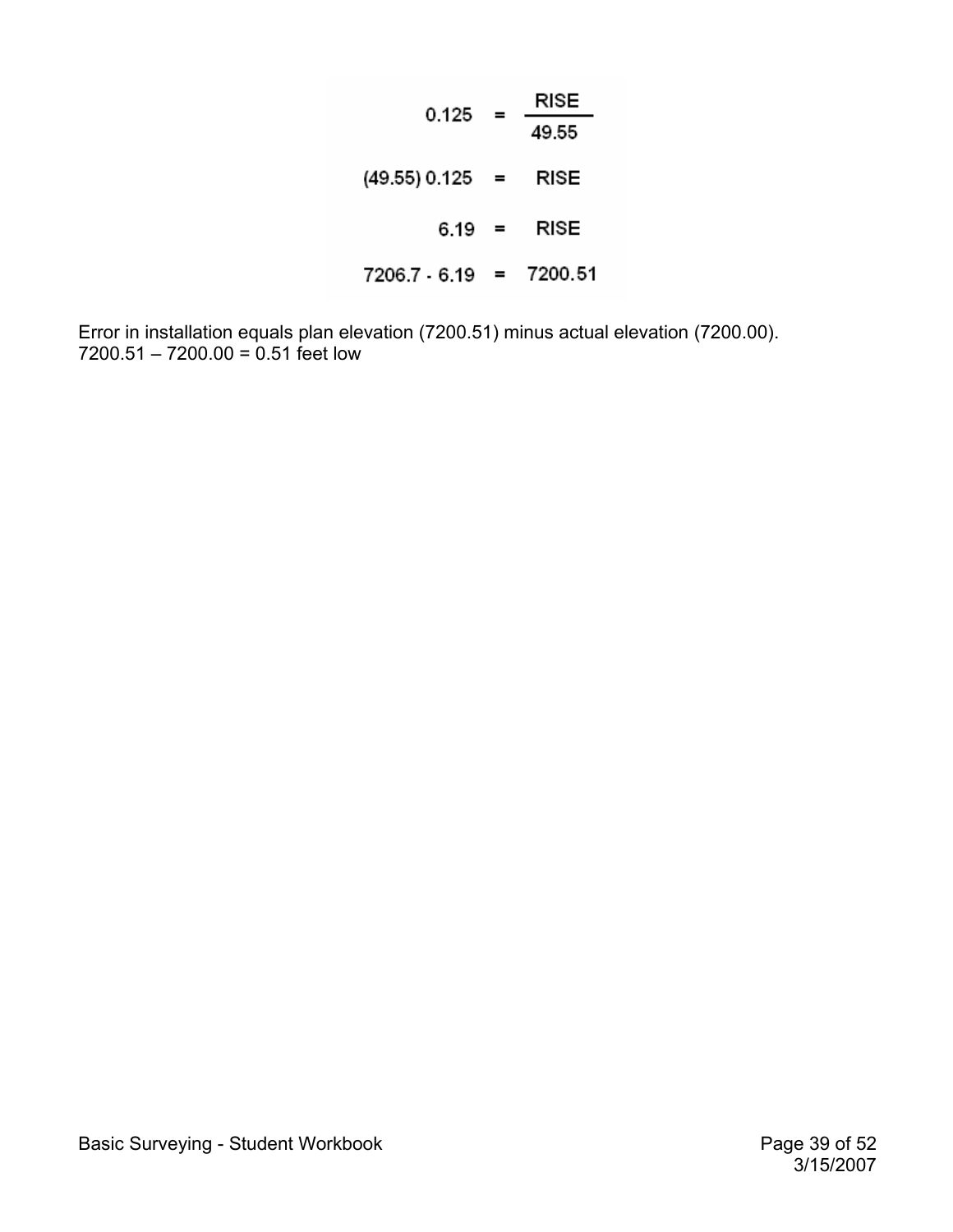## <span id="page-39-0"></span>**SAMPLE PIPE PROBLEM #3**

From the plans you get the following information for a pipe run: Pipe run is to be from 0+00 to 1+07 at a 5.7% slope. Beginning invert elevation is 7550.00. Final invert elevation is 7556.10.

The Contractor has installed pipe from station 0+00 to 0+68. Using your level, you obtain the following information:



#### **Figure 10-3 Sample pipe problem #3**

Determine the following:

- Is the grade correct at the beginning of the run?
- Is the grade correct at station 0+68?
- If the grade is off, what will have to be changed to hit the plan invert at the end of the pipe run?

First, using the information obtained by the level, determine the elevations of the installed pipe.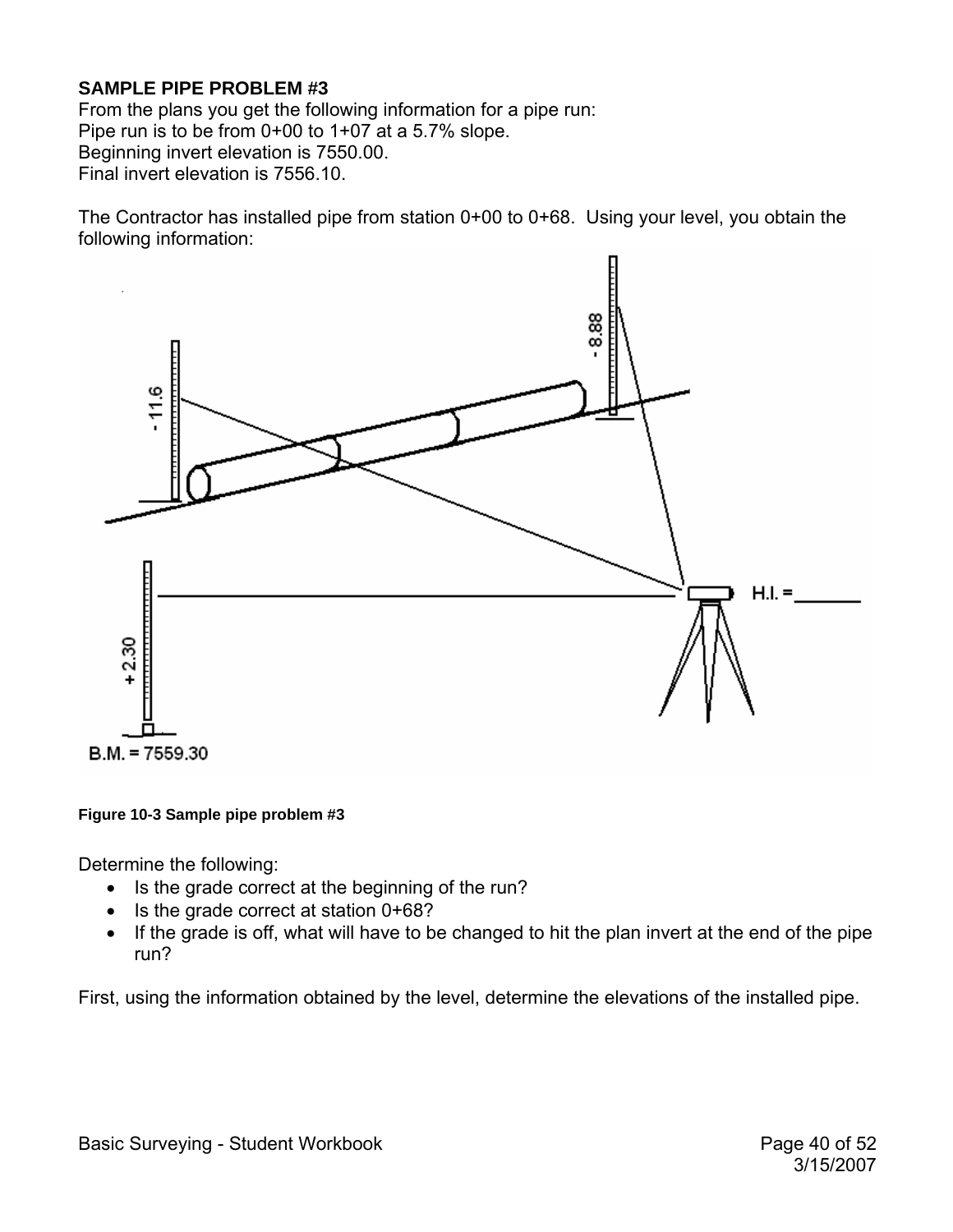<span id="page-40-0"></span>

| Sta.      | $+ B.S.$ | H.I.    | $-F.S.$ | Elev.   |
|-----------|----------|---------|---------|---------|
| <b>BM</b> | 2.30     | 7561.60 |         | 7559.30 |
| Beg. FL   |          |         | 11.60   | 7550.00 |
| End FL    |          |         | 8.88    | 7552.72 |
|           |          |         |         |         |
|           |          |         |         |         |
|           |          |         |         |         |

#### **Figure 10-4 Sample pipe problem #3 field notes**

Second, determine what the plan elevation is at 68 LF of pipe installed and compare to the surveyed elevation.

| 0.057                      | $=$                       | RISE |
|----------------------------|---------------------------|------|
|                            |                           | 68   |
| (68) 0.057 =               |                           | RISE |
| 3.88                       | $\mathbf{r} = \mathbf{r}$ | RISE |
| $7550.00 + 3.88 = 7553.88$ |                           |      |

The surveyed elevation is 7552.72.

7553.88 - 7552.72 = 1.16 LOW

Third, to determine how the problem can be fixed, calculate the slope needed to end at the correct elevation. Perform the following calculations and contact the Project Engineer and discuss how the problem should be fixed.

Pipe remaining to be installed: **0+68 to 1+07 = 39 LF** Difference between current elevation and final elevation: **7556.10 – 7552.72 = 3.38 feet** Slope between current pipe and final pipe grade: **3.38 / 39 = .0867 or 8.67%** The slope could be adjusted for the remaining pipe to 8.67%. This solution should be discussed with the Project Engineer who may have other concerns about the change in grade.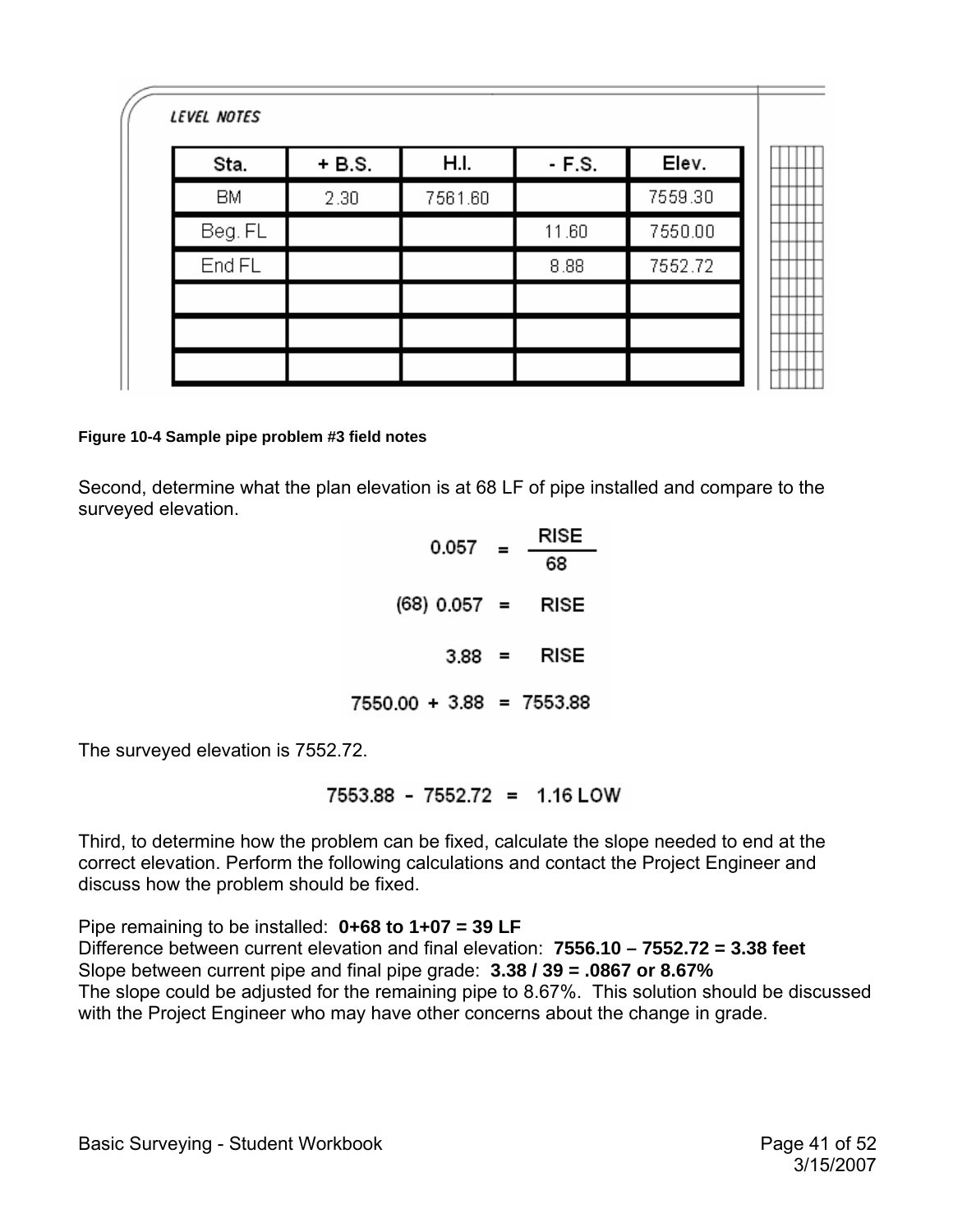### <span id="page-41-0"></span>**SAMPLE PIPE PROBLEM #4**

While installing 24 inch RCP it is determined that the slope of the pipe needs to be changed by 3% to get back on the plan grade. Can the next joint of pipe be changed by 3% without kinking the pipe? Assume that the tolerance for the spigot of the pipe is only allowed  $\frac{1}{2}$  inches of play inside the bell.



#### **Figure 10-5 Pipe deflection**

Given the ½ inch tolerance and 24 inch RCP, the percent change allowed per joint is easily calculated by Slope = Rise/Run.

Slope = 
$$
\frac{1/2^{11}}{24}
$$

Slope = 0.02 or 2% Change Allowed

This situation requires 3% change in slope. The change will have to be made over 2 joints instead of just 1.

In the previous example, the pipe was incorrectly installed at a 4% grade; 7552.72 – 7550.00 / 68 = .04. To correct this problem, a revised slope for the remainder of the pipe was calculated to be 8.67%. Using this example, a maximum change of 2% is all that is allowed. So, the next stick of pipe could only be installed at a 6% (4% + 2%) grade, the next stick at an 8% grade, and the next at an 8.67% grade.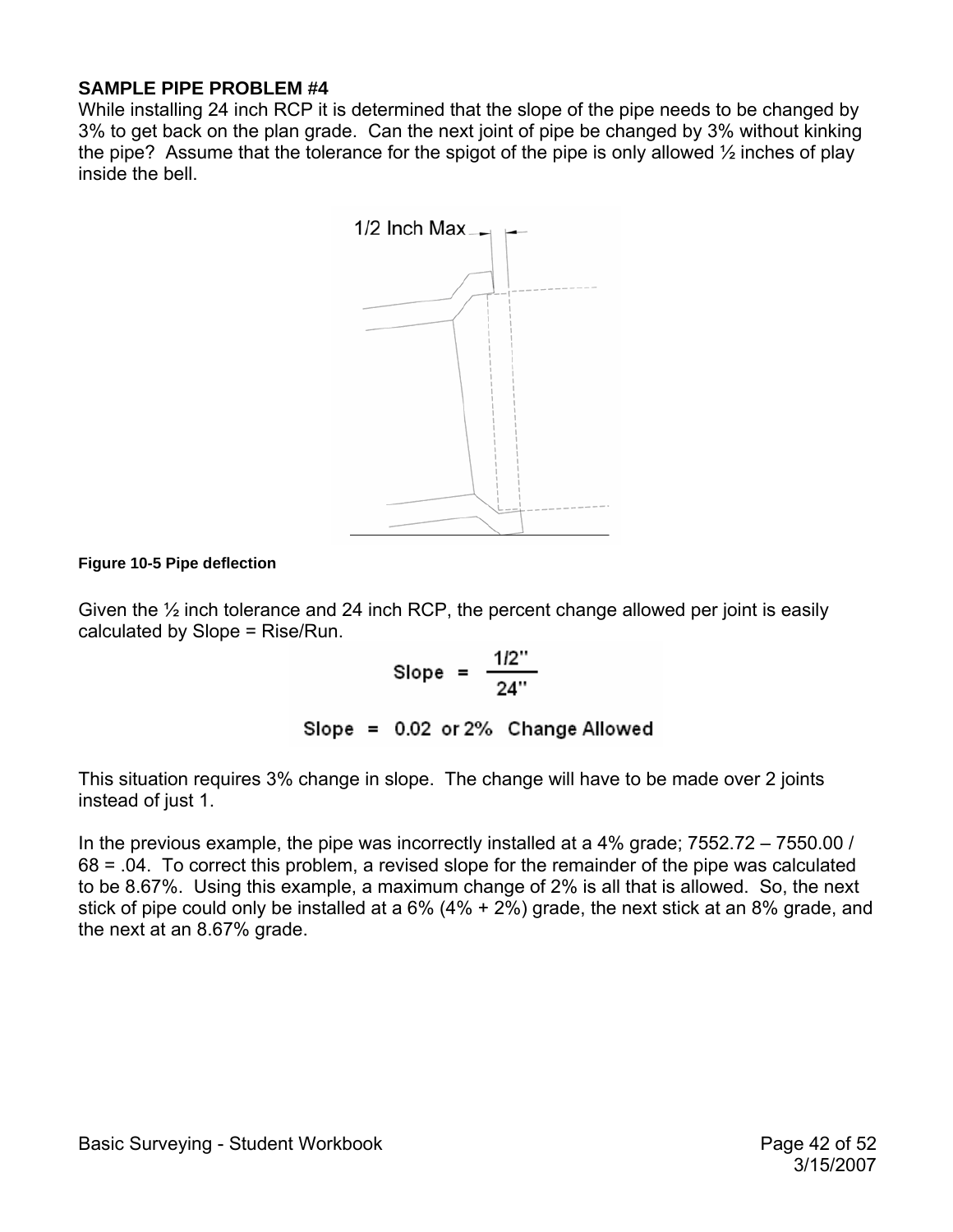# <span id="page-42-0"></span>**CHAPTER 11: AREA AND VOLUME CALCULATIONS**

Calculating the area of simple geometric shapes is often required to determine the pay quantity for a particular item. There are many items that are measured and paid by the square foot (SF) or square yard (SY). Area calculations are also required to calculate earthwork volumes using the *Average End Area Method*.

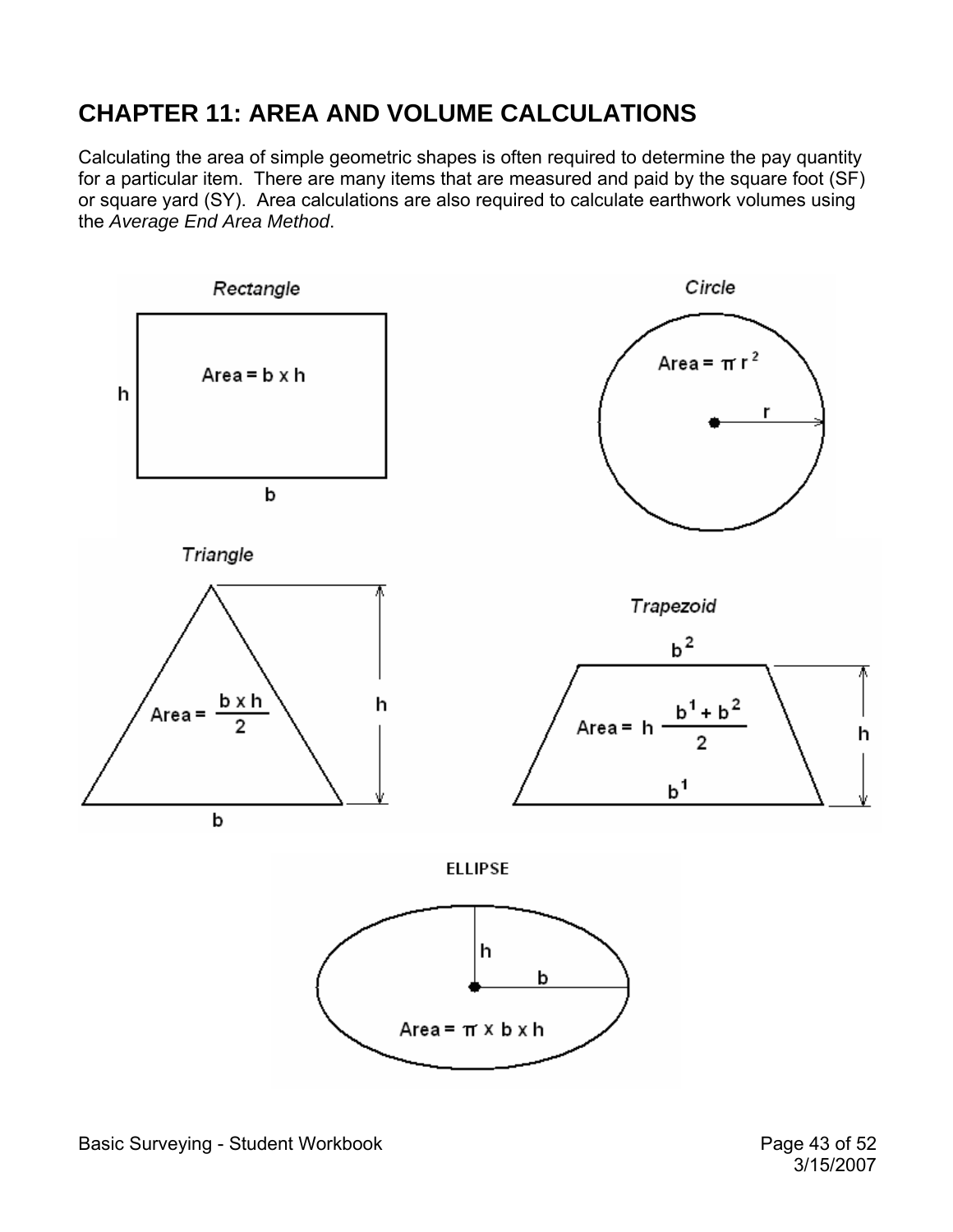### <span id="page-43-0"></span>**PRACTICE EXERCISES**

| 1. What is the area of a square with equal sides of 112'? Area =                                       |
|--------------------------------------------------------------------------------------------------------|
| 2. Solve the area of a circle with a 23' radius in SY. Area =<br>SY.                                   |
| 3. Calculate the area of a triangle with a height of 5' and a base of 21'? Area =<br>SF                |
| 4. Trapezoid with a 'b <sup>1'</sup> of 25', a 'b <sup>2'</sup> of 29' and a 15' height. Area =<br>-SF |
| 5. Ellipse with a 'b' of 4' and 'a' h of 3', calculate area in SF. Area =                              |

### **EARTHWORK VOLUMES**

Earthwork volumes are typically calculated from original ground cross sections and final grade cross sections. The volume between cross sections is approximately equal to the average of the two end areas multiplied by the distance between them. This approximation is called the *Average End Area Method* and is accurate enough to be the most common way of determining volume of earthwork for payment to a Contractor who is being paid by the cubic yard.



**Figure 11-1 Cross sections**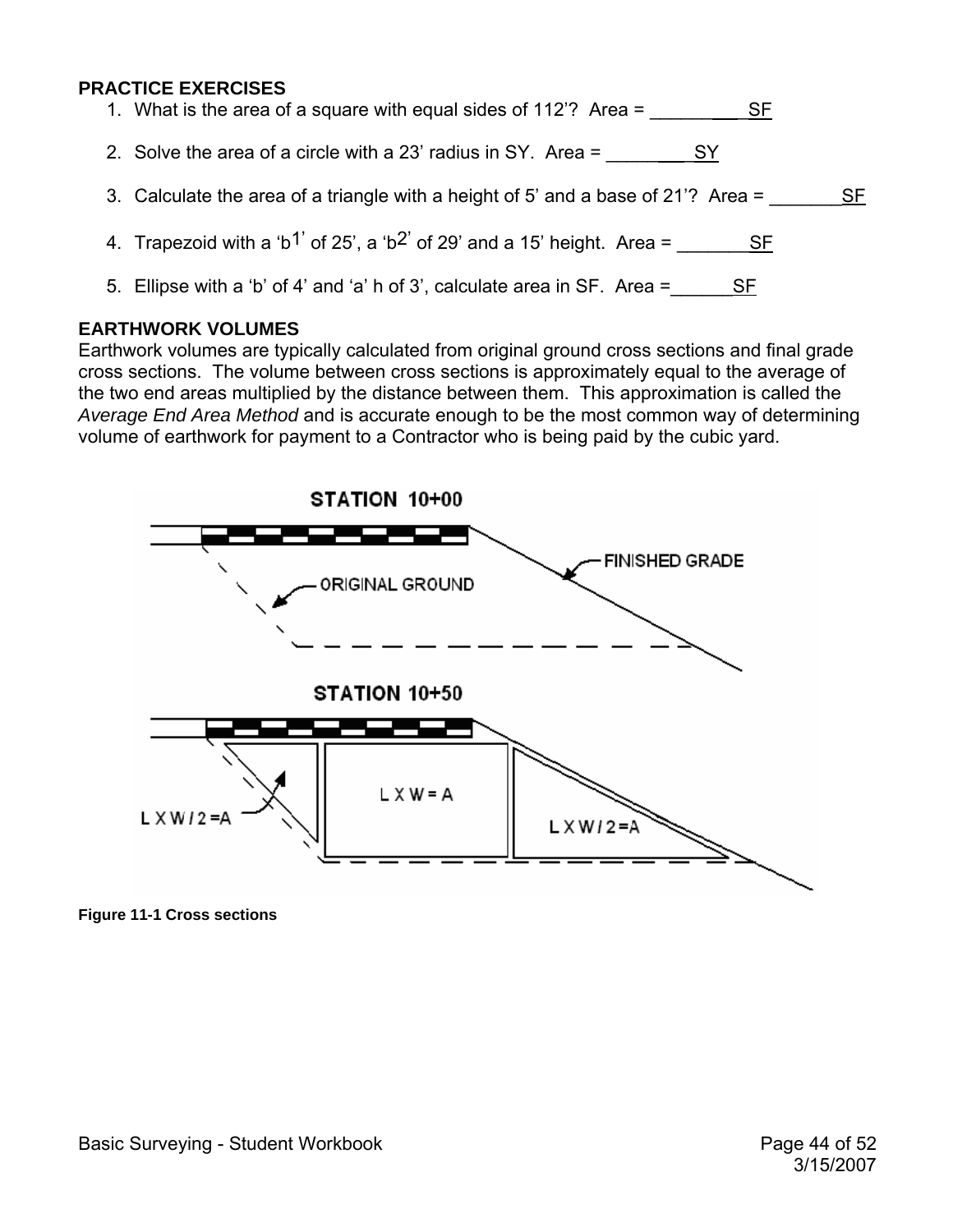### <span id="page-44-0"></span>**PROCEDURE**

If the cross sections are rather simple they can be divided into rectangles, trapezoids and triangles, and the areas can be determined mathematically. See figure 11-1. To calculate the volume between the two stations in figure 11-1, assume the area at station 10+00 is 75 SF and the area at station 10+50 is 125 SF. Use the following formula:

$$
VOLUME = \frac{(AREA^{1} + AREA^{2})}{2} \times LENGTH
$$

$$
\frac{75 \text{ SF} + 125 \text{ SF}}{2} (50 \text{ FT}) = 5000 \text{ CF} \qquad \frac{5000 \text{ CF}}{27 \text{ CF/CY}} = 185.185 \text{ CY}
$$

**Figure 11-2 Cross section equation and calculations**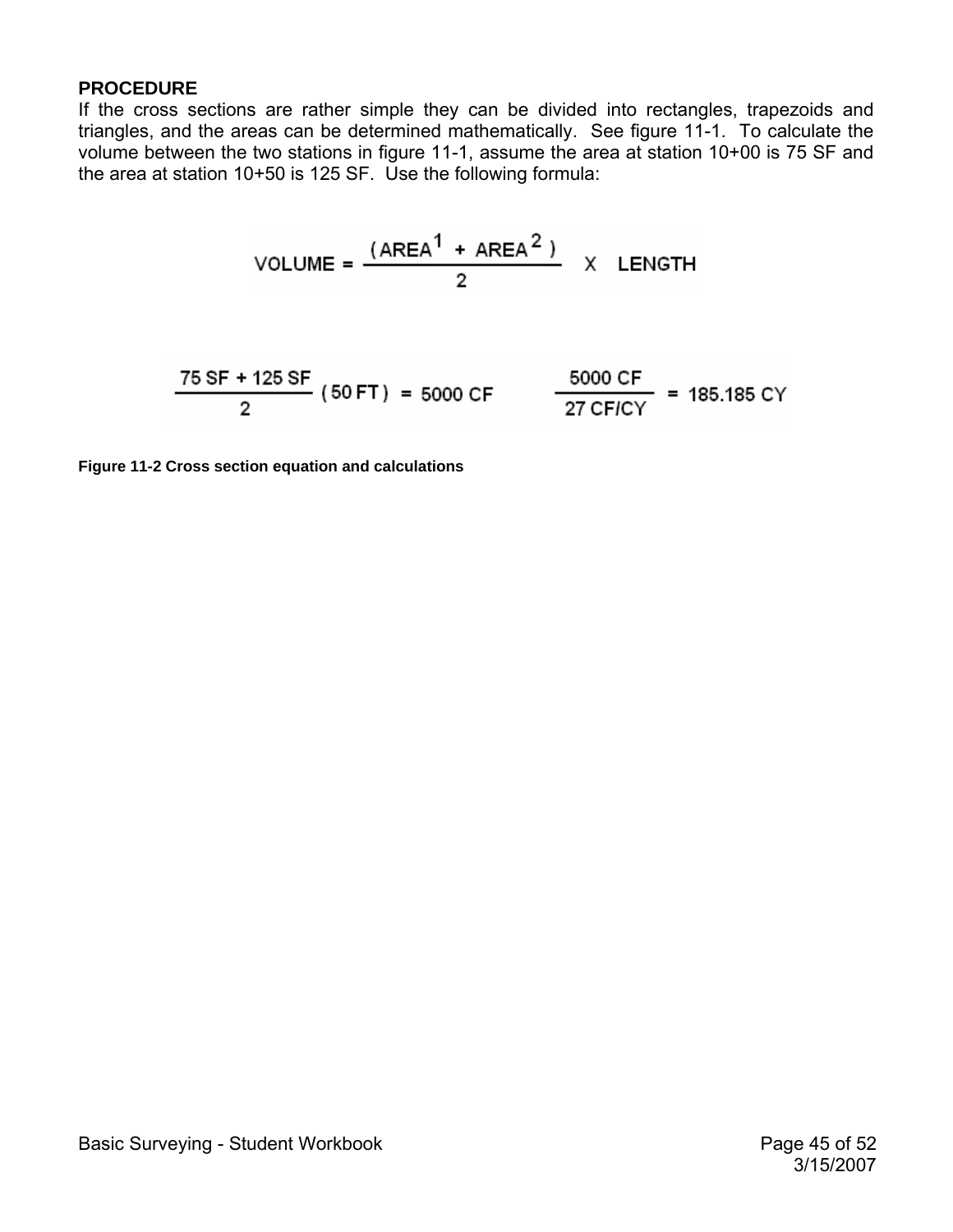### <span id="page-45-0"></span>**SAMPLE EARTHWORK PROBLEM #1**



Calculate the area of each cross section:



Calculate the volume between station 10+00 and 10+50 in cubic yards: Volume between 10+00 and 10+50 = \_\_\_\_\_\_\_\_\_CY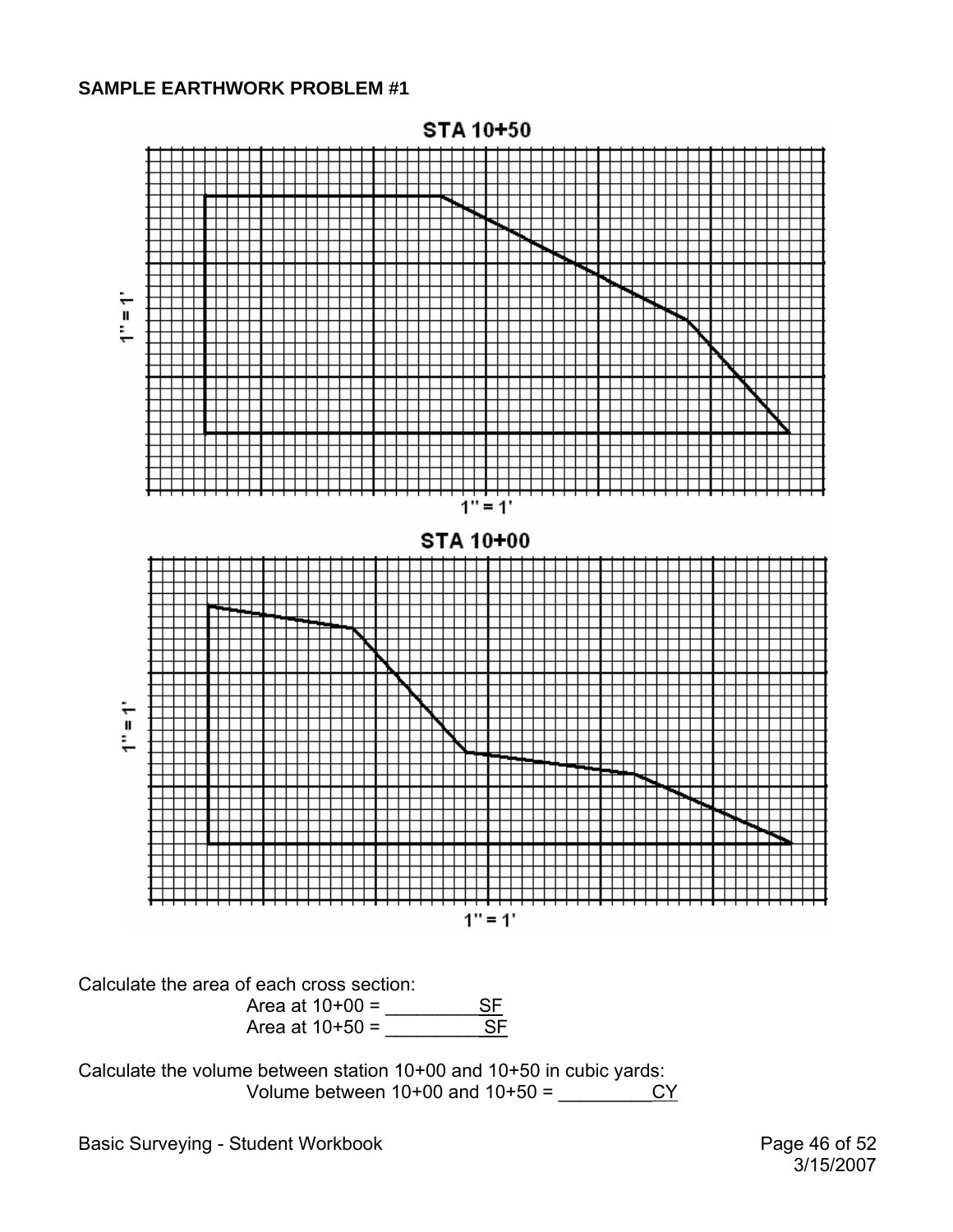### <span id="page-46-0"></span>**SAMPLE EARTHWORK PROBLEM #2**



Calculate the volume between station 9+25 and 9+50 in cubic yards: Volume between 9+25 and 9+50 =  $\frac{CY}{}$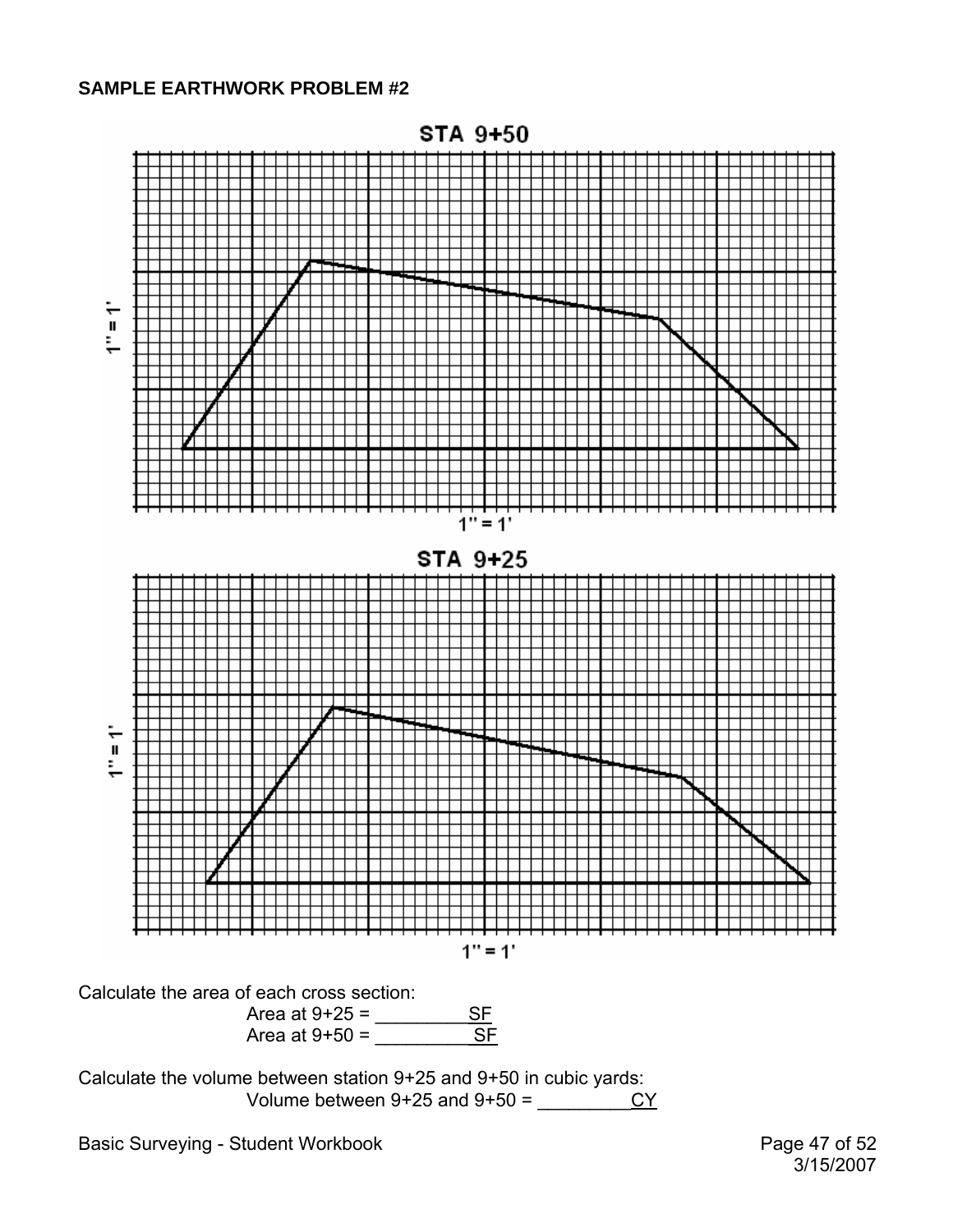### <span id="page-47-0"></span>**SAMPLE EARTHWORK PROBLEM #3**

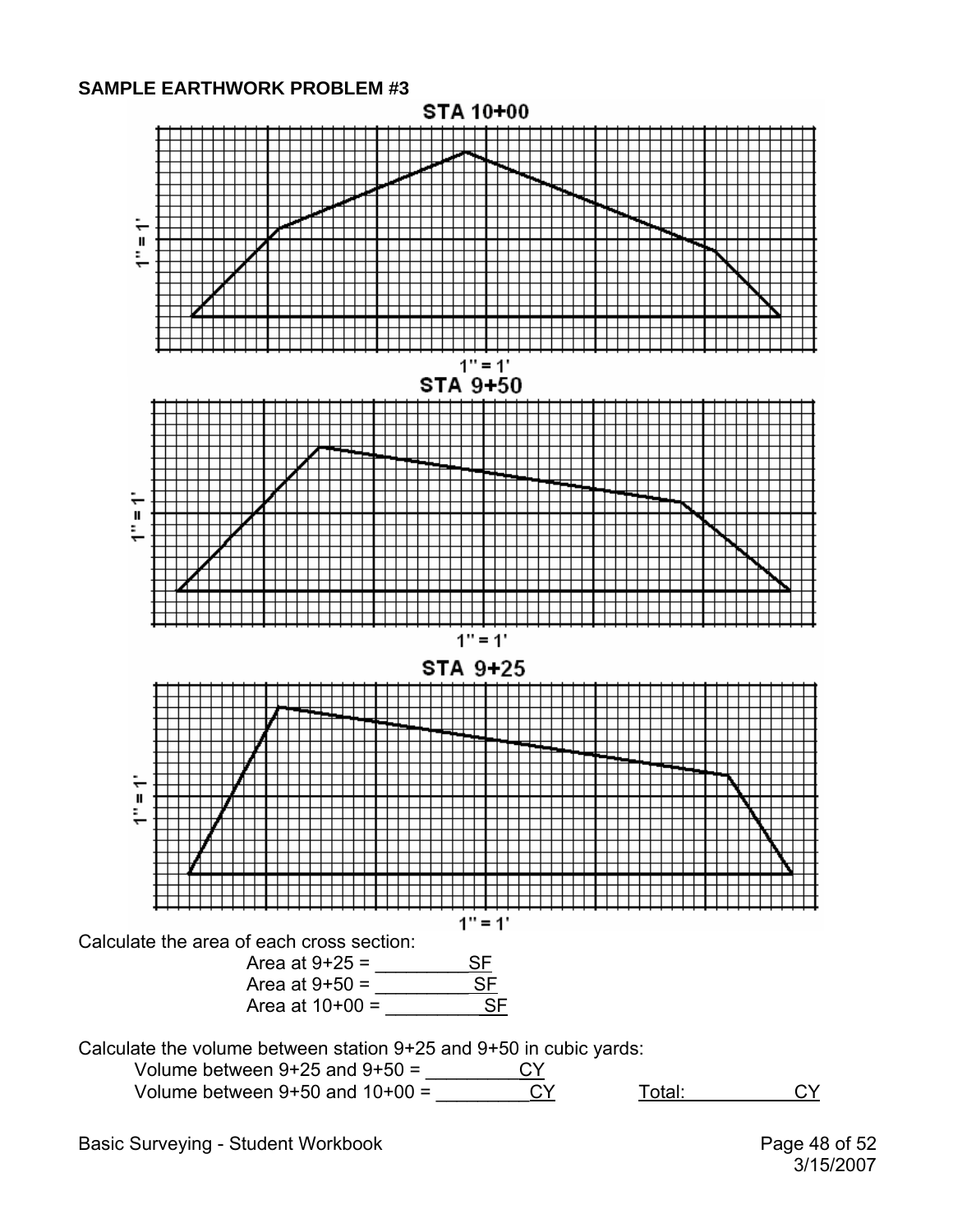<span id="page-48-0"></span>

**Figure 11-3 Sample problem #4** 

 $\mathcal{L}=\mathcal{L}$ 

Using the figure above, solve for the following:

- 1. At what percent slope is the pipe installed?
- 2. What is the difference between the actual flowline elevation at 40' vs. the plan elevation?
- 3. What needs to be done to the remaining 10' of pipe to end at the correct elevation?
- $\overline{\phantom{a}}$  . The set of  $\overline{\phantom{a}}$ 4. Calculate the volume of flowfill in cubic yards required to fill the trench after the last piece of pipe is installed. \_\_\_\_\_\_\_.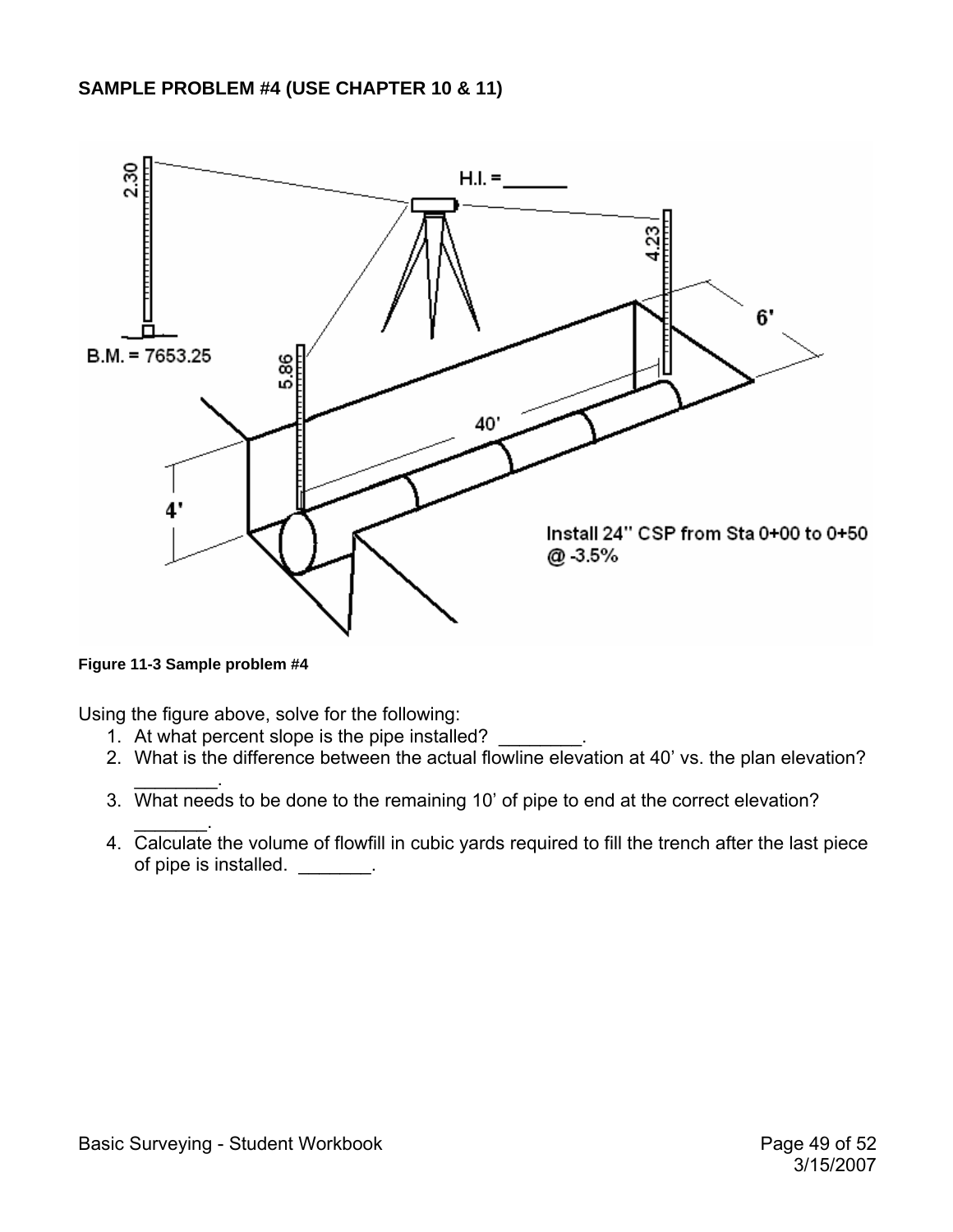# <span id="page-49-0"></span>**CHAPTER 12: MODERN SURVEY TECHNIQUES**

Today, most measurements for laying out work are done using various electronic instruments such as Total Stations, and GPS. These instruments still perform the same basic functions as a manual survey but have eliminated much of the error. On a project, the student should expect to see many types of instruments used and a basic understanding of each is beneficial. The intent of this section is to not have the student be able to run these instruments but instead for the student to know what the instrument is and what it can be used for.

## **TOTAL STATION**

The Total Station combines several instruments into one, an EDM, electronic transit, and a microcomputer. It can measure horizontal and vertical angles, slope distances, horizontal distances, and perform numerous calculations using these measurements. The onboard microcomputer typically has a limited set of functions; more complex functions are available by utilizing an external data collector running some type of surveying software. Most surveys are completed using total station systems. Benchmarks are required for the instrument to determine its location. Once the instrument knows its location and orientation, points can be quickly laid out for construction. The instrument may need to be moved from time to time to maintain line of sight and to stay within the parameters needed for accuracy.

## **GPS (GLOBAL POSITIONING SYSTEM)**

The Global Positioning System, usually called GPS (the US military refers to it as NAVSTAR GPS - Navigation Signal Timing and Ranging Global Positioning System), is a satellite navigation system used to determine one's precise location and provide a highly accurate time reference almost anywhere on Earth or in Earth orbit. It uses a satellite constellation of at least 24 satellites. A basic GPS receiver uses radio signals broadcast from multiple satellites to determine how far away the satellites are using a process called multilateration or hyperbolic positioning. Using these calculated distances the receiver then calculates its position by trilateration.

The accuracy of the GPS signal itself is about 5 meters (16 ft) as of 2005 and has steadily improved over the last 15 years. Using differential GPS and other error-correcting techniques, the accuracy can be improved to about 1 cm (0.4 in) over short distances.

Differential correction requires a second GPS receiver, a base station, collecting data at a stationary position on a precisely known point (typically it is a surveyed benchmark). Because the physical location of the base station is known, a correction factor can be computed by comparing the known location with the GPS location. This correction factor is then broadcast to the GPS receiver in the field (RTK) or used when post processing the data back at the office.

Use of GPS in surveying is beneficial because line of sight to the control points is not required. As long as enough satellites can be seen by the instrument, surveying can be done around corners, over hills, and through trees. In some locations though, such as in areas with steep, tall mountains, enough satellites cannot be seen to obtain the accuracy required by survey and GPS cannot be used.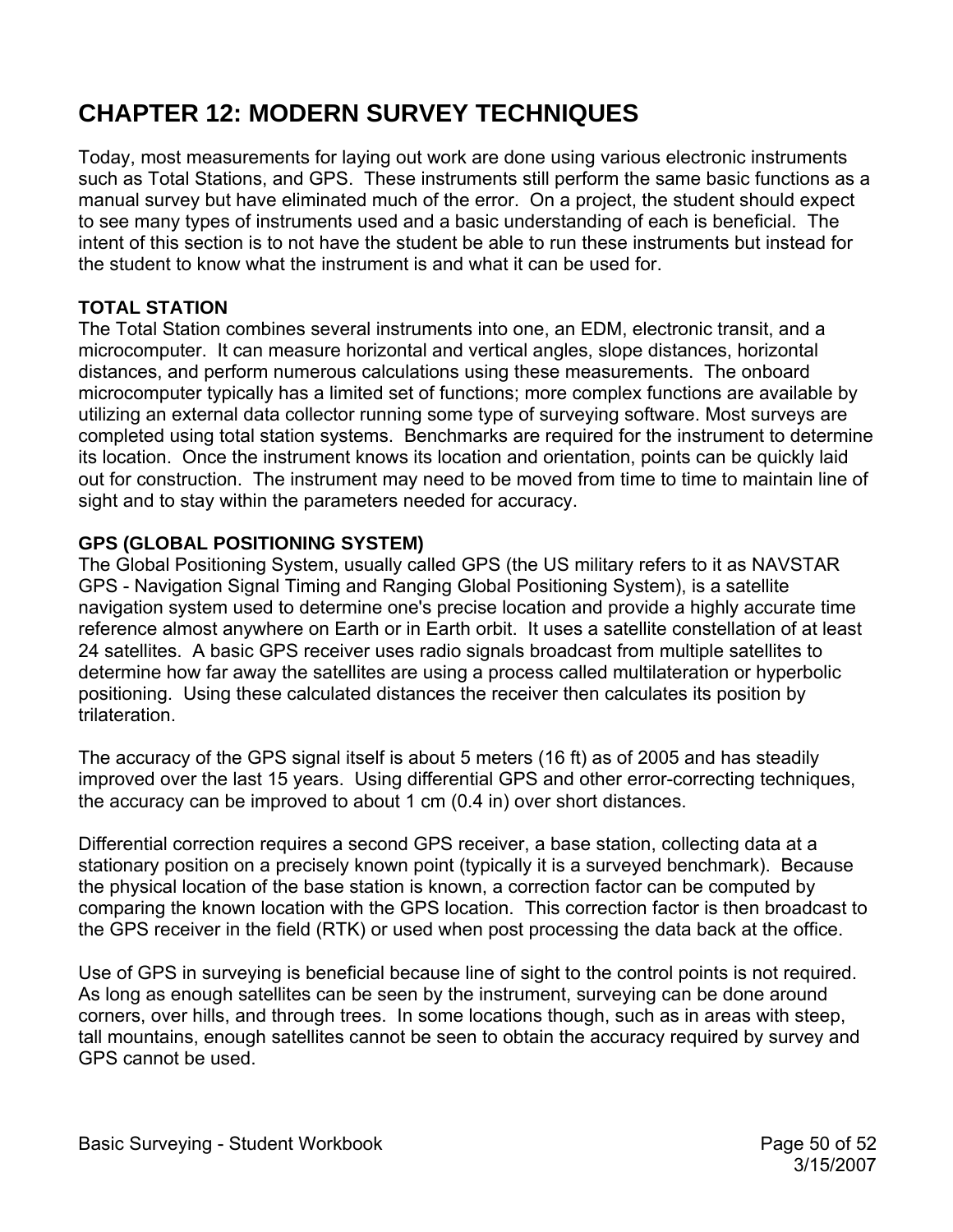# <span id="page-50-0"></span>**SUMMARY**

After studying this text, the student should have a basic understanding of the measurement of horizontal distances (taping), the measurement of vertical distances (leveling), slope staking, and grade checking for embankment and pipe, and modern survey techniques. The only way to become proficient in making these measurements is through experience, and hopefully working in the field. With practice, the student will become proficient in these techniques. With this basic understanding, the student should be able to communicate with the Contractor's staff and the Engineer. The student should expect to find different methods of slope and grade staking and should be able to adapt to each as required. Ask the Contractor or the Project Engineer for assistance with reading the information in the field to insure that the student has the correct information and can inspect these stakes and rely on their information. The serious student would do well to secure a textbook on surveying for more detailed study.

# **CREDITS**

CDOT would like to give the credit to the following Organizations for their contribution to this paper, portions of the text were used with their permission:

Principles of Surveying / Charles A. Herubin, Fourth Edition,

Georgia Department of Transportation

Washington Department of Transportation

Alaska Department of Transportation

Colorado Department of Transportation's Survey Manual which can be found at [http://www.dot.state.co.us/Survey\\_Manual/](http://www.dot.state.co.us/Survey_Manual/)